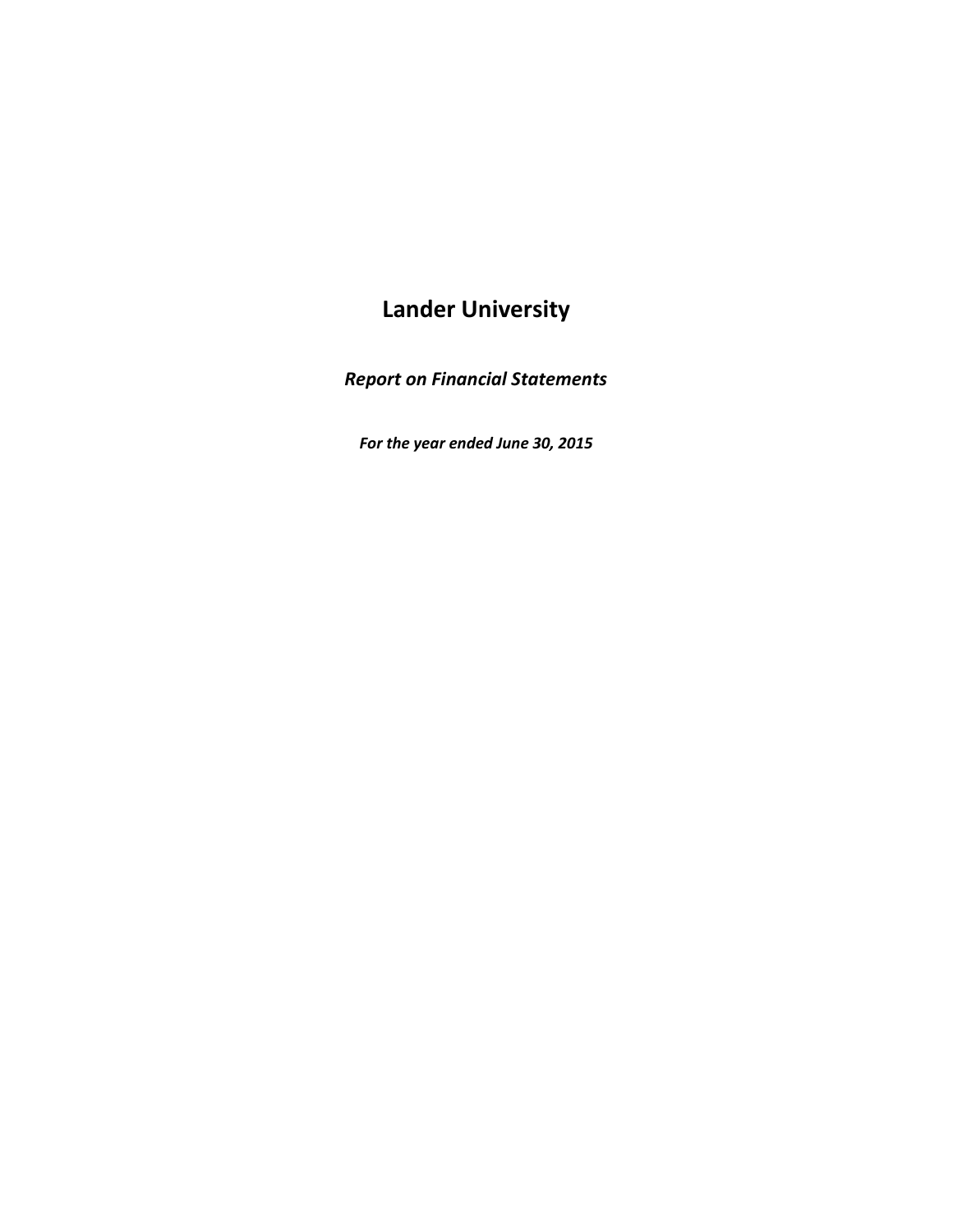### **Lander University** *Contents*

|--|

| <b>Basic Financial Statements</b>         |  |
|-------------------------------------------|--|
|                                           |  |
|                                           |  |
|                                           |  |
|                                           |  |
|                                           |  |
|                                           |  |
| <b>Required Supplementary Information</b> |  |
|                                           |  |
|                                           |  |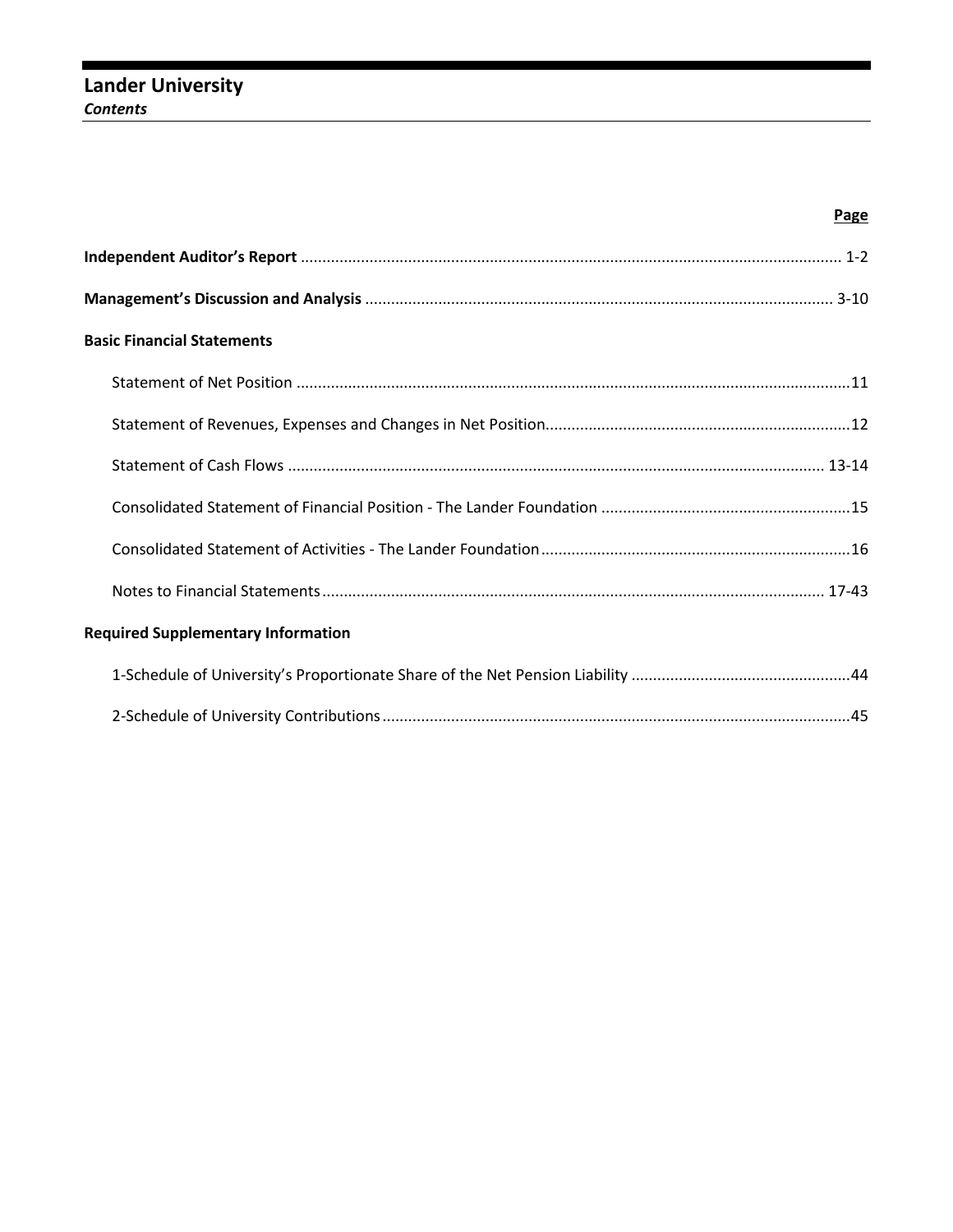

### **Independent Auditor's Report**

Board of Trustees Lander University Greenwood, South Carolina

### **Report on the Financial Statements**

We have audited the accompanying financial statements of the business-type activities and the discretely presented component unit of Lander University (the University), a component unit of the State of South Carolina, as of and for the year ended June 30, 2015, and the related notes to the financial statements, which collectively comprise the University's basic financial statements as listed in the table of contents.

### **Management's Responsibility for the Financial Statements**

Management is responsible for the preparation and fair presentation of these financial statements in accordance with accounting principles generally accepted in the United States of America; this includes the design, implementation, and maintenance of internal control relevant to the preparation and fair presentation of financial statements that are free from material misstatement, whether due to fraud or error.

### **Auditor's Responsibility**

Our responsibility is to express opinions on these financial statements based on our audit. We conducted our audit in accordance with auditing standards generally accepted in the United States of America and the standards applicable to financial audits contained in *Government Auditing Standards*, issued by the Comptroller General of the United States. Those standards require that we plan and perform the audit to obtain reasonable assurance about whether the financial statements are free from material misstatement. The financial statements of the Lander Foundation, a discretely presented component unit, were not audited in accordance with *Government Auditing Standards*.

An audit involves performing procedures to obtain audit evidence about the amounts and disclosures in the financial statements. The procedures selected depend on the auditor's judgment, including the assessment of the risks of material misstatement of the financial statements, whether due to fraud or error. In making those risk assessments, the auditor considers internal control relevant to the entity's preparation and fair presentation of the financial statements in order to design audit procedures that are appropriate in the circumstances, but not for the purpose of expressing an opinion on the effectiveness of the entity's internal control. Accordingly, we express no such opinion. An audit also includes evaluating the appropriateness of accounting policies used and the reasonableness of significant accounting estimates made by management, as well as evaluating the overall presentation of the financial statements.

We believe that the audit evidence we have obtained is sufficient and appropriate to provide a basis for our audit opinions.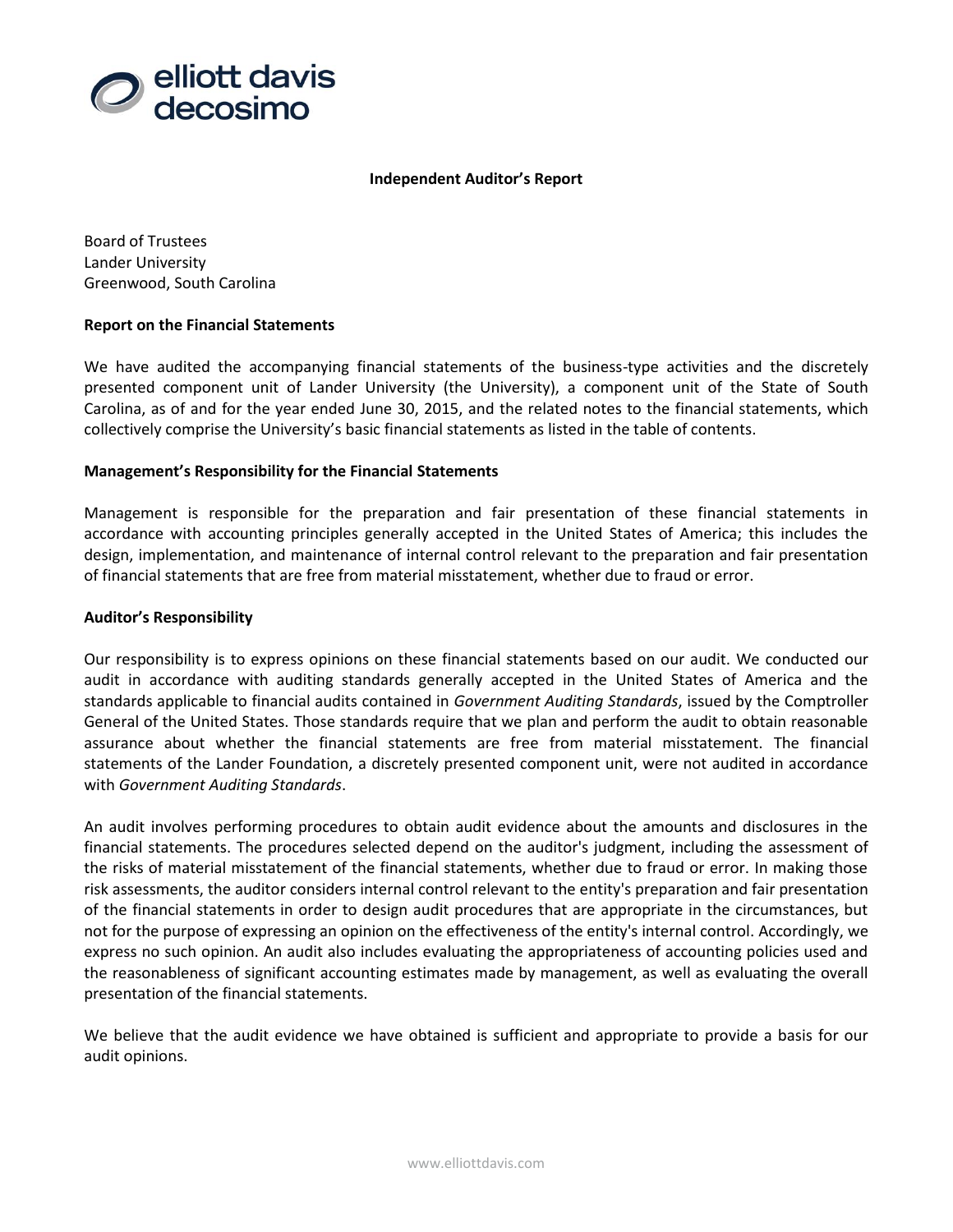### **Opinions**

In our opinion, the financial statements referred to above present fairly, in all material respects, the respective financial position of the business-type activities and the discretely presented component unit of the University as of June 30, 2015, and the respective changes in financial position and, where applicable, cash flows thereof for the year then ended in conformity with accounting principles generally accepted in the United States of America.

### **Implementation of New Accounting Standard**

As discussed in Note 19 to the financial statements, The University adopted the provisions of Governmental Accounting Standards Board Statement No. 68, *Accounting and Financial Reporting for Pensions*, effective July 1, 2014. Our opinion is not modified with respect to this matter.

### **Supplemental and Other Information**

### *Required Supplementary Information*

Accounting principles generally accepted in the United States of America require that the Management's Discussion and Analysis on pages 3 – 10, the Schedule of University's Proportionate Share of Net Pension Liability on page 44 and the Schedule of University Contributions on page 45 be presented to supplement the basic financial statements. Such information, although not a part of the basic financial statements, is required by the Governmental Accounting Standards Board who considers it to be an essential part of financial reporting for placing the basic financial statements in an appropriate operational, economic, or historical context. We have applied certain limited procedures to the required supplementary information in accordance with auditing standards generally accepted in the United States of America, which consisted of inquiries of management about the methods of preparing the information and comparing the information for consistency with management's responses to our inquiries, the basic financial statements, and other knowledge we obtained during our audit of the basic financial statements. We do not express an opinion or provide any assurance on the information because the limited procedures do not provide us with sufficient evidence to express an opinion or provide any assurance.

### **Other Reporting Required by** *Government Auditing Standards*

In accordance with *Government Auditing Standards*, we have also issued our report dated October 1, 2015 on our consideration of the University's internal control over financial reporting and on our tests of its compliance with certain provisions of laws, regulations, contracts and grant agreements and other matters. The purpose of that report is to describe the scope of our testing of internal control over financial reporting and compliance and the results of that testing, and not to provide an opinion on internal control over financial reporting or on compliance. That report is an integral part of an audit performed in accordance with *Government Auditing Standards* in considering the University's internal control over financial reporting and compliance.

Greenville, South Carolina October 1, 2015

Elliott | Javis | Jecosimo, LLC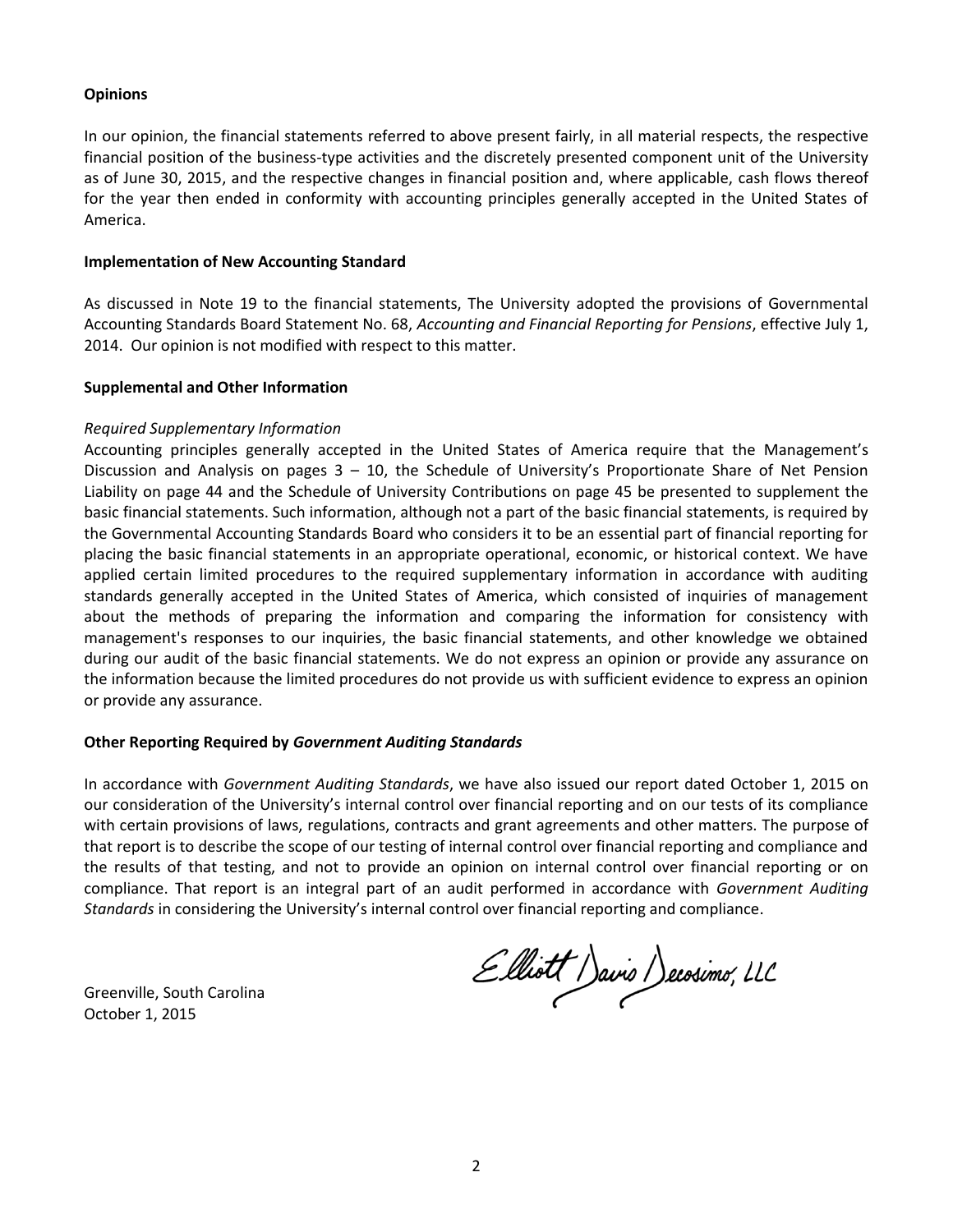### **Overview of the Financial Statements and Financial Analysis**

Lander University (the University) is pleased to present its financial statements for fiscal year 2015. Condensed statements for fiscal years 2014 and 2015 are presented in this section for comparative purposes. However, the emphasis of discussions about these statements is on current year data. While maintaining financial health is crucial to the long-term viability of the University, the primary mission of a public institution of higher education is to provide education, research, and public service. Therefore, net position is accumulated only as required to ensure that there are sufficient reserve funds for future operations.

This report consists of a series of financial statements, prepared in accordance with the Governmental Accounting Standards Board (GASB) Codification Section 2100-2900, *Financial Reporting Entity,* and Co5*, Colleges and Universities.* These statements focus on the financial condition of the University, the results of operations, and cash flows of the University as a whole.

There are three financial statements presented: the Statement of Net Position; the Statement of Revenues, Expenses and Changes in Net Position; and the Statement of Cash Flows. These statements present financial information in a format similar to that used by private corporations. The University's net position (the difference between assets, deferred outflows, liabilities, and deferred inflows) is one indicator of the improvement or erosion of the University's overall finances when considered with non-financial facts such as enrollment levels and the condition of the facilities.

In addition, the financial statements contain a Statement of Financial Position and Statement of Activities for The Lander Foundation (the Foundation), a discretely presented component unit. The Foundation's separately issued financial statements are audited by independent auditors retained by the Foundation.

This discussion and analysis of the University's financial statements provides an overview of its financial activities for the year.

### **Adoption of New Accounting Standards**

The University implemented GASB Statement 68, *Accounting and Financial Reporting for Pensions (an amendment of GASB Statement No. 27)*, in the fiscal year ended June 30, 2015. The implementation of the statement required the University to record beginning net pension liability and the effects on unrestricted net position of contributions made by the University during the measurement period (fiscal year ended June 30, 2014). To the extent practical, in the first period that this Statement is applied, changes made to comply with this Statement should be reported as an adjustment of prior periods, and financial statements presented for the periods affected should be restated. If restatement of all prior periods presented is not practical, the cumulative effect of applying this Statement, if any, should be reported as a restatement of beginning net position for the earliest period restated. In such circumstances, beginning balances for deferred inflows of resources and deferred outflows of resources related to pensions should not be reported. Since the information for the restatement of beginning balances of deferred inflows of resources or deferred outflows of resources is not available for the earliest period presented, the cumulative effect of the Statement implementation will be shown as restatement to ending net position as of June 30, 2014. As a result, ending unrestricted net position for the University for the year ended June 30, 2014 decreased by \$30,298,028. This decrease resulted in the restatement of unrestricted net position to a debit balance of \$16,358,075 as of June 30, 2014.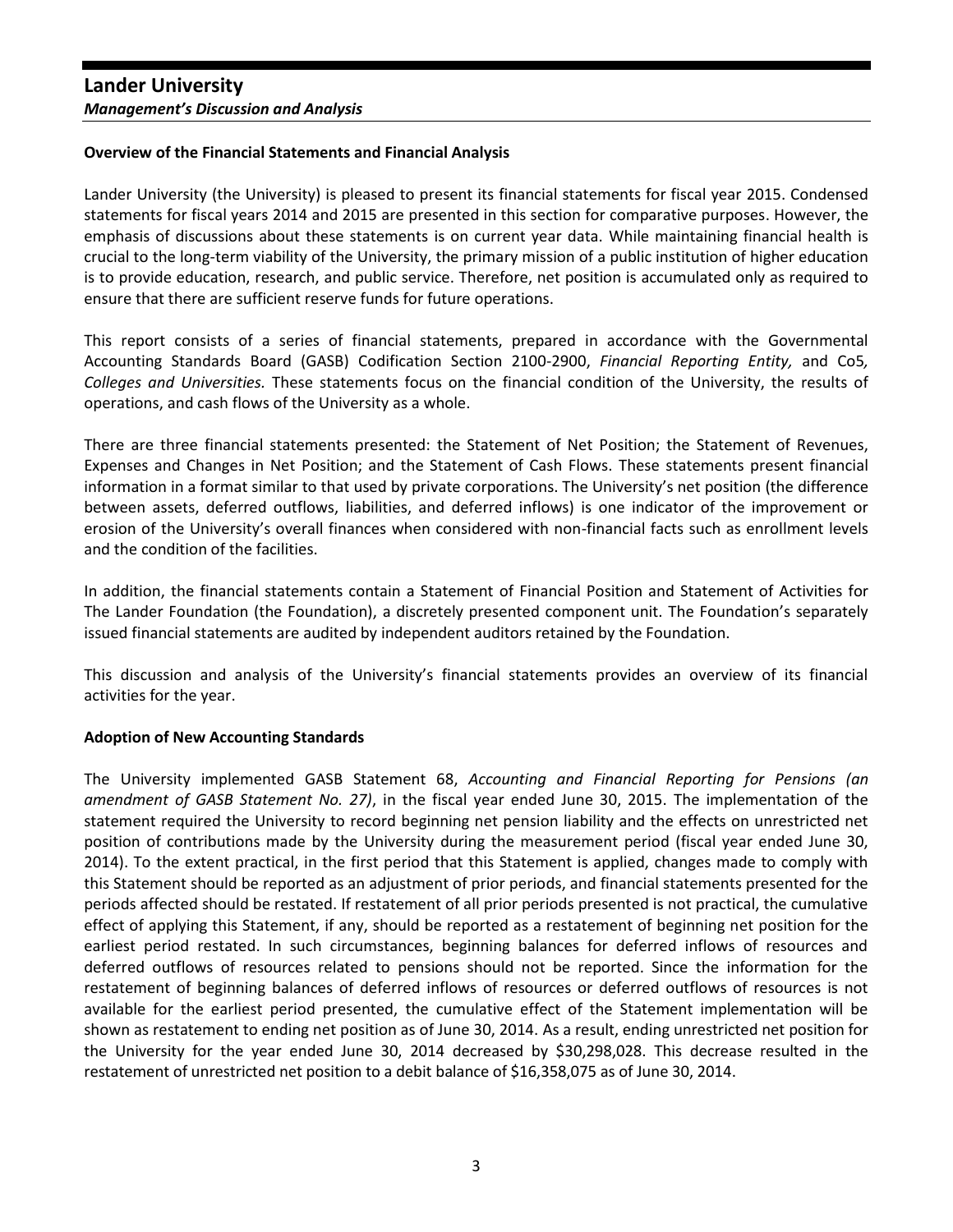### **Statement of Net Position**

The Statement of Net Position presents the assets, deferred outflows, liabilities, deferred inflows and net position of the University as of the end of the fiscal year. The purpose of the Statement of Net Position is to present a fiscal snapshot of the University. The Statement of Net Position presents end-of-year data concerning assets (property owned by the University and debts owed by others to the University), liabilities (debts owed to others and funds collected from others prior to the University providing service/goods), and net position (assets and deferred outflows minus liabilities and deferred inflows). It is prepared under the accrual basis of accounting, whereby revenues and assets are recognized when the service is provided and expenses and liabilities are recognized when others provide the service to the University, regardless of when cash is exchanged.

The Statement of Net Position provides data that identifies the assets available to continue the operations of the University as well as how much the University owes vendors, investors, and lending institutions. Finally, the Statement of Net Position provides a picture of the net position (assets and deferred outflows minus liabilities and deferred inflows) and the availability for expenditure by the institution.

Net position is divided into three major categories. The first category, net investment in capital assets, provides the institution's equity in property, plant, and equipment owned by the institution. The next net position category is expendable restricted net position. Expendable restricted net position is available for expenditure by the institution but must be spent for purposes as determined by donors and/or external entities that have placed time or purpose restrictions on the use of the assets. The final category is unrestricted net position. Unrestricted net position is available to the institution for any lawful purpose of the institution. Although unrestricted net position is not subject to externally imposed stipulations, substantially all of the University's unrestricted net position has been designated for various academic programs and initiatives.

The following Condensed Statement of Net Position has been restated for fiscal year 2014 to comply with the changes required by GASB 68. The unrestricted net position is a deficit as a result of the adoption and the recognition of the University's proportionate share of the net pension liabilities for the South Carolina Retirement System (SCRS) and the South Carolina Police Officers Retirement System (PORS). For additional information, see Note 7 in the accompanying notes to the financial statements.

### **Condensed Summary of Net Position**

|                                    | 2015         | <b>As Restated</b><br>2014 | Increase/<br><b>Decrease</b> | Percent<br>Change |
|------------------------------------|--------------|----------------------------|------------------------------|-------------------|
| Assets:                            |              |                            |                              |                   |
| Current assets                     | \$22,096,292 | S.                         | 36,390,869 \$ (14,294,577)   | (39.28%)          |
| Capital assets, net                | 68,648,770   | 56,352,376                 | 12,296,394                   | 21.82%            |
| Other assets                       | 1,737,331    | 1,736,928                  | 403                          | 0.02%             |
| Total assets                       | 92,482,393   | 94,480,173                 | (1,997,780)                  | (2.11%)           |
| Deferred outflows of resources     | 2,713,485    |                            | 2,713,485                    | 100%              |
| Total assets and deferred outflows |              |                            |                              |                   |
| of resources                       | 95,195,878   | 94,480,173                 | 715,705                      | 0.76%             |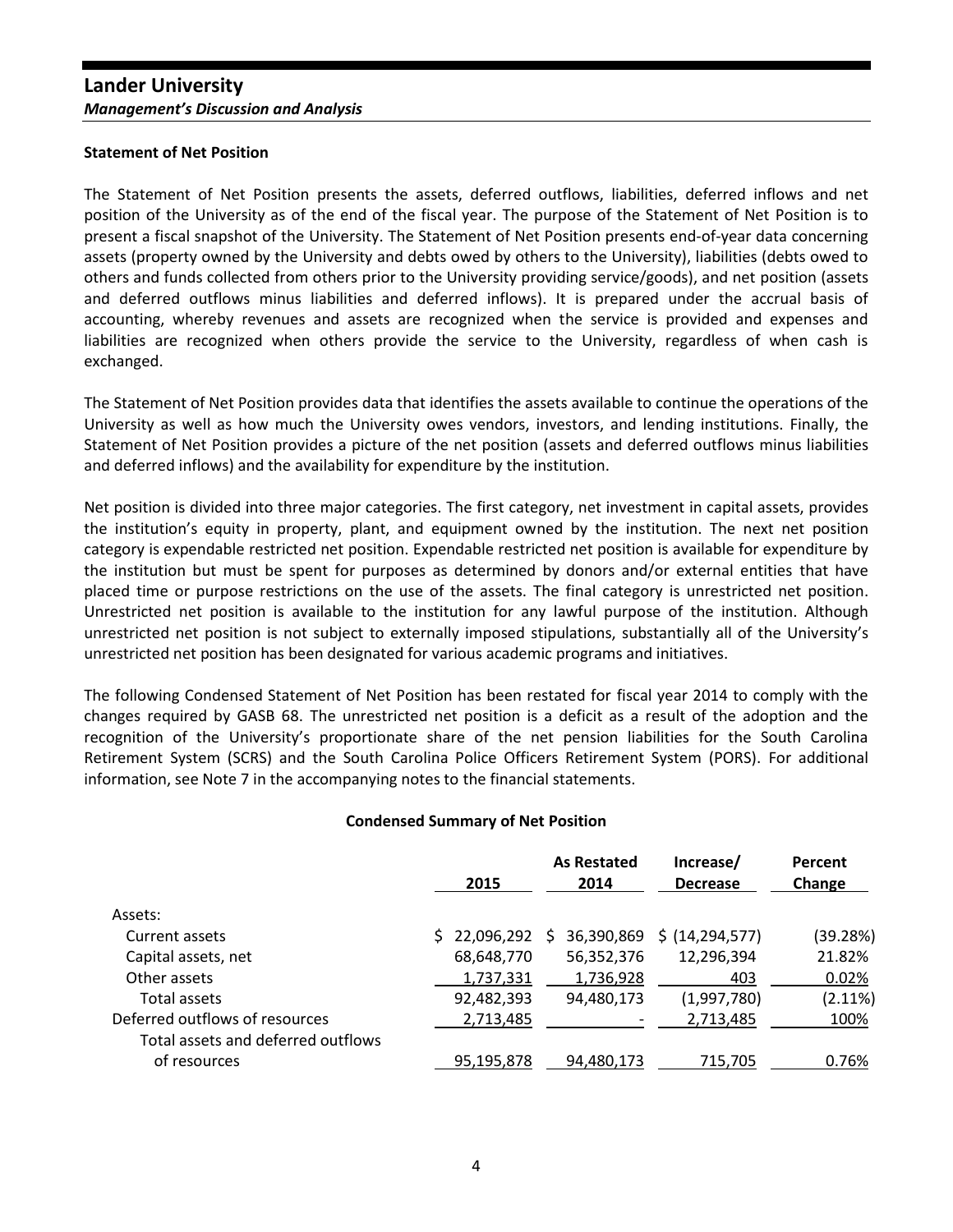### **Lander University**

*Management's Discussion and Analysis*

### **Statement of Net Position, Continued**

### **Condensed Summary of Net Position, continued**

|                                        | 2015           | <b>As Restated</b><br>2014 | Increase/<br><b>Decrease</b> | Percent<br>Change |
|----------------------------------------|----------------|----------------------------|------------------------------|-------------------|
| Liabilities:                           |                |                            |                              |                   |
| <b>Current liabilities</b>             | 6,604,911      | 6,140,921                  | 463,990                      | 7.55%             |
| Noncurrent liabilities                 | 59,530,958     | 60,840,493                 | 28,988,493                   | 94.91%            |
| <b>Total liabilities</b>               | 66,135,869     | 66,981,414                 | 29,452,483                   | 80.29%            |
| Deferred inflows of resources          | 2,616,275      |                            | 2,616,275                    | 100%              |
| Total liabilities and deferred inflows |                |                            |                              |                   |
| of resources                           | 68,752,144     | 66,981,414                 | 32,068,758                   | 87.42%            |
| Net position:                          |                |                            |                              |                   |
| Net investment in capital assets       | 43,861,048     | 41,552,585                 | 2,308,463                    | 5.56%             |
| Restricted-expendable                  | 1,610,497      | 2,304,249                  | (693, 752)                   | (30.11%)          |
| Unrestricted deficit                   | (19, 027, 811) | (16, 358, 075)             | (2,669,736)                  | 16.32%            |
| Total net position                     | 26,443,734     | 27,498,759                 | (1,055,025)                  | (3.84%)           |

### **Analysis of Assets**



As of June 30, 2015, the University assets were \$92,482,393 million. Total assets of the University decreased slightly from the prior fiscal year by 2.11%. A review of the Statement of Net Position reveals the decrease was in current assets of 39.28% over prior year. In fiscal year 2014, the University issued a \$15,000,000 general obligation state institution bond to build a new residence hall. A significant portion of the proceeds of the bond have been used on the housing project which opened for students in the Fall 2015.

Deferred outflows of resources increased by \$2,713,485 due to the adoption of GASB 68. Under GASB 68, the liability expense and contributions subsequent to the measurement date are reported in deferred outflows of resources. This outflow of resources will be amortized in subsequent periods.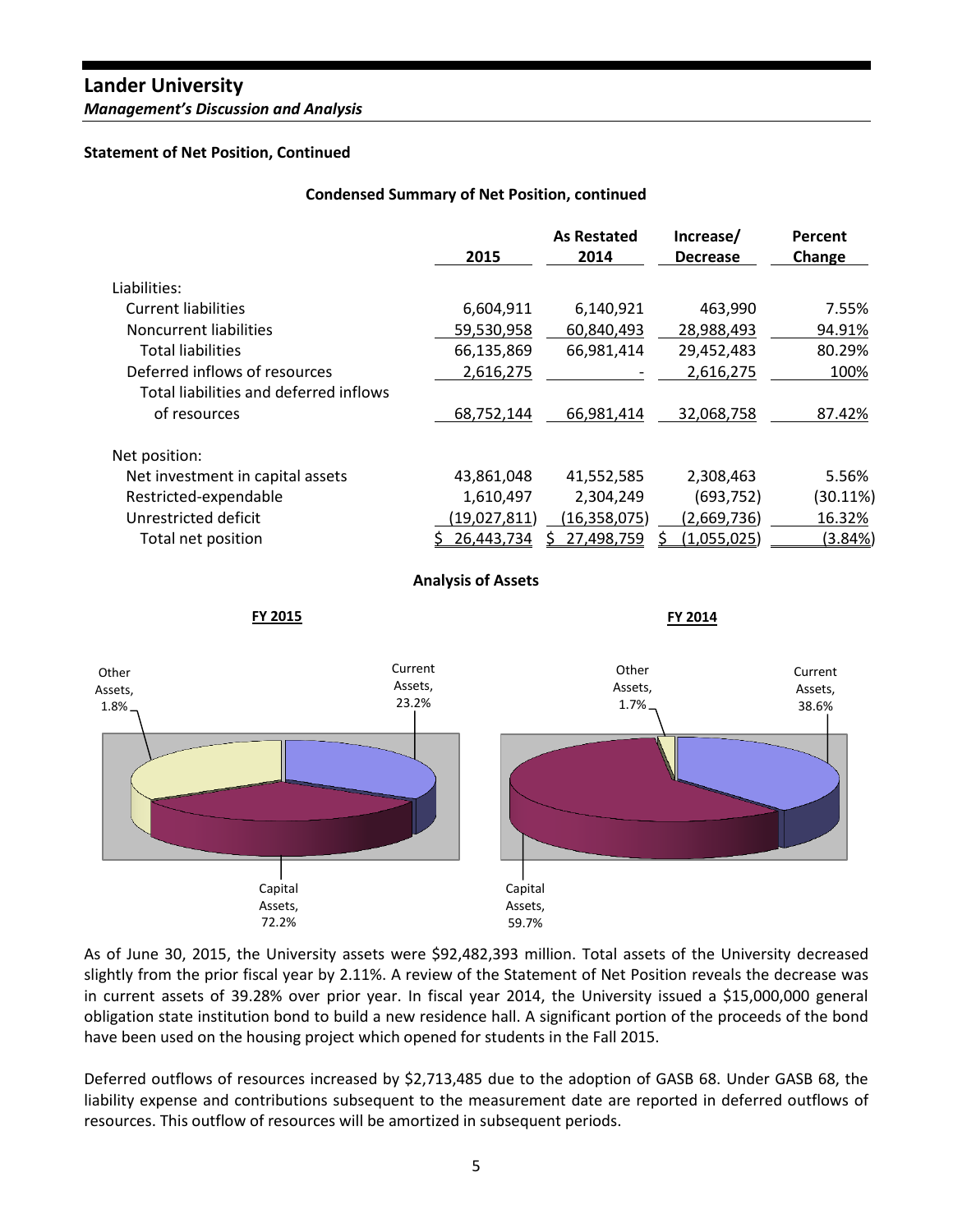### **Statement of Net Position, Continued**

Noncurrent liabilities had a significant increase of 94.91% over the prior year. The main reason for the increase was the adoption of GASB 68. Net pension liability increased as compared to the restated FY2014 liability. Each year, the University's proportionate share of the pension liability amount related to its defined benefit plans is provided by the South Carolina Public Employee Benefit Authority's (PEBA's) consulting actuary, and reported in accordance with the requirements of GASB 68. Accounts payable and accrued payroll also increased 8% over the prior year yielding an overall increase in current liabilities of 7.55%.

Deferred inflows of resources increased by \$2,616,275 due to the adoption of GASB 68. This amount is reported by PEBA's consulting actuary as the investment expense is not included in the current pension liability and under GASB 68, is reported as deferred inflows of resources. The deferred inflows of resources will be amortized in subsequent periods.

Overall, the University's net position decreased by \$1,055,025.

### **Impact of GASB 68**

The new GASB 68 standard creates an accounting liability rather than a legal liability. Although pursuant to accounting standards, the University must report its proportionate share of the state's pension liability of the defined benefit retirement plans, the University has no legal requirement to fund or pay out that share of the liability. Internally, the University's management must continue to ensure that the University's financial position is sound. In fiscal year 2015, when excluding the GASB 68 impact, the University's unrestricted net position decreased by \$2,346,491.

Following is the University's net position with the GASB 68 impact reported discretely.

|                                     | 2015                | <b>As Restated</b><br>2014  | Increase/<br>(Decrease) |
|-------------------------------------|---------------------|-----------------------------|-------------------------|
| Net Position                        |                     |                             |                         |
| Net investment in capital assets    |                     | 43,861,048 \$ 41,552,585 \$ | 2,308,463               |
| Restricted for expendable           | 1,610,498           | 2.304.249                   | (693, 751)              |
| Unrestricted (exclusive of GASB 68) | 11,593,462          | 13,939,953                  | (2,346,491)             |
| Unrestricted (GASB 68 portion)      | (30,621,274)        | (30, 298, 028)              | (323, 246)              |
| Total net position                  | <u>\$26,443,734</u> | 27,498,759                  | (1,055,025)             |

### **Statement of Revenues, Expenses and Changes in Net Position**

The Statement of Revenues, Expenses and Changes in Net Position presents the revenues earned and expenses incurred during the year as either operating or non-operating activities. All things being equal, a public University's dependency on state aid and gifts will result in operating deficits. The GASB requires state appropriations and gifts to be classified as non-operating revenues. The utilization of long-lived assets, referred to as capital assets, is reflected in the financial statements as depreciation, which amortizes the cost of an asset over its expected useful life.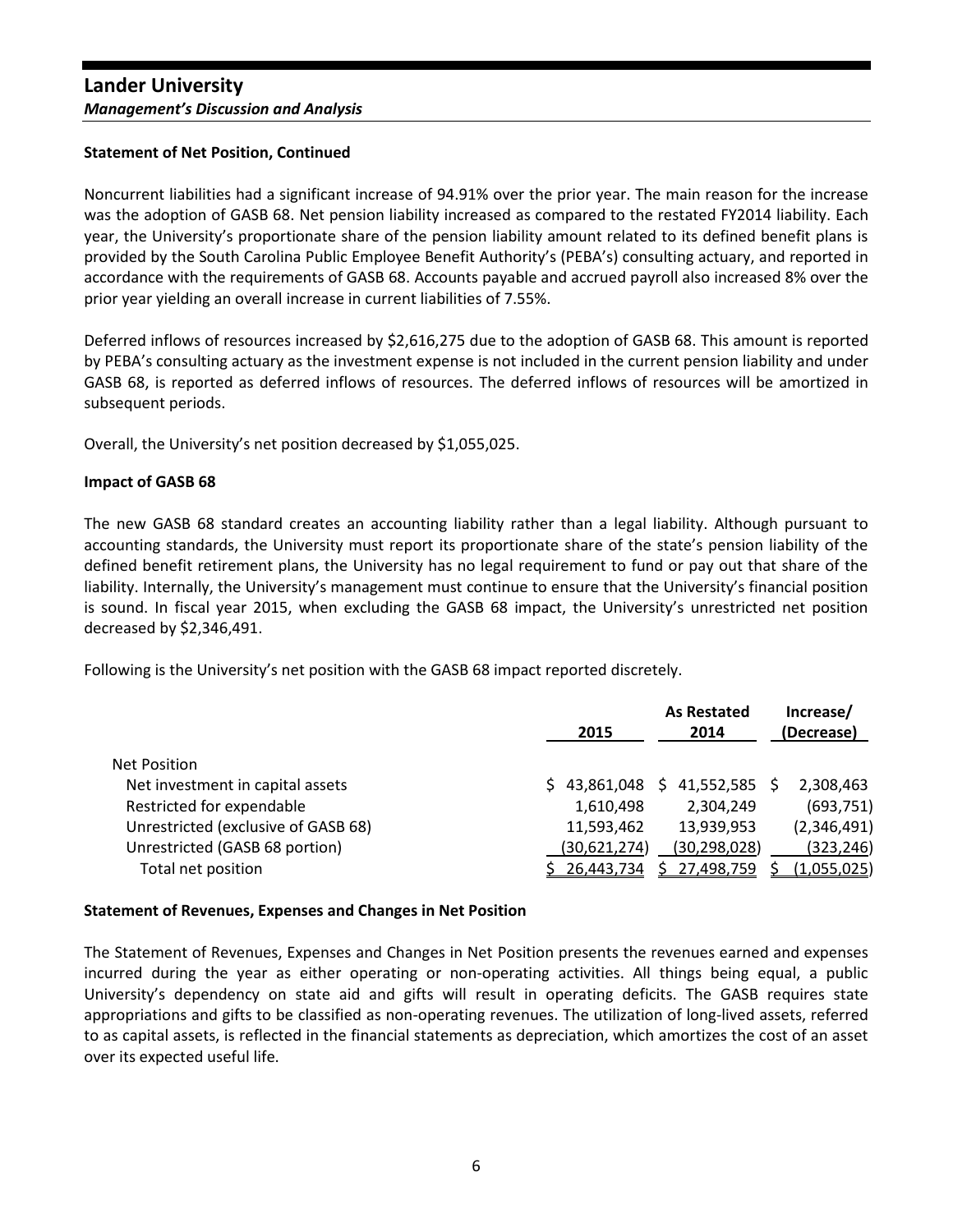### **Statement of Revenues, Expenses and Changes in Net Position, Continued**

Changes in total net position as presented on the Statement of Net Position are based on the activity presented in the Statement of Revenues, Expenses, and Changes in Net Position. The purpose of the statement is to present the revenues received by the institution, both operating and non-operating, and the expenses incurred by the institution, operating and non-operating, and any other revenues, expenses, gains and losses received or spent by the institution.

Generally speaking, operating revenues are received for providing goods and services to the various students and constituencies of the institution. Operating expenses are those expenses paid to acquire or produce the goods and services provided in return for the operating revenues and to carry out the mission of the institution. Non-operating revenues are revenues received for which goods and services are not provided.

### **Condensed Summary of Revenues, Expenses and Changes in Net Position**

|                                       | 2015             | <b>As Restated</b><br>2014 | Increase/<br><b>Decrease</b> | Percent<br>Change |
|---------------------------------------|------------------|----------------------------|------------------------------|-------------------|
| Operating revenues:                   |                  |                            |                              |                   |
| Student tuition and fees              | \$<br>15,165,713 | 15,203,126 \$<br>\$        | (37, 413)                    | (0.25%)           |
| Sales and services                    | 12,292,652       | 12,475,505                 | (182, 853)                   | (1.47%)           |
| Grants and contracts                  | 6,964,235        | 6,736,484                  | 227,751                      | 3.38%             |
| Other operating revenues              | 301,629          | 301,264                    | 365                          | 0.12%             |
| Total operating revenues              | 34,724,229       | 34,716,379                 | 7,850                        | 0.02%             |
| Operating expenses:                   |                  |                            |                              |                   |
| <b>Compensation and benefits</b>      | 28,857,090       | 27,896,569                 | 960,521                      | 3.44%             |
| Supplies and services                 | 14,653,194       | 14,368,312                 | 284,882                      | 1.98%             |
| Scholarships and fellowships          | 2,459,462        | 2,524,751                  | (65, 289)                    | (2.59%)           |
| Depreciation                          | 3,268,508        | 3,191,473                  | 77,035                       | 2.41%             |
| <b>Total operating expenses</b>       | 49,238,254       | 47,981,105                 | 1,257,149                    | 2.62%             |
| <b>Operating loss</b>                 | (14,514,025)     | (13, 264, 726)             | (1, 249, 299)                | 9.42%             |
| Nonoperating revenues (expenses):     |                  |                            |                              |                   |
| State appropriations                  | 7,578,575        | 6,863,638                  | 714,937                      | 10.42%            |
| Federal grants and contracts          | 6,104,674        | 6,423,274                  | (318,600)                    | (4.96%)           |
| Private gifts                         | 900,679          | 801,452                    | 99,228                       | 12.38%            |
| Investment loss                       | (62, 522)        | 301,087                    | (363, 609)                   | (120.7%)          |
| Net gain on disposal of asset         | 14,010           | (23, 849)                  | 37,859                       | 158.7%            |
| Interest expense                      | (1,076,416)      | (927, 798)                 | (148, 618)                   | 16.02%            |
| Other fees and expenses               |                  | (195, 109)                 | 195,109                      | (100%)            |
| Total nonoperating revenues           | 13,459,000       | 13,242,695                 | 216,305                      | 1.63%             |
| Loss before other revenues            | (1,055,025)      | (22, 031)                  | (1,032,994)                  | 4,688%            |
| Other revenues:                       |                  |                            |                              |                   |
| State capital appropriations          |                  | 750,000                    | (750,000)                    | (100%)            |
| Change in net position                | (1,055,025)      | 727,969                    | (1,782,994)                  | (244.93%)         |
| Net position, beginning of year       | 27,498,759       | 57,068,818                 | (29,570,059)                 | (51.81%)          |
| Implementation of accounting standard |                  | (30, 298, 028)             | (30, 298, 028)               | (100%)            |
| Net position, end of year             | 26,443,734       | 27,498,759<br>\$           | (1,055,025)<br>Ś             | (3.84%)           |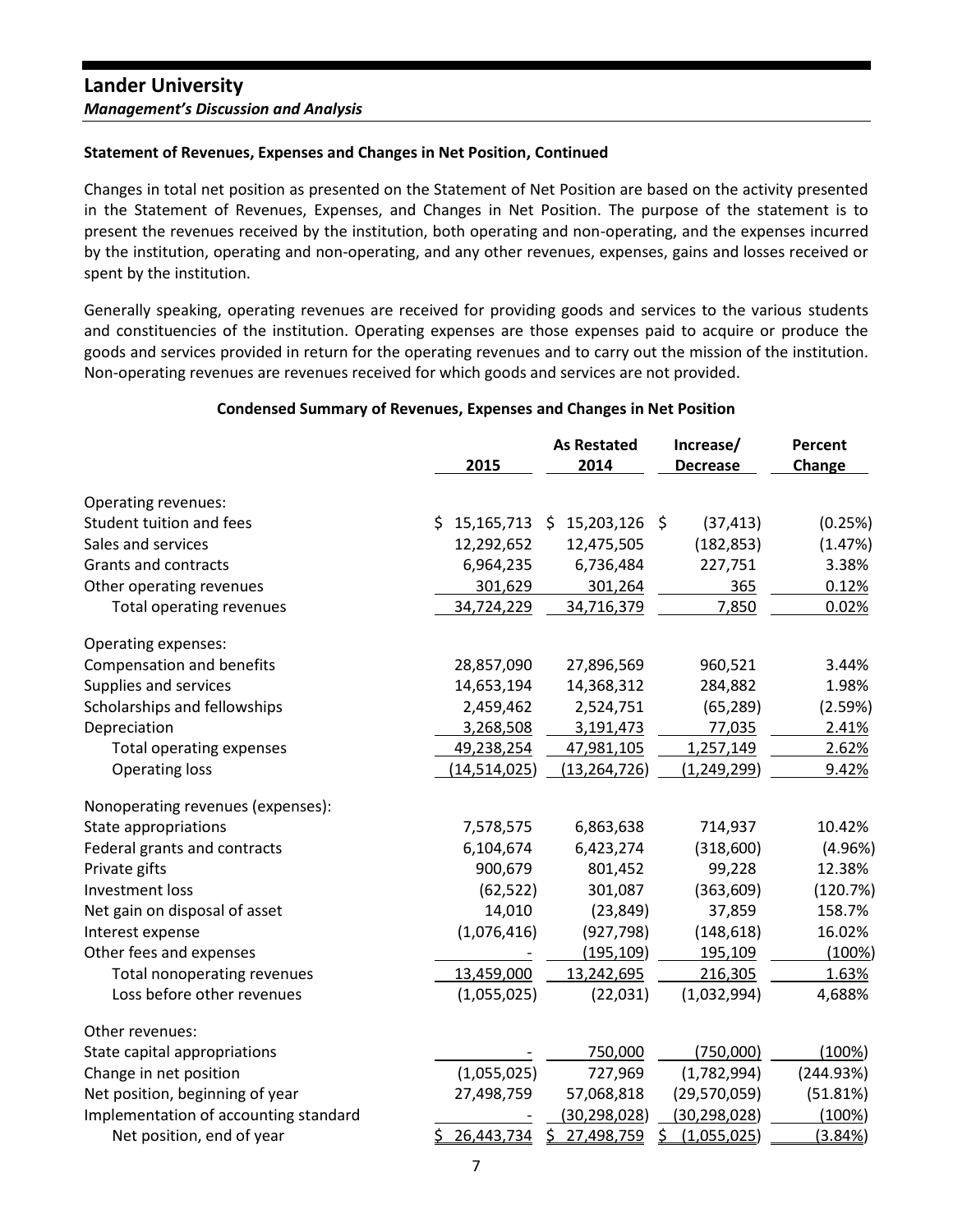### **Statement of Revenues, Expenses and Changes in Net Position, Continued**



**Revenue Analysis**

**Expenditure Analysis**



The Condensed Summary of Revenues, Expenses and Changes in Net Position reflect a decrease in net position of 3.84% from the prior year. Some highlights of the information presented in this Summary follow.

The University experienced a decline in enrollment of 3.1%, offset with an increase in tuition rates of 3.15%, approved by the University's Board of Trustees, leaving operating revenues essentially unchanged in the fiscal year 2015.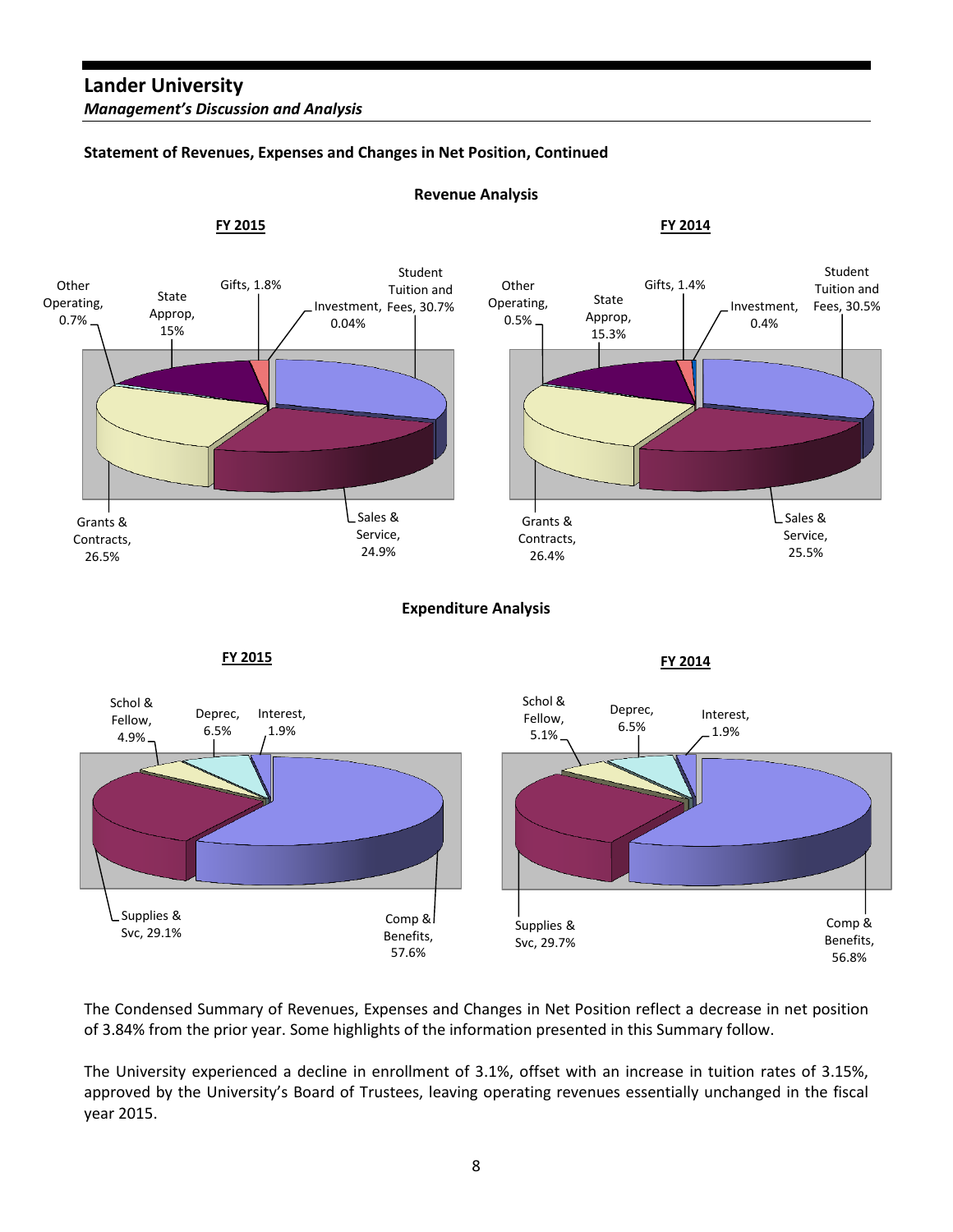### **Statement of Revenues, Expenses and Changes in Net Position, Continued**

Operating expenses increased by \$1,257,149 or 2.62% over prior year. Personnel cost increased by \$960,521 as well as supplies and services by \$284,882. Scholarships decreased due to the decline in student enrollment.

Non-operating revenues increased over prior year, due to the increase in state appropriations of 10.42% and the increase in gifts from the Lander Foundation of 12.38%. Despite these increases, the University experienced a decrease in net position of 3.84% or \$1,055,025 from the prior year.

### **Capital Asset and Debt Activity**

During Fiscal Year 2015, Lander University continued work on several capital projects started in 2014. These projects include a new residence hall and the Plaza renovation. Projects completed in fiscal year 2015 were the Chipley Dorm renovation and two food service projects, Which-Wich and Burger Studio. Another food service project that is ongoing is Starbucks, which will be completed for the Fall 2015 students. This project is funded through the Aramark Investment Contract.

The master plan for the University calls for three new residence halls. Construction will be competed on the first new \$15 million, 210 bed residence hall in the Fall 2015; this is Phase I of the plan. With the new facility, Lander will have 1,600 beds for residential students on campus and at off-campus locations. The new dorm will eventually replace Brookside, one of the older campus residence halls, which will be phased out as living quarters for students. The building design meets requirements for a "Silver" rating in the U.S. Green Building Council's (USGBC) Leadership in Energy and Environmental Design (LEED) program. USGBC standards are meant to lower operating costs of new buildings, conserve energy, water and other resources, and provide healthier environments for occupants. The building design also promotes sustainable construction materials to reduce waste.

Also, through the use of the Aramark Investment Contract, Lander University has been granted permission to convert a portion of the Jackson Library into a Starbuck's Coffee Shop. Aramark is coordinating with Tifton Associates for the design. The University has preliminary renovation plans to perform the majority of the renovation, such as the initial demolition, construct the dividing wall that will separate the future coffee shop from the operating portion of the library, prior to students arriving for the Fall 2015 Semester.

Two more master plan projects are under way. The first, a new access road – an extension of the main entrance – will be constructed leading from Wilson Street and circling around behind the Abney Cultural Center and in from of the PEES Center and Horne Arena. This design will take the new road through a portion of the existing visitor's parking lot and will make it easier for large delivery trucks to reach the Cultural Center's loading dock. The new road will include water features, and will complete the University's main entrance off Montague Avenue. This phase will be complete before students return for the Fall of 2015. Phase II is the renovation of the Moran Plaza, the campus' central public area. The plaza will be reengineered for maximum usage and include dedicated paths for wheelchairs, access for emergency vehicles, new lighting and more landscaping to improve the area's leisure aspects. The newly renovated Moran Plaza is expected to be ready for use when students arrive on campus for the start of the Fall 2016 semester.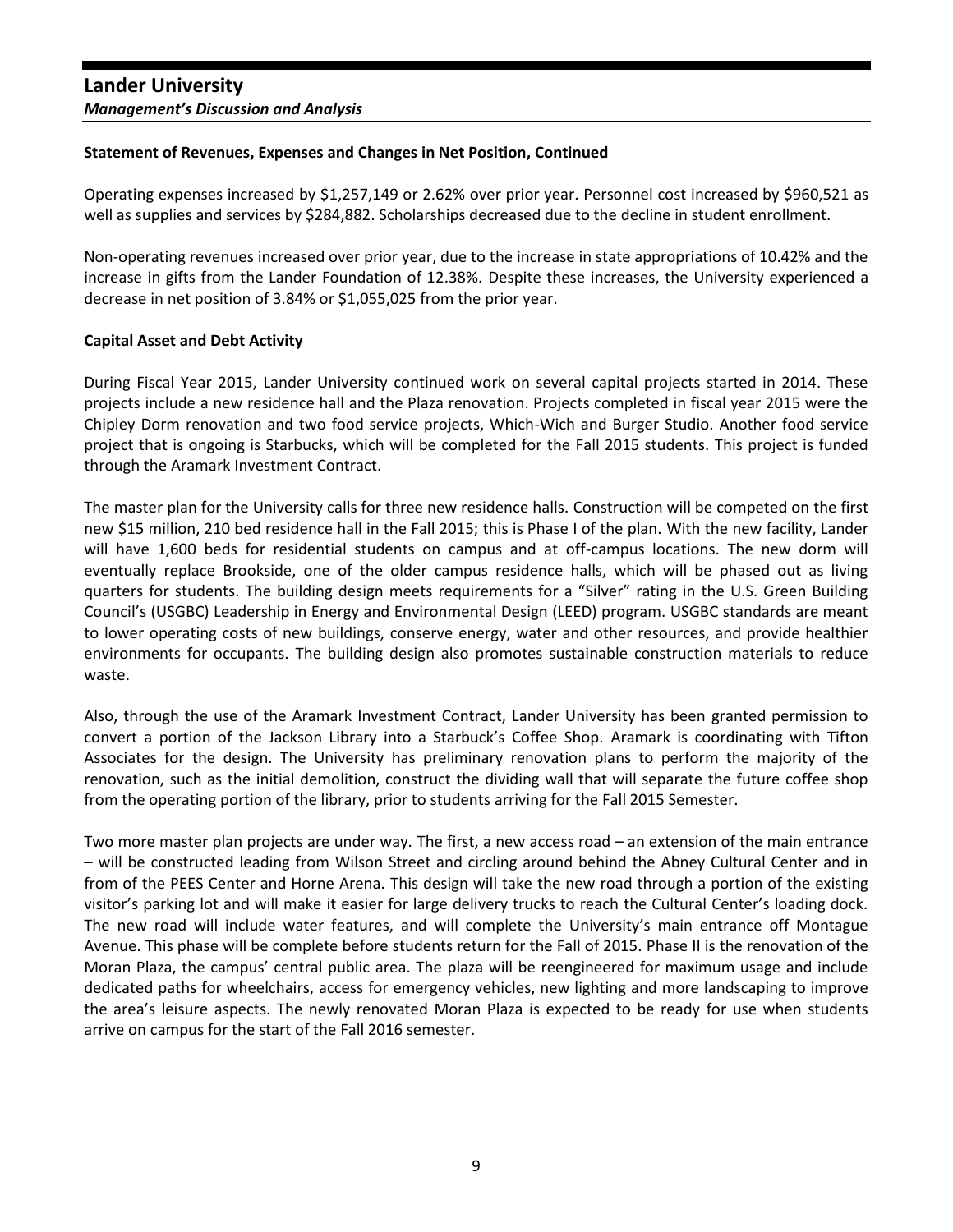### **Capital Asset and Debt Activity, Continued**

South Carolina Capital Reserve Fund appropriations of \$750,000 were appropriated in fiscal year 2014. These funds are earmarked for the National Center for Montessori Education. This project is in the set up and planning stage.

Lander University currently has three general obligation bonds totaling \$24,400,000. These bonds were issued for several housing projects on campus. The University pays annual installments. The bonds mature beginning in 2024 through 2028.

### **Statement of Cash Flows**

The final statement presented is the Statement of Cash Flows, which presents detailed information about the cash activity of the institution during the year. The statement is divided into five parts. The first part deals with operating cash flows and shows the net cash used by the operating activities of the institution. The second section reflects cash flows from non-capital financing activities. This section reflects the cash received and spent for non-operating, non-investing, and non-capital financing purposes. The third section deals with cash flows from capital and related financing activities and with the cash used for the acquisition and construction of capital and related items. The fourth section reflects the cash flows from investing activities and shows the purchases, proceeds, and interest received from investing activities. The fifth section reconciles the net cash used to the operating loss reflected on the Statement of Revenues, Expenses, and Changes in Net Position.

### **Economic Outlook**

The economic position of the University is closely tied to that of the State of South Carolina, Greenwood County, and surrounding areas. The South Carolina economy continued to show strength in 2015.

In September 2015, U.S. News & World Report named the University the No. 4 public regional colleges in the South.

Lander University is currently implementing the campus master plan that will accommodate the University's continued growth and meet expected academic and residential space needs in the future. The plan is divided into three phases. Phase I is near completion with the construction of the new residence hall, mentioned above. Another part of Phase I is the roadway for the new plaza design which will begin in the Summer 2016 with work commencing during fiscal year 2016. Another exciting new adventure for Lander University is the new National Center for Montessori Education funded by a state appropriations capital reserve bond for \$750,000. The National Center for Montessori Education location is yet to be determined. The planning stages have just started for this project.

The University does not anticipate State Appropriation cuts in fiscal year 2016. The Board approved an increase in tuition of 3.2% for fiscal year 2016 and enrollment is expected to decrease by approximately 75 students.

### **More Information**

This financial report is designed to provide a general overview of Lander University's finances and demonstrate the institution's accountability for the money it receives. Any questions about this report or requests for information may be addressed to the Controller, Lander University, 320 Stanley Avenue, Greenwood, South Carolina 29649.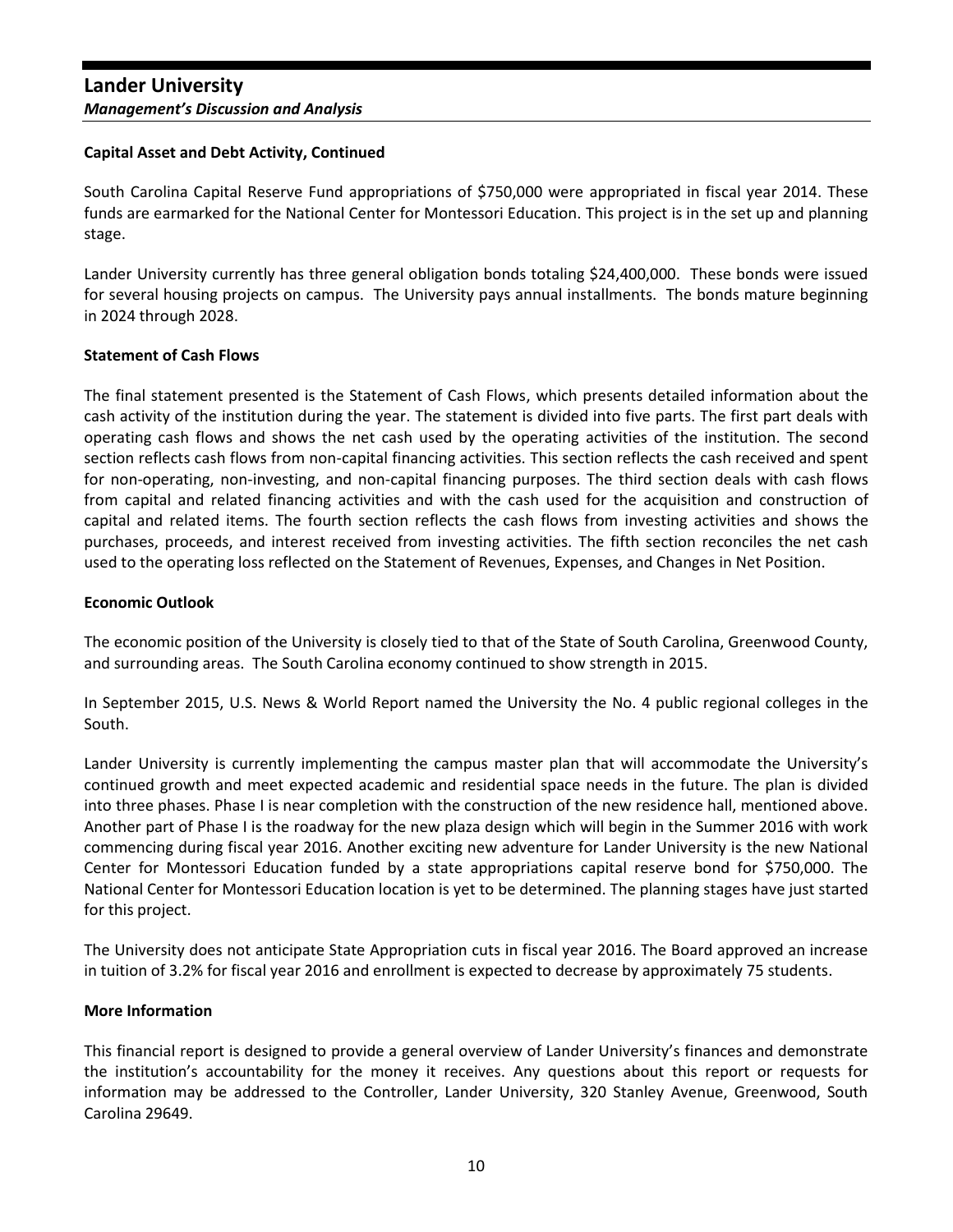### **Lander University**

### *Statement of Net Position*

*As of June 30, 2015*

#### **Assets**

| \$<br>Cash and cash equivalents<br>17,006,460<br>415,093<br>Restricted cash and cash equivalents<br>3,735,958<br>Accounts receivable - net of allowance for doubtful accounts of \$88,713<br>254,955<br>Interest receivable<br>273,742<br>Inventories<br>410,084<br>Prepaid items<br>22,096,292<br>Total current assets<br><b>Noncurrent assets</b><br><b>Restricted assets</b><br>258,022<br>Cash and cash equivalents<br>1,479,309<br>Student loans receivable, net<br>68,648,770<br>Capital assets, net<br>70,386,101<br>Total noncurrent assets<br>Total assets<br>92,482,393<br>Deferred outflows of resources<br>Deferred outflows on net pension liability<br>2,713,485<br>\$<br>Total assets and deferred outflows of resources<br>95,195,878<br><b>Liabilities</b><br><b>Current liabilities</b><br>\$<br>Accounts and retainages payable<br>2,358,355<br>815,566<br>Accrued payroll and related liabilities<br>191,014<br>Accrued interest payable<br>1,317,434<br>General obligation bonds payable - current<br>597,880<br>Accrued compensated absences - current<br>129,659<br>Capital lease payable - current<br>Student deposits<br>265,259<br>18,738<br>Other deposits<br>911,006<br>Unearned revenues - current<br>6,604,911<br><b>Total current liabilities</b><br><b>Noncurrent liabilities</b><br>General obligation bonds payable<br>24,165,688<br>Accrued compensated absences<br>610,391<br>1,543,076<br>Perkins Loan Program - Federal liability<br>743,319<br>Capital leases payable<br>Net pension liability<br>30,718,484<br>Unearned revenues<br>1,750,000<br><b>Total noncurrent liabilities</b><br>59,530,958<br><b>Total liabilities</b><br>66,135,869<br>Deferred inflows of resources<br>Deferred inflows on net pension liability<br>2,616,275<br>Total liabilities and deferred inflows of resources<br>68,752,144<br>Ś<br>Net<br><b>Net position</b><br>\$<br>43,861,048<br>Net investment in capital assets<br>Restricted for:<br>Expendable:<br>273,563<br>Grants and contracts<br>161,554<br>Loans<br>1,165,074<br>Capital projects<br>10,306<br>Debt service<br>Unrestricted<br>(19,027,811)<br>\$26,443,734<br>Total net position | <b>Current assets</b> |  |
|---------------------------------------------------------------------------------------------------------------------------------------------------------------------------------------------------------------------------------------------------------------------------------------------------------------------------------------------------------------------------------------------------------------------------------------------------------------------------------------------------------------------------------------------------------------------------------------------------------------------------------------------------------------------------------------------------------------------------------------------------------------------------------------------------------------------------------------------------------------------------------------------------------------------------------------------------------------------------------------------------------------------------------------------------------------------------------------------------------------------------------------------------------------------------------------------------------------------------------------------------------------------------------------------------------------------------------------------------------------------------------------------------------------------------------------------------------------------------------------------------------------------------------------------------------------------------------------------------------------------------------------------------------------------------------------------------------------------------------------------------------------------------------------------------------------------------------------------------------------------------------------------------------------------------------------------------------------------------------------------------------------------------------------------------------------------------------------------------------------------------------------------------------------------------|-----------------------|--|
|                                                                                                                                                                                                                                                                                                                                                                                                                                                                                                                                                                                                                                                                                                                                                                                                                                                                                                                                                                                                                                                                                                                                                                                                                                                                                                                                                                                                                                                                                                                                                                                                                                                                                                                                                                                                                                                                                                                                                                                                                                                                                                                                                                           |                       |  |
|                                                                                                                                                                                                                                                                                                                                                                                                                                                                                                                                                                                                                                                                                                                                                                                                                                                                                                                                                                                                                                                                                                                                                                                                                                                                                                                                                                                                                                                                                                                                                                                                                                                                                                                                                                                                                                                                                                                                                                                                                                                                                                                                                                           |                       |  |
|                                                                                                                                                                                                                                                                                                                                                                                                                                                                                                                                                                                                                                                                                                                                                                                                                                                                                                                                                                                                                                                                                                                                                                                                                                                                                                                                                                                                                                                                                                                                                                                                                                                                                                                                                                                                                                                                                                                                                                                                                                                                                                                                                                           |                       |  |
|                                                                                                                                                                                                                                                                                                                                                                                                                                                                                                                                                                                                                                                                                                                                                                                                                                                                                                                                                                                                                                                                                                                                                                                                                                                                                                                                                                                                                                                                                                                                                                                                                                                                                                                                                                                                                                                                                                                                                                                                                                                                                                                                                                           |                       |  |
|                                                                                                                                                                                                                                                                                                                                                                                                                                                                                                                                                                                                                                                                                                                                                                                                                                                                                                                                                                                                                                                                                                                                                                                                                                                                                                                                                                                                                                                                                                                                                                                                                                                                                                                                                                                                                                                                                                                                                                                                                                                                                                                                                                           |                       |  |
|                                                                                                                                                                                                                                                                                                                                                                                                                                                                                                                                                                                                                                                                                                                                                                                                                                                                                                                                                                                                                                                                                                                                                                                                                                                                                                                                                                                                                                                                                                                                                                                                                                                                                                                                                                                                                                                                                                                                                                                                                                                                                                                                                                           |                       |  |
|                                                                                                                                                                                                                                                                                                                                                                                                                                                                                                                                                                                                                                                                                                                                                                                                                                                                                                                                                                                                                                                                                                                                                                                                                                                                                                                                                                                                                                                                                                                                                                                                                                                                                                                                                                                                                                                                                                                                                                                                                                                                                                                                                                           |                       |  |
|                                                                                                                                                                                                                                                                                                                                                                                                                                                                                                                                                                                                                                                                                                                                                                                                                                                                                                                                                                                                                                                                                                                                                                                                                                                                                                                                                                                                                                                                                                                                                                                                                                                                                                                                                                                                                                                                                                                                                                                                                                                                                                                                                                           |                       |  |
|                                                                                                                                                                                                                                                                                                                                                                                                                                                                                                                                                                                                                                                                                                                                                                                                                                                                                                                                                                                                                                                                                                                                                                                                                                                                                                                                                                                                                                                                                                                                                                                                                                                                                                                                                                                                                                                                                                                                                                                                                                                                                                                                                                           |                       |  |
|                                                                                                                                                                                                                                                                                                                                                                                                                                                                                                                                                                                                                                                                                                                                                                                                                                                                                                                                                                                                                                                                                                                                                                                                                                                                                                                                                                                                                                                                                                                                                                                                                                                                                                                                                                                                                                                                                                                                                                                                                                                                                                                                                                           |                       |  |
|                                                                                                                                                                                                                                                                                                                                                                                                                                                                                                                                                                                                                                                                                                                                                                                                                                                                                                                                                                                                                                                                                                                                                                                                                                                                                                                                                                                                                                                                                                                                                                                                                                                                                                                                                                                                                                                                                                                                                                                                                                                                                                                                                                           |                       |  |
|                                                                                                                                                                                                                                                                                                                                                                                                                                                                                                                                                                                                                                                                                                                                                                                                                                                                                                                                                                                                                                                                                                                                                                                                                                                                                                                                                                                                                                                                                                                                                                                                                                                                                                                                                                                                                                                                                                                                                                                                                                                                                                                                                                           |                       |  |
|                                                                                                                                                                                                                                                                                                                                                                                                                                                                                                                                                                                                                                                                                                                                                                                                                                                                                                                                                                                                                                                                                                                                                                                                                                                                                                                                                                                                                                                                                                                                                                                                                                                                                                                                                                                                                                                                                                                                                                                                                                                                                                                                                                           |                       |  |
|                                                                                                                                                                                                                                                                                                                                                                                                                                                                                                                                                                                                                                                                                                                                                                                                                                                                                                                                                                                                                                                                                                                                                                                                                                                                                                                                                                                                                                                                                                                                                                                                                                                                                                                                                                                                                                                                                                                                                                                                                                                                                                                                                                           |                       |  |
|                                                                                                                                                                                                                                                                                                                                                                                                                                                                                                                                                                                                                                                                                                                                                                                                                                                                                                                                                                                                                                                                                                                                                                                                                                                                                                                                                                                                                                                                                                                                                                                                                                                                                                                                                                                                                                                                                                                                                                                                                                                                                                                                                                           |                       |  |
|                                                                                                                                                                                                                                                                                                                                                                                                                                                                                                                                                                                                                                                                                                                                                                                                                                                                                                                                                                                                                                                                                                                                                                                                                                                                                                                                                                                                                                                                                                                                                                                                                                                                                                                                                                                                                                                                                                                                                                                                                                                                                                                                                                           |                       |  |
|                                                                                                                                                                                                                                                                                                                                                                                                                                                                                                                                                                                                                                                                                                                                                                                                                                                                                                                                                                                                                                                                                                                                                                                                                                                                                                                                                                                                                                                                                                                                                                                                                                                                                                                                                                                                                                                                                                                                                                                                                                                                                                                                                                           |                       |  |
|                                                                                                                                                                                                                                                                                                                                                                                                                                                                                                                                                                                                                                                                                                                                                                                                                                                                                                                                                                                                                                                                                                                                                                                                                                                                                                                                                                                                                                                                                                                                                                                                                                                                                                                                                                                                                                                                                                                                                                                                                                                                                                                                                                           |                       |  |
|                                                                                                                                                                                                                                                                                                                                                                                                                                                                                                                                                                                                                                                                                                                                                                                                                                                                                                                                                                                                                                                                                                                                                                                                                                                                                                                                                                                                                                                                                                                                                                                                                                                                                                                                                                                                                                                                                                                                                                                                                                                                                                                                                                           |                       |  |
|                                                                                                                                                                                                                                                                                                                                                                                                                                                                                                                                                                                                                                                                                                                                                                                                                                                                                                                                                                                                                                                                                                                                                                                                                                                                                                                                                                                                                                                                                                                                                                                                                                                                                                                                                                                                                                                                                                                                                                                                                                                                                                                                                                           |                       |  |
|                                                                                                                                                                                                                                                                                                                                                                                                                                                                                                                                                                                                                                                                                                                                                                                                                                                                                                                                                                                                                                                                                                                                                                                                                                                                                                                                                                                                                                                                                                                                                                                                                                                                                                                                                                                                                                                                                                                                                                                                                                                                                                                                                                           |                       |  |
|                                                                                                                                                                                                                                                                                                                                                                                                                                                                                                                                                                                                                                                                                                                                                                                                                                                                                                                                                                                                                                                                                                                                                                                                                                                                                                                                                                                                                                                                                                                                                                                                                                                                                                                                                                                                                                                                                                                                                                                                                                                                                                                                                                           |                       |  |
|                                                                                                                                                                                                                                                                                                                                                                                                                                                                                                                                                                                                                                                                                                                                                                                                                                                                                                                                                                                                                                                                                                                                                                                                                                                                                                                                                                                                                                                                                                                                                                                                                                                                                                                                                                                                                                                                                                                                                                                                                                                                                                                                                                           |                       |  |
|                                                                                                                                                                                                                                                                                                                                                                                                                                                                                                                                                                                                                                                                                                                                                                                                                                                                                                                                                                                                                                                                                                                                                                                                                                                                                                                                                                                                                                                                                                                                                                                                                                                                                                                                                                                                                                                                                                                                                                                                                                                                                                                                                                           |                       |  |
|                                                                                                                                                                                                                                                                                                                                                                                                                                                                                                                                                                                                                                                                                                                                                                                                                                                                                                                                                                                                                                                                                                                                                                                                                                                                                                                                                                                                                                                                                                                                                                                                                                                                                                                                                                                                                                                                                                                                                                                                                                                                                                                                                                           |                       |  |
|                                                                                                                                                                                                                                                                                                                                                                                                                                                                                                                                                                                                                                                                                                                                                                                                                                                                                                                                                                                                                                                                                                                                                                                                                                                                                                                                                                                                                                                                                                                                                                                                                                                                                                                                                                                                                                                                                                                                                                                                                                                                                                                                                                           |                       |  |
|                                                                                                                                                                                                                                                                                                                                                                                                                                                                                                                                                                                                                                                                                                                                                                                                                                                                                                                                                                                                                                                                                                                                                                                                                                                                                                                                                                                                                                                                                                                                                                                                                                                                                                                                                                                                                                                                                                                                                                                                                                                                                                                                                                           |                       |  |
|                                                                                                                                                                                                                                                                                                                                                                                                                                                                                                                                                                                                                                                                                                                                                                                                                                                                                                                                                                                                                                                                                                                                                                                                                                                                                                                                                                                                                                                                                                                                                                                                                                                                                                                                                                                                                                                                                                                                                                                                                                                                                                                                                                           |                       |  |
|                                                                                                                                                                                                                                                                                                                                                                                                                                                                                                                                                                                                                                                                                                                                                                                                                                                                                                                                                                                                                                                                                                                                                                                                                                                                                                                                                                                                                                                                                                                                                                                                                                                                                                                                                                                                                                                                                                                                                                                                                                                                                                                                                                           |                       |  |
|                                                                                                                                                                                                                                                                                                                                                                                                                                                                                                                                                                                                                                                                                                                                                                                                                                                                                                                                                                                                                                                                                                                                                                                                                                                                                                                                                                                                                                                                                                                                                                                                                                                                                                                                                                                                                                                                                                                                                                                                                                                                                                                                                                           |                       |  |
|                                                                                                                                                                                                                                                                                                                                                                                                                                                                                                                                                                                                                                                                                                                                                                                                                                                                                                                                                                                                                                                                                                                                                                                                                                                                                                                                                                                                                                                                                                                                                                                                                                                                                                                                                                                                                                                                                                                                                                                                                                                                                                                                                                           |                       |  |
|                                                                                                                                                                                                                                                                                                                                                                                                                                                                                                                                                                                                                                                                                                                                                                                                                                                                                                                                                                                                                                                                                                                                                                                                                                                                                                                                                                                                                                                                                                                                                                                                                                                                                                                                                                                                                                                                                                                                                                                                                                                                                                                                                                           |                       |  |
|                                                                                                                                                                                                                                                                                                                                                                                                                                                                                                                                                                                                                                                                                                                                                                                                                                                                                                                                                                                                                                                                                                                                                                                                                                                                                                                                                                                                                                                                                                                                                                                                                                                                                                                                                                                                                                                                                                                                                                                                                                                                                                                                                                           |                       |  |
|                                                                                                                                                                                                                                                                                                                                                                                                                                                                                                                                                                                                                                                                                                                                                                                                                                                                                                                                                                                                                                                                                                                                                                                                                                                                                                                                                                                                                                                                                                                                                                                                                                                                                                                                                                                                                                                                                                                                                                                                                                                                                                                                                                           |                       |  |
|                                                                                                                                                                                                                                                                                                                                                                                                                                                                                                                                                                                                                                                                                                                                                                                                                                                                                                                                                                                                                                                                                                                                                                                                                                                                                                                                                                                                                                                                                                                                                                                                                                                                                                                                                                                                                                                                                                                                                                                                                                                                                                                                                                           |                       |  |
|                                                                                                                                                                                                                                                                                                                                                                                                                                                                                                                                                                                                                                                                                                                                                                                                                                                                                                                                                                                                                                                                                                                                                                                                                                                                                                                                                                                                                                                                                                                                                                                                                                                                                                                                                                                                                                                                                                                                                                                                                                                                                                                                                                           |                       |  |
|                                                                                                                                                                                                                                                                                                                                                                                                                                                                                                                                                                                                                                                                                                                                                                                                                                                                                                                                                                                                                                                                                                                                                                                                                                                                                                                                                                                                                                                                                                                                                                                                                                                                                                                                                                                                                                                                                                                                                                                                                                                                                                                                                                           |                       |  |
|                                                                                                                                                                                                                                                                                                                                                                                                                                                                                                                                                                                                                                                                                                                                                                                                                                                                                                                                                                                                                                                                                                                                                                                                                                                                                                                                                                                                                                                                                                                                                                                                                                                                                                                                                                                                                                                                                                                                                                                                                                                                                                                                                                           |                       |  |
|                                                                                                                                                                                                                                                                                                                                                                                                                                                                                                                                                                                                                                                                                                                                                                                                                                                                                                                                                                                                                                                                                                                                                                                                                                                                                                                                                                                                                                                                                                                                                                                                                                                                                                                                                                                                                                                                                                                                                                                                                                                                                                                                                                           |                       |  |
|                                                                                                                                                                                                                                                                                                                                                                                                                                                                                                                                                                                                                                                                                                                                                                                                                                                                                                                                                                                                                                                                                                                                                                                                                                                                                                                                                                                                                                                                                                                                                                                                                                                                                                                                                                                                                                                                                                                                                                                                                                                                                                                                                                           |                       |  |
|                                                                                                                                                                                                                                                                                                                                                                                                                                                                                                                                                                                                                                                                                                                                                                                                                                                                                                                                                                                                                                                                                                                                                                                                                                                                                                                                                                                                                                                                                                                                                                                                                                                                                                                                                                                                                                                                                                                                                                                                                                                                                                                                                                           |                       |  |
|                                                                                                                                                                                                                                                                                                                                                                                                                                                                                                                                                                                                                                                                                                                                                                                                                                                                                                                                                                                                                                                                                                                                                                                                                                                                                                                                                                                                                                                                                                                                                                                                                                                                                                                                                                                                                                                                                                                                                                                                                                                                                                                                                                           |                       |  |
|                                                                                                                                                                                                                                                                                                                                                                                                                                                                                                                                                                                                                                                                                                                                                                                                                                                                                                                                                                                                                                                                                                                                                                                                                                                                                                                                                                                                                                                                                                                                                                                                                                                                                                                                                                                                                                                                                                                                                                                                                                                                                                                                                                           |                       |  |
|                                                                                                                                                                                                                                                                                                                                                                                                                                                                                                                                                                                                                                                                                                                                                                                                                                                                                                                                                                                                                                                                                                                                                                                                                                                                                                                                                                                                                                                                                                                                                                                                                                                                                                                                                                                                                                                                                                                                                                                                                                                                                                                                                                           |                       |  |
|                                                                                                                                                                                                                                                                                                                                                                                                                                                                                                                                                                                                                                                                                                                                                                                                                                                                                                                                                                                                                                                                                                                                                                                                                                                                                                                                                                                                                                                                                                                                                                                                                                                                                                                                                                                                                                                                                                                                                                                                                                                                                                                                                                           |                       |  |
|                                                                                                                                                                                                                                                                                                                                                                                                                                                                                                                                                                                                                                                                                                                                                                                                                                                                                                                                                                                                                                                                                                                                                                                                                                                                                                                                                                                                                                                                                                                                                                                                                                                                                                                                                                                                                                                                                                                                                                                                                                                                                                                                                                           |                       |  |
|                                                                                                                                                                                                                                                                                                                                                                                                                                                                                                                                                                                                                                                                                                                                                                                                                                                                                                                                                                                                                                                                                                                                                                                                                                                                                                                                                                                                                                                                                                                                                                                                                                                                                                                                                                                                                                                                                                                                                                                                                                                                                                                                                                           |                       |  |
|                                                                                                                                                                                                                                                                                                                                                                                                                                                                                                                                                                                                                                                                                                                                                                                                                                                                                                                                                                                                                                                                                                                                                                                                                                                                                                                                                                                                                                                                                                                                                                                                                                                                                                                                                                                                                                                                                                                                                                                                                                                                                                                                                                           |                       |  |
|                                                                                                                                                                                                                                                                                                                                                                                                                                                                                                                                                                                                                                                                                                                                                                                                                                                                                                                                                                                                                                                                                                                                                                                                                                                                                                                                                                                                                                                                                                                                                                                                                                                                                                                                                                                                                                                                                                                                                                                                                                                                                                                                                                           |                       |  |
|                                                                                                                                                                                                                                                                                                                                                                                                                                                                                                                                                                                                                                                                                                                                                                                                                                                                                                                                                                                                                                                                                                                                                                                                                                                                                                                                                                                                                                                                                                                                                                                                                                                                                                                                                                                                                                                                                                                                                                                                                                                                                                                                                                           |                       |  |
|                                                                                                                                                                                                                                                                                                                                                                                                                                                                                                                                                                                                                                                                                                                                                                                                                                                                                                                                                                                                                                                                                                                                                                                                                                                                                                                                                                                                                                                                                                                                                                                                                                                                                                                                                                                                                                                                                                                                                                                                                                                                                                                                                                           |                       |  |
|                                                                                                                                                                                                                                                                                                                                                                                                                                                                                                                                                                                                                                                                                                                                                                                                                                                                                                                                                                                                                                                                                                                                                                                                                                                                                                                                                                                                                                                                                                                                                                                                                                                                                                                                                                                                                                                                                                                                                                                                                                                                                                                                                                           |                       |  |
|                                                                                                                                                                                                                                                                                                                                                                                                                                                                                                                                                                                                                                                                                                                                                                                                                                                                                                                                                                                                                                                                                                                                                                                                                                                                                                                                                                                                                                                                                                                                                                                                                                                                                                                                                                                                                                                                                                                                                                                                                                                                                                                                                                           |                       |  |

*See Notes to Financial Statements*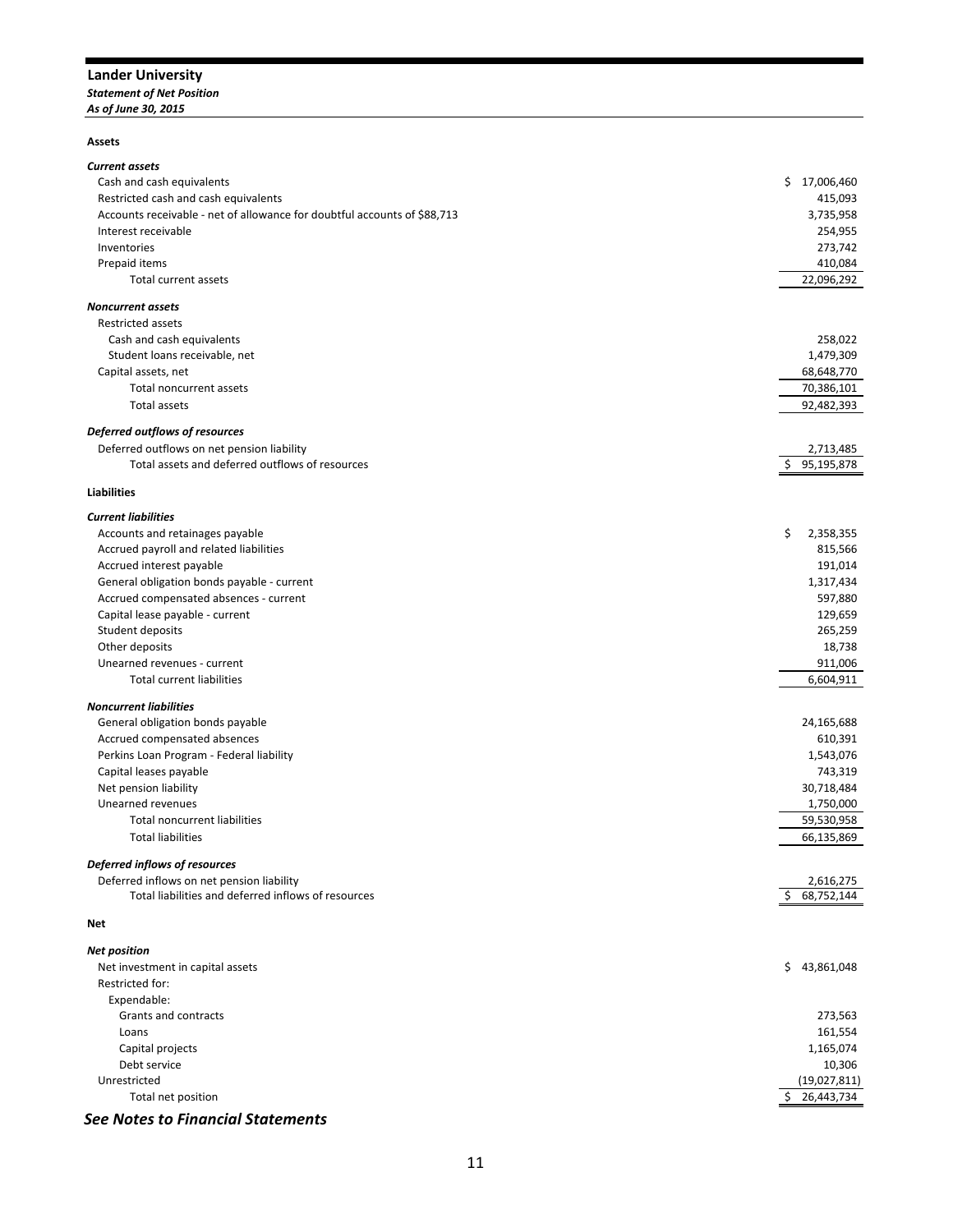# **Lander University** *Statement of Revenues, Expenses and Changes in Net Position*

*For the year ended June 30, 2015*

### *Revenues*

| Operating revenues                                                       |                   |
|--------------------------------------------------------------------------|-------------------|
| Student tuition and fees (net of scholarship allowances of \$14,732,417) | \$.<br>15,165,713 |
| Federal grants and contracts                                             | 281,948           |
| State grants and contracts                                               | 6,235,815         |
| Non-governmental grants and contracts                                    | 446,472           |
| Sales and services of educational and other activities                   | 732,351           |
| Sales and services of auxiliary enterprises (pledged for debt service)   | 11,560,301        |
| Other revenues                                                           | 301,629           |
| Total operating revenues                                                 | 34,724,229        |
| <b>Expenses</b>                                                          |                   |
| <b>Operating expenses</b>                                                |                   |
| Compensation                                                             | 21,319,598        |
| Employee benefits                                                        | 7,537,492         |
| Supplies and services                                                    | 14,653,194        |
| Scholarships and fellowships                                             | 2,459,462         |
| Depreciation                                                             | 3,268,508         |
| Total operating expenses                                                 | 49,238,254        |
| <b>Operating loss</b>                                                    | (14, 514, 025)    |
| <b>Nonoperating revenues (expenses)</b>                                  |                   |
| State appropriations                                                     | 7,578,575         |
| Federal grants and contracts                                             | 6,104,674         |
| Private gifts                                                            | 900,679           |
| Investment loss                                                          | (62, 522)         |
| Net gain on disposal of capital assets                                   | 14,010            |
| Interest on capital asset-related debt                                   | (1,076,416)       |
| Net nonoperating revenues                                                | 13,459,000        |
| Decrease in net position                                                 | (1,055,025)       |
| Net position, beginning of year, as orginally stated                     | 57,796,787        |
| Restatement for implementation of accounting standard                    | (30, 298, 028)    |
| Net position, beginning of year, as restated                             | 27,498,759        |
| Net position, end of year                                                | \$26,443,734      |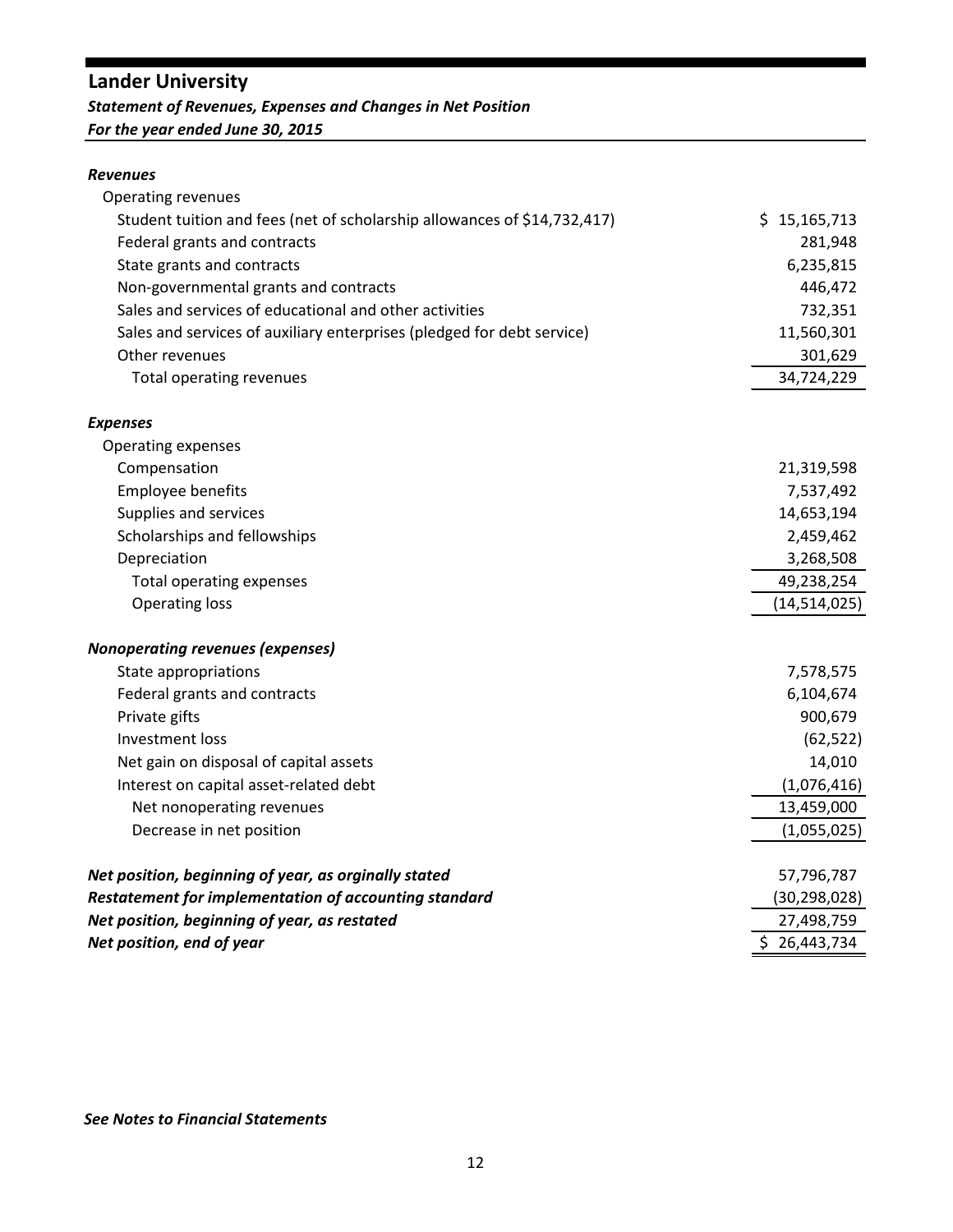# **Lander University**

*Statement of Cash Flows*

*For the year ended June 30, 2015*

| Cash flows from operating activities                       |                   |
|------------------------------------------------------------|-------------------|
| Student tuition and fees                                   | \$<br>14,829,921  |
| Federal grants and contracts                               | 241,132           |
| State grants and contracts                                 | 5,715,810         |
| Non-governmental grants and contracts                      | 964,819           |
| Sales and services of educational and other activities     | 732,351           |
| Sales and services of auxiliary enterprises                | 11,560,301        |
| Other fees                                                 | 268,747           |
| Payments to suppliers                                      | (15,766,065)      |
| Payments to employees                                      | (28, 528, 097)    |
| New loans to students                                      | (225, 208)        |
| Collections on loans to students                           | 227,869           |
| Net cash used for operating activities                     | (9,978,420)       |
| Cash flows from noncapital financing activities            |                   |
| State appropriations                                       | 7,578,575         |
| Federal grants and contracts                               | 6,104,674         |
| Private gifts                                              | 900,679           |
| Net cash provided by noncapital financing activities       | 14,583,928        |
| Cash flows from capital and related financing activities   |                   |
| Capital appropriations                                     | 444,633           |
| Purchases of capital assets                                | (15,614,892)      |
| Proceeds from sale of capital assets                       | 64,000            |
| Payments on bonds                                          | (1,250,000)       |
| Payments on capital lease obligation                       | (689, 164)        |
| Interest paid                                              | (1,088,354)       |
| Net cash used for capital and related financing activities | (18, 133, 777)    |
| Cash flows from investing activities                       |                   |
| Interest on investments                                    | 157,390           |
| Net change in cash and cash equivalents                    | (13, 370, 879)    |
| Cash and cash equivalents, beginning of year               | 31,050,454        |
| Cash and cash equivalents, end of year                     | 17,679,575<br>\$. |
| <b>Reconciliation to Statement of Net Position:</b>        |                   |
| Cash and cash equivalents - current                        | \$.<br>17,006,460 |
| Restricted cash and cash equivalents - current             | 415,093           |
| Restricted cash and cash equivalents - noncurrent          | 258,022           |
|                                                            | 17,679,575        |
|                                                            |                   |

### *See Notes to Financial Statements*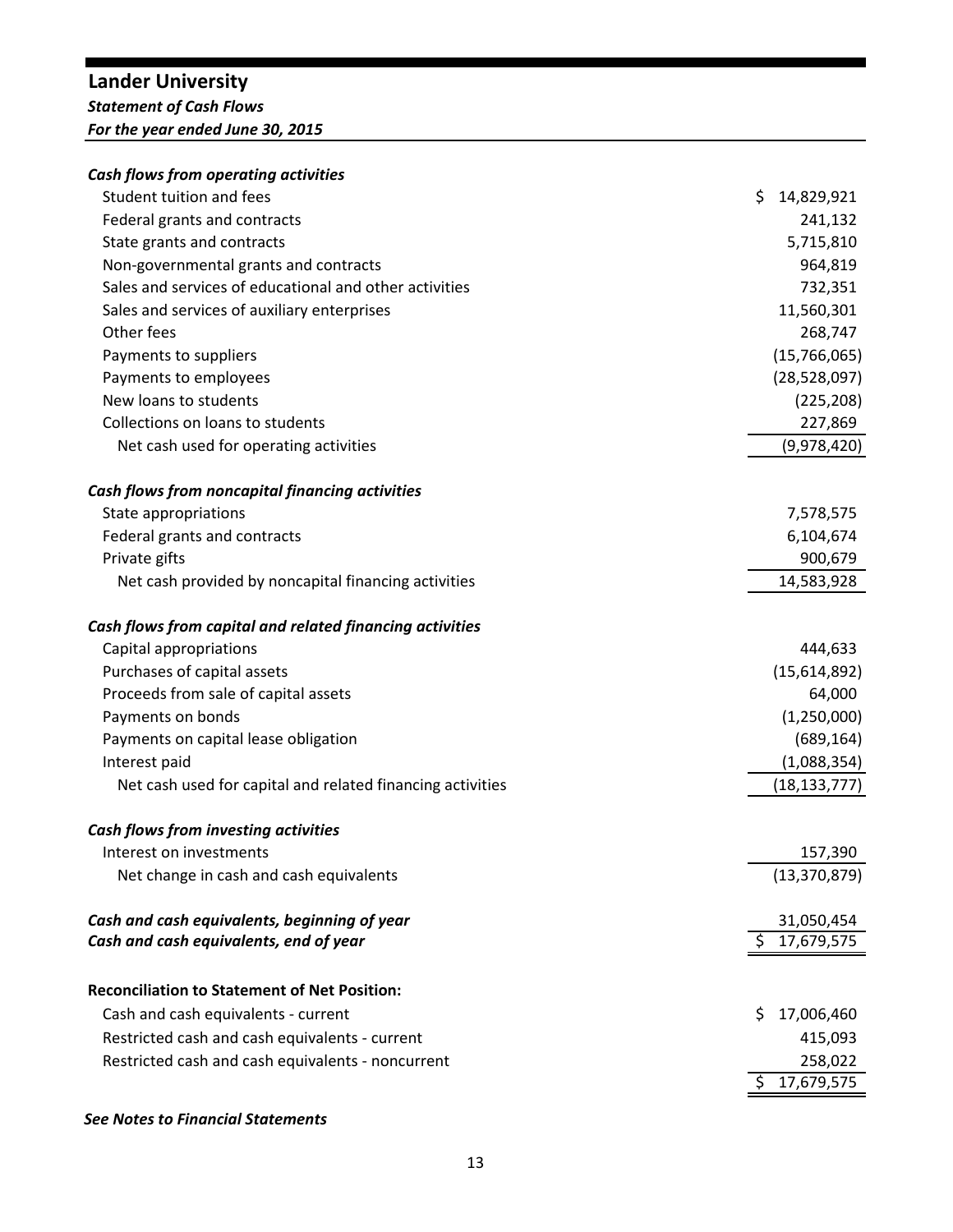### **Lander University** *Statement of Cash Flows, Continued For the year ended June 30, 2015*

| <b>Reconciliation</b>                      |                 |
|--------------------------------------------|-----------------|
| <b>Operating loss</b>                      | \$ (14,514,025) |
| Adjustments to reconcile operating loss to |                 |
| net cash used for operating activities     |                 |
| Depreciation                               | 3,268,508       |
| Amortization of net pension expense        | 323,246         |
| Allowance for uncollectible accounts       | (9,486)         |
| Changes in assets and liabilities:         |                 |
| Accounts receivable                        | 131,782         |
| Inventories                                | 52,695          |
| Prepaid items                              | 81,098          |
| Student loans receivable                   | 2,661           |
| Accounts payable and other liabilities     | 1,333,576       |
| Deferred revenues                          | (506, 610)      |
| Deposits                                   | (26, 833)       |
| Compensated absences                       | (115,032)       |
| Cash flows used for operating activities   | (9,978,420)     |
| <b>Non-cash transactions</b>               |                 |
| Amortization of bond premium               | 11,491          |
| Non-cash gift                              | 47,499          |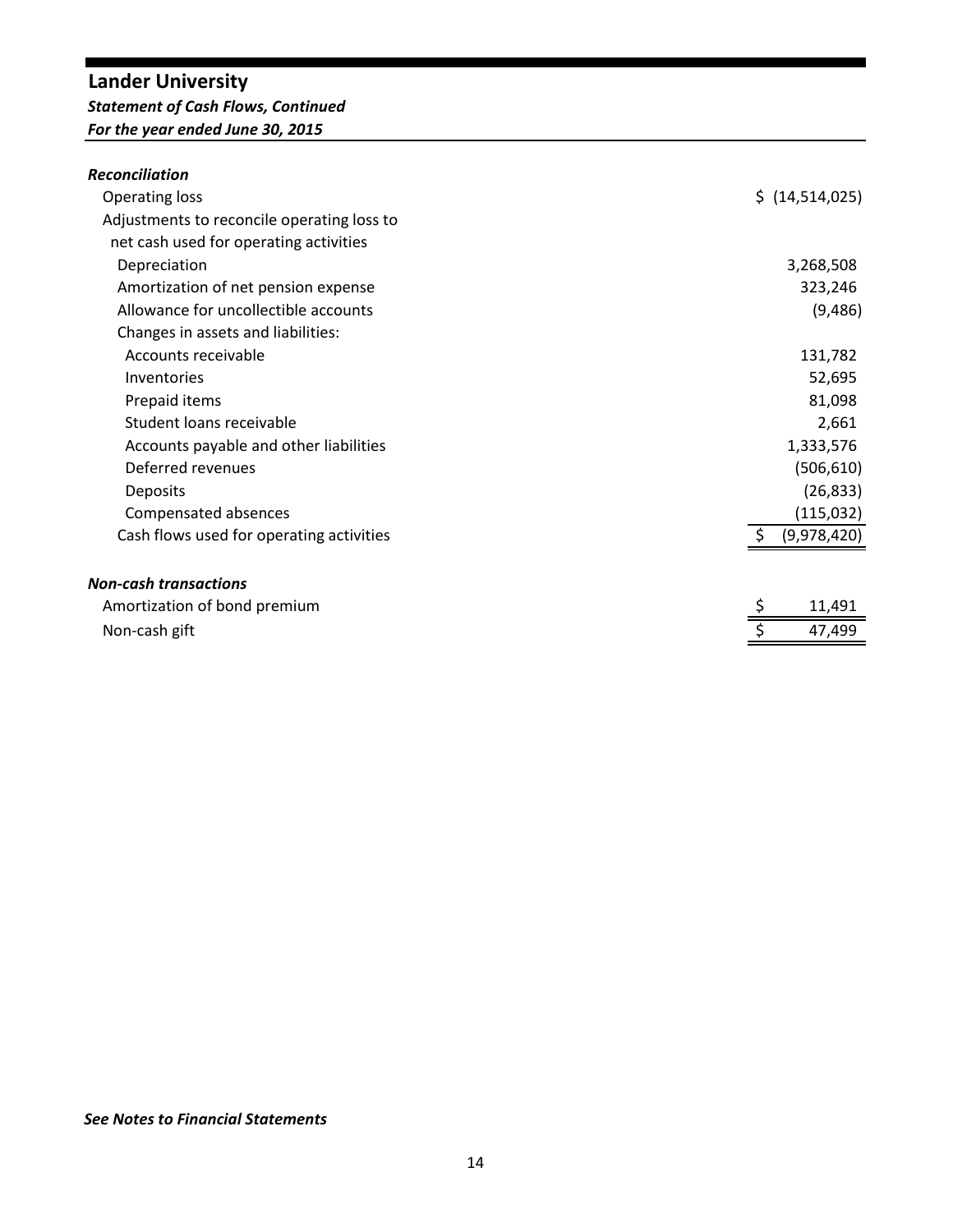## **The Lander Foundation**

*Non-Governmental Discretely Presented Component Unit of Lander University*

### *Consolidated Statement of Financial Position*

*As of June 30, 2015*

| \$<br>Cash and cash equivalents<br>1,753,136<br>Accounts receivable<br>135,240<br>Net unconditional promises to give<br>30,284<br>12,791,329<br>Investments<br>654,645<br>Investments related to split-interest agreements<br>Investments in real estate<br>516,171<br>799,353<br>Net investment in sales-type and direct financing leases<br>2,000<br>Other investments<br>224,597<br>Debt issuance costs, net<br>19,241,336<br>Land, buildings and equipment, net<br>36,148,091<br><b>Total assets</b><br>\$<br>\$<br>Accounts payable<br>56,885<br>Accrued expenses<br>35,976<br>Funds held for others<br>48,612<br>Bonds payable<br>11,400,000<br>Notes payable<br>2,276,831<br>396,840<br>Interest rate swap liability<br>Actuarial liability of annuities payable<br>165,243<br><b>Total liabilities</b><br>14,380,387<br>Unrestricted<br>5,713,625<br>Temporarily restricted<br>11,589,960<br>Permanently restricted<br>4,464,119<br>Total net assets<br>21,767,704<br>Total liabilities and net assets<br>\$<br>36,148,091 | <b>Assets</b>                     |  |
|------------------------------------------------------------------------------------------------------------------------------------------------------------------------------------------------------------------------------------------------------------------------------------------------------------------------------------------------------------------------------------------------------------------------------------------------------------------------------------------------------------------------------------------------------------------------------------------------------------------------------------------------------------------------------------------------------------------------------------------------------------------------------------------------------------------------------------------------------------------------------------------------------------------------------------------------------------------------------------------------------------------------------------|-----------------------------------|--|
|                                                                                                                                                                                                                                                                                                                                                                                                                                                                                                                                                                                                                                                                                                                                                                                                                                                                                                                                                                                                                                    |                                   |  |
|                                                                                                                                                                                                                                                                                                                                                                                                                                                                                                                                                                                                                                                                                                                                                                                                                                                                                                                                                                                                                                    |                                   |  |
|                                                                                                                                                                                                                                                                                                                                                                                                                                                                                                                                                                                                                                                                                                                                                                                                                                                                                                                                                                                                                                    |                                   |  |
|                                                                                                                                                                                                                                                                                                                                                                                                                                                                                                                                                                                                                                                                                                                                                                                                                                                                                                                                                                                                                                    |                                   |  |
|                                                                                                                                                                                                                                                                                                                                                                                                                                                                                                                                                                                                                                                                                                                                                                                                                                                                                                                                                                                                                                    |                                   |  |
|                                                                                                                                                                                                                                                                                                                                                                                                                                                                                                                                                                                                                                                                                                                                                                                                                                                                                                                                                                                                                                    |                                   |  |
|                                                                                                                                                                                                                                                                                                                                                                                                                                                                                                                                                                                                                                                                                                                                                                                                                                                                                                                                                                                                                                    |                                   |  |
|                                                                                                                                                                                                                                                                                                                                                                                                                                                                                                                                                                                                                                                                                                                                                                                                                                                                                                                                                                                                                                    |                                   |  |
|                                                                                                                                                                                                                                                                                                                                                                                                                                                                                                                                                                                                                                                                                                                                                                                                                                                                                                                                                                                                                                    |                                   |  |
|                                                                                                                                                                                                                                                                                                                                                                                                                                                                                                                                                                                                                                                                                                                                                                                                                                                                                                                                                                                                                                    |                                   |  |
|                                                                                                                                                                                                                                                                                                                                                                                                                                                                                                                                                                                                                                                                                                                                                                                                                                                                                                                                                                                                                                    |                                   |  |
|                                                                                                                                                                                                                                                                                                                                                                                                                                                                                                                                                                                                                                                                                                                                                                                                                                                                                                                                                                                                                                    | <b>Liabilities and Net Assets</b> |  |
|                                                                                                                                                                                                                                                                                                                                                                                                                                                                                                                                                                                                                                                                                                                                                                                                                                                                                                                                                                                                                                    | <b>Liabilities</b>                |  |
|                                                                                                                                                                                                                                                                                                                                                                                                                                                                                                                                                                                                                                                                                                                                                                                                                                                                                                                                                                                                                                    |                                   |  |
|                                                                                                                                                                                                                                                                                                                                                                                                                                                                                                                                                                                                                                                                                                                                                                                                                                                                                                                                                                                                                                    |                                   |  |
|                                                                                                                                                                                                                                                                                                                                                                                                                                                                                                                                                                                                                                                                                                                                                                                                                                                                                                                                                                                                                                    |                                   |  |
|                                                                                                                                                                                                                                                                                                                                                                                                                                                                                                                                                                                                                                                                                                                                                                                                                                                                                                                                                                                                                                    |                                   |  |
|                                                                                                                                                                                                                                                                                                                                                                                                                                                                                                                                                                                                                                                                                                                                                                                                                                                                                                                                                                                                                                    |                                   |  |
|                                                                                                                                                                                                                                                                                                                                                                                                                                                                                                                                                                                                                                                                                                                                                                                                                                                                                                                                                                                                                                    |                                   |  |
|                                                                                                                                                                                                                                                                                                                                                                                                                                                                                                                                                                                                                                                                                                                                                                                                                                                                                                                                                                                                                                    |                                   |  |
|                                                                                                                                                                                                                                                                                                                                                                                                                                                                                                                                                                                                                                                                                                                                                                                                                                                                                                                                                                                                                                    |                                   |  |
|                                                                                                                                                                                                                                                                                                                                                                                                                                                                                                                                                                                                                                                                                                                                                                                                                                                                                                                                                                                                                                    | <b>Net assets</b>                 |  |
|                                                                                                                                                                                                                                                                                                                                                                                                                                                                                                                                                                                                                                                                                                                                                                                                                                                                                                                                                                                                                                    |                                   |  |
|                                                                                                                                                                                                                                                                                                                                                                                                                                                                                                                                                                                                                                                                                                                                                                                                                                                                                                                                                                                                                                    |                                   |  |
|                                                                                                                                                                                                                                                                                                                                                                                                                                                                                                                                                                                                                                                                                                                                                                                                                                                                                                                                                                                                                                    |                                   |  |
|                                                                                                                                                                                                                                                                                                                                                                                                                                                                                                                                                                                                                                                                                                                                                                                                                                                                                                                                                                                                                                    |                                   |  |
|                                                                                                                                                                                                                                                                                                                                                                                                                                                                                                                                                                                                                                                                                                                                                                                                                                                                                                                                                                                                                                    |                                   |  |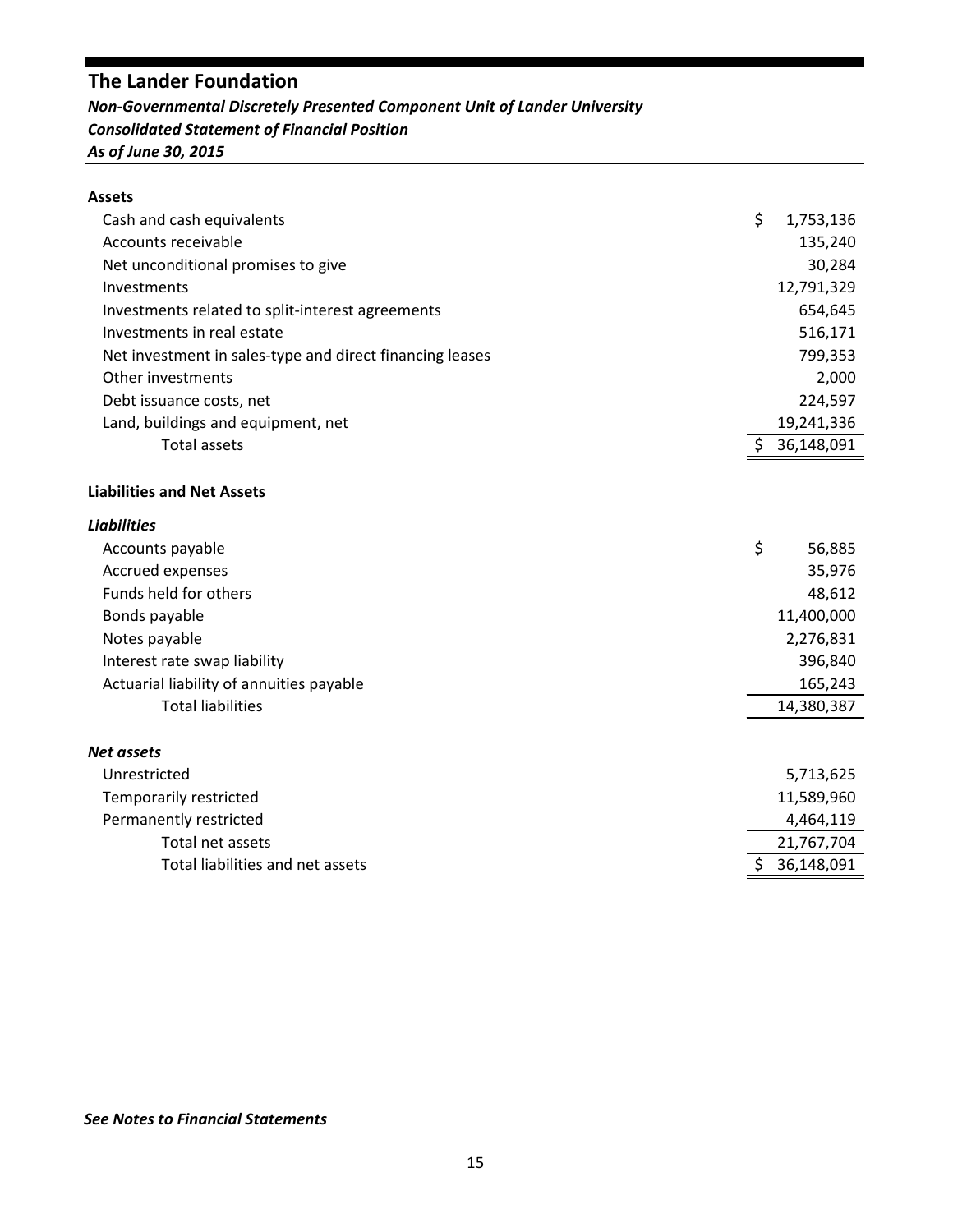### **The Lander Foundation**

*Non-Governmental Discretely Presented Component Unit of Lander University*

*Consolidated Statement of Activities*

*For the year ended June 30, 2015*

|                                                      | <b>Unrestricted</b> | <b>Temporarily</b><br><b>Restricted</b> |             |    |           | Permanently<br><b>Restricted</b> |            | <b>Total</b> |  |
|------------------------------------------------------|---------------------|-----------------------------------------|-------------|----|-----------|----------------------------------|------------|--------------|--|
| <b>Revenue and support</b>                           |                     |                                         |             |    |           |                                  |            |              |  |
| Contributions                                        | \$<br>718,222       | \$                                      | 1,300,092   | \$ | 167,683   | \$                               | 2,185,997  |              |  |
| Rental income - related party                        | 867,772             |                                         |             |    |           |                                  | 867,772    |              |  |
| Rental income - other                                | 270,480             |                                         |             |    |           |                                  | 270,480    |              |  |
| Investment income - net                              | 36,767              |                                         | 218,750     |    |           |                                  | 255,517    |              |  |
| Investment income from capital leases                | 13,036              |                                         |             |    |           |                                  | 13,036     |              |  |
| Interest income from capital leases                  | 54,268              |                                         |             |    |           |                                  | 54,268     |              |  |
| Change in actuarial liability of annuities payable   |                     |                                         | (61,660)    |    |           |                                  | (61,660)   |              |  |
| Realized and unrealized gains on investments         | 4,199               |                                         | 168,909     |    |           |                                  | 173,108    |              |  |
| Loss on interest rate swap                           | (73, 541)           |                                         |             |    |           |                                  | (73, 541)  |              |  |
|                                                      | 1,891,203           |                                         | 1,626,091   |    | 167,683   |                                  | 3,684,977  |              |  |
| Net assets released from restrictions                |                     |                                         |             |    |           |                                  |            |              |  |
| Satisfaction of donor restrictions                   | 1,862,662           |                                         | (1,862,662) |    |           |                                  |            |              |  |
| Total revenue, support and reclassifications         | 3,753,865           |                                         | (236, 571)  |    | 167,683   |                                  | 3,684,977  |              |  |
| <b>Program expenses</b>                              |                     |                                         |             |    |           |                                  |            |              |  |
| Scholarships                                         | 670,422             |                                         |             |    |           |                                  | 670,422    |              |  |
| Grants and other approved programs                   | 2,158,842           |                                         |             |    |           |                                  | 2,158,842  |              |  |
| Total program expenses                               | 2,829,264           |                                         |             |    |           |                                  | 2,829,264  |              |  |
| <b>Supporting services</b>                           |                     |                                         |             |    |           |                                  |            |              |  |
| Fundraising                                          | 126,724             |                                         |             |    |           |                                  | 126,724    |              |  |
| Administrative and general                           | 411,927             |                                         |             |    |           |                                  | 411,927    |              |  |
| Total supporting services                            | 538,651             |                                         |             |    |           |                                  | 538,651    |              |  |
| Total program and supporting services expenses       | 3,367,915           |                                         |             |    |           |                                  | 3,367,915  |              |  |
| Increase (decrease) in net assets                    | 385,950             |                                         | (236, 571)  |    | 167,683   |                                  | 317,062    |              |  |
| Net assets, beginning of year as originally reported | 5,327,675           |                                         | 11,611,601  |    | 4,296,436 |                                  | 21,235,712 |              |  |
| Restatement-See note 14                              |                     |                                         | 214,930     |    |           |                                  | 214,930    |              |  |
| Net assets, beginning of year as restated            | 5,327,675           |                                         | 11,826,531  |    | 4,296,436 |                                  | 21,450,642 |              |  |
| Net assets, end of year                              | \$<br>5,713,625     | \$                                      | 11,589,960  | \$ | 4,464,119 | \$                               | 21,767,704 |              |  |

#### *See Notes to Financial Statements*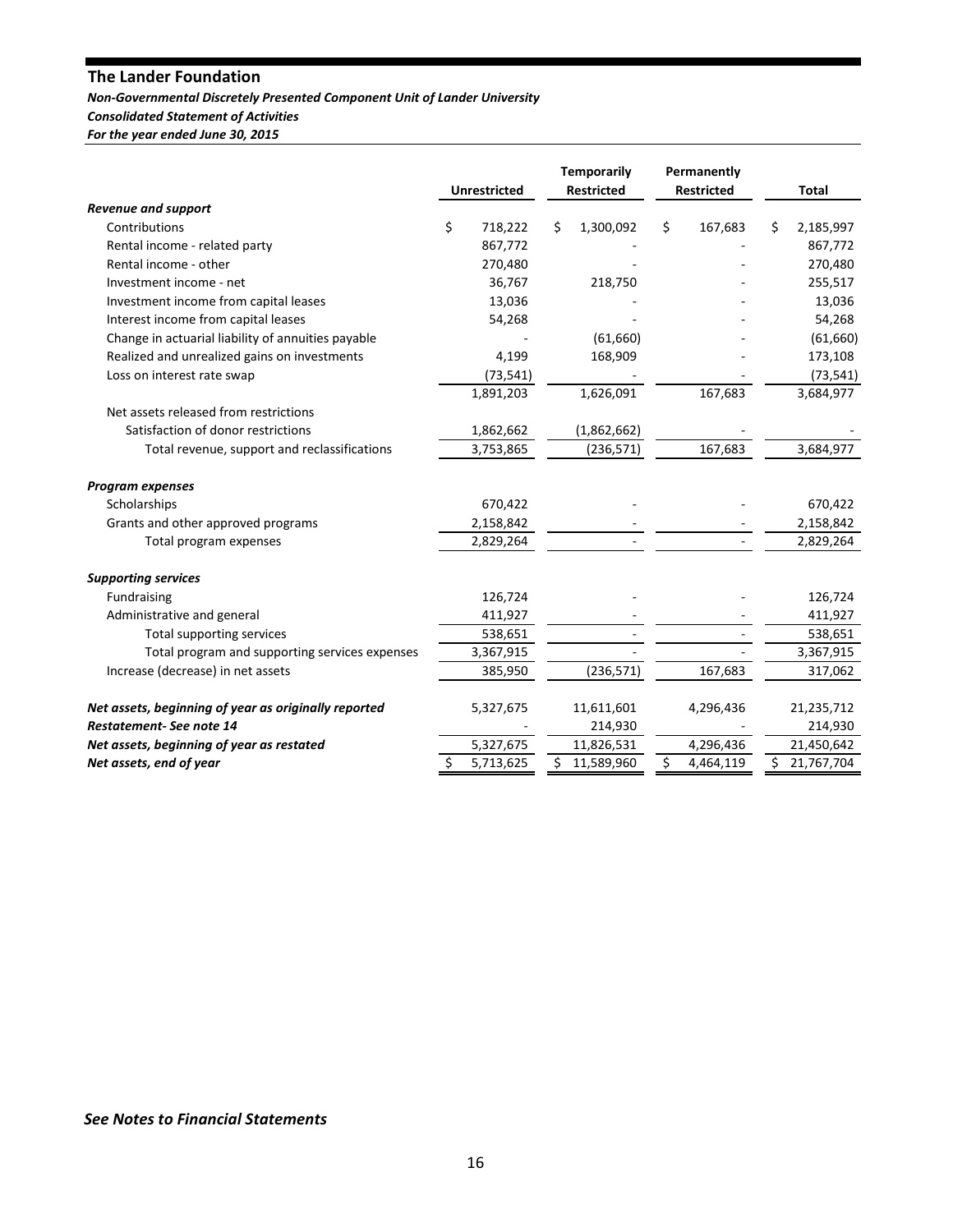### **Note 1. Summary of Significant Accounting Policies**

### *Nature of operations:*

The University is a state-supported, coeducational institution of higher education. The University's commitment to extending educational opportunities to an array of varying constituencies reflects its belief that citizens of a free society have a right to the enriching benefits of a higher education. The University is a component unit of the State of South Carolina.

### *Reporting entity:*

The financial reporting entity consists of the primary government and its component unit. Component units are legally separate organizations for which the nature and significance of their relationship with the primary government are such that exclusion would cause the financial statements to be misleading or incomplete.

The Lander Foundation (the Foundation) is a legally separate, tax-exempt component unit of Lander University. The Foundation acts primarily as a fund-raising organization to supplement the resources that are available to the University in support of its programs. The board of the Foundation is self-perpetuating and consists of graduates and friends of the University. Although the University does not control the timing or amount of receipts from the Foundation, the majority of resources, or incomes thereon, that the Foundation holds and invests are restricted to the activities of the University by the donors. Because these restricted resources held by the Foundation can only be used by, or for the benefit of, the University, the Foundation is considered a non-governmental component unit of the University and is discretely presented in the University's financial statements.

In prior years, the Foundation's Board formed Lander RWS Properties, LLC for the purpose of owning and managing all activities relating to the May Recreation, Wellness and Sports (RWS) Complex and formed Lander Foundation Properties, LLC for the purpose of acquiring and managing real estate properties (other than the RWS Complex and Equestrian Center). The Foundation's Board formed Bearcat Village, LLC for the purpose of acquiring and renovating real estate property for student housing. The consolidated financial statements of the Foundation include the accounts of the Foundation and its wholly owned subsidiaries. All significant intercompany accounts and transactions have been eliminated in consolidation.

Complete financial statements for the Foundation can be obtained from the Foundation Office at 320 Stanley Avenue, Greenwood, SC 29649.

### *Financial statements:*

The financial statement presentation for the University meets requirements of GASB Codification Sections 2100- 2009*, Financial Reporting Entity,* and Co5*, Colleges and Universities.* The financial statement presentation provides a comprehensive, entity-wide perspective of the University's assets, deferred outflows, liabilities, deferred inflows, net position, revenues, expenses and changes in net position and cash flows.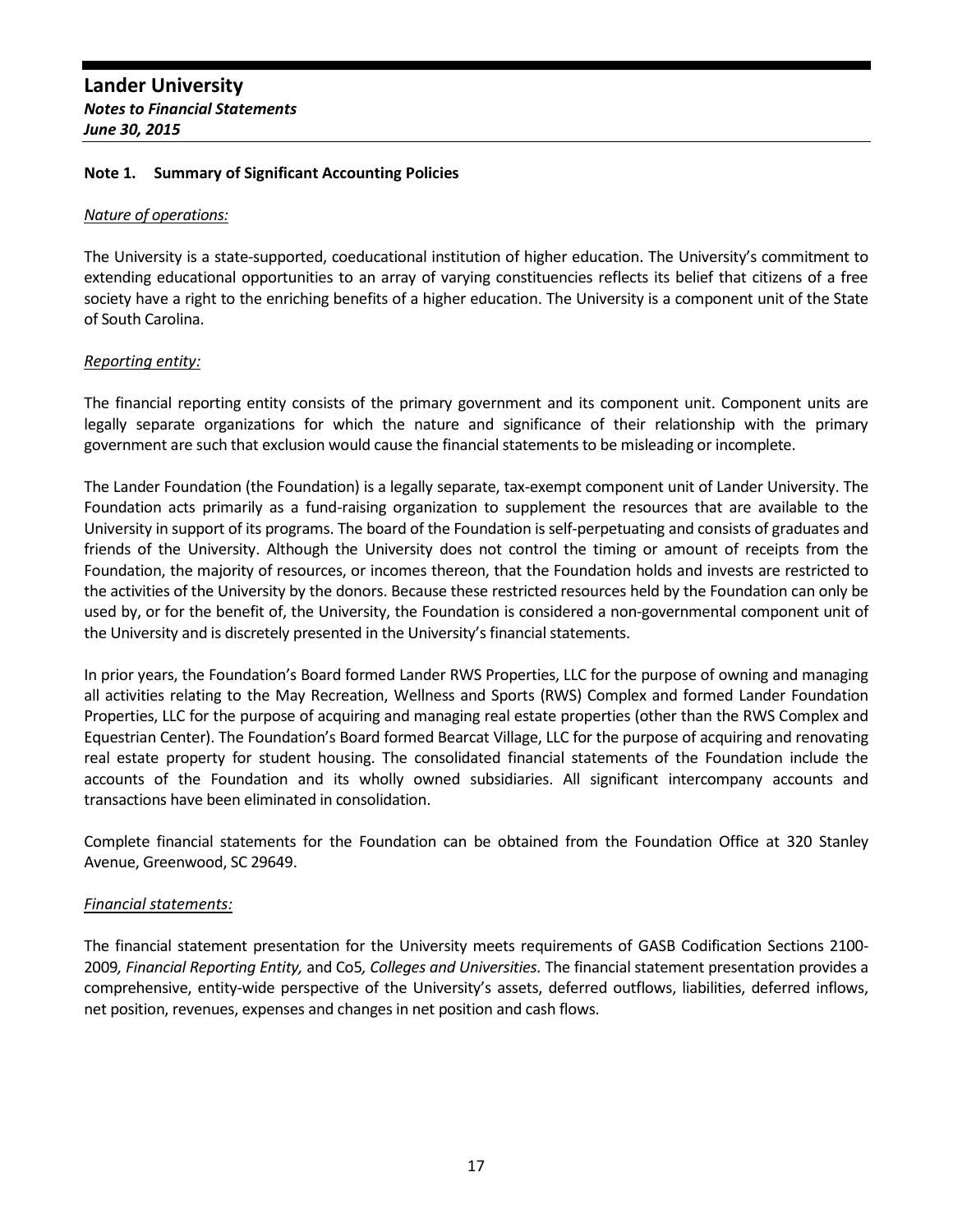### *Basis of accounting:*

For financial reporting purposes, the University is engaged in business-type activities. Accordingly, the University's financial statements have been presented using the economic resources measurement focus and the accrual basis of accounting. Under the accrual basis, revenues are recognized when earned, and expenses are recorded when an obligation has been incurred. Student tuition and auxiliary enterprise fees are presented net of scholarships and fellowships applied to student accounts, while stipends and other payments made directly are presented as scholarship and fellowship expenses. All significant intra-entity transactions have been eliminated.

The Foundation is a private nonprofit organization that reports under Financial Accounting Standards Board's Accounting Standards Codification. As such, certain revenue recognition criteria and presentation features are different from GASB revenue recognition criteria and presentation features. No modifications have been made to the Foundation's financial information in the University's financial reporting entity for these differences.

### *Cash and cash equivalents:*

For purposes of the statement of cash flows, the University, as well as the Foundation, considers all highly liquid investments with an original maturity of three months or less to be cash equivalents. Funds invested through the State of South Carolina State Treasurer's Office are considered cash equivalents.

### *Investments:*

Investments of the Foundation are carried at fair value. Gains or losses that result from market fluctuations are reported in the current period.

### *Accounts receivable:*

Accounts receivable consists of tuition and fee charges to students and auxiliary enterprise services provided to students, faculty and staff. Accounts receivable also includes amounts due from the federal government, state and local governments or private sources, in connection with reimbursement of allowable expenditures made pursuant to the University's grants and contracts. Accounts receivable are recorded net of estimated uncollectible amounts.

### *Inventories:*

Inventories, which consist of bookstore inventories for resale, are carried at the lower of cost or market. The cost of textbooks is reported on a weighted average basis while the cost of merchandise is reported on a first-in, first-out basis.

### *Prepaid items:*

Expenditures for insurance and similar services paid for in the current or prior fiscal years and benefiting more than one accounting period are allocated among accounting periods. For the University, amounts reported in this asset account consist primarily of equipment maintenance contracts, leases and deposits on goods not yet received.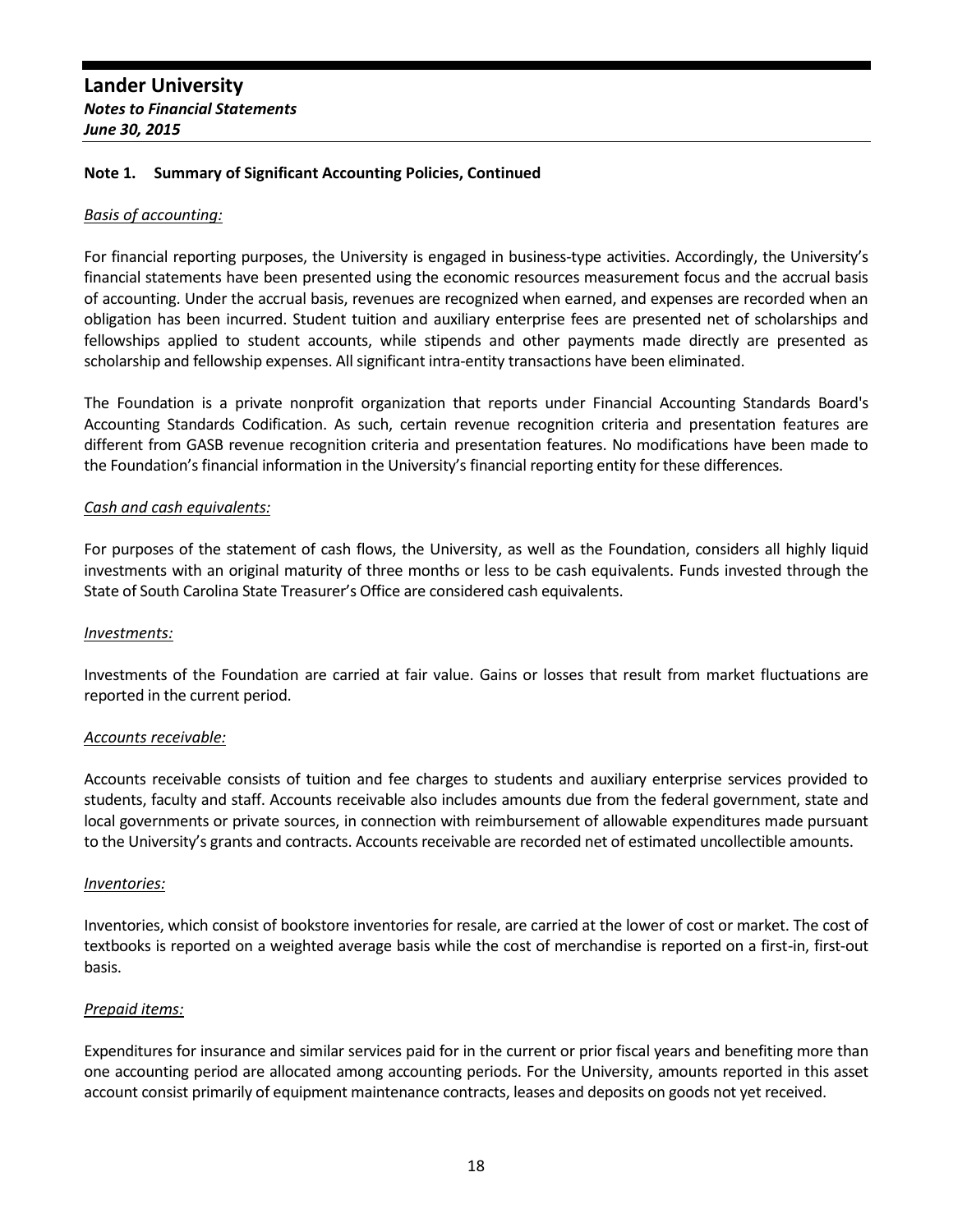### **Note 1. Summary of Significant Accounting Policies, Continued**

### *Capital assets:*

Capital assets are recorded at cost at the date of acquisition or fair market value at the date of donation in the case of gifts. The University follows capitalization guidelines established by the State of South Carolina. All land is capitalized, regardless of cost. Qualifying improvements that rest in or on the land itself are recorded as depreciable land improvements. Major additions and renovations and other improvements costing \$100,000 or more that add to the usable space, prepare existing buildings for new uses, or extend the useful life of an existing building are capitalized. The University capitalizes movable personal property with a unit value in excess of \$5,000, and a useful life in excess of one year. Routine repairs and maintenance and library materials, except individual items costing in excess of \$5,000, are charged to operating expenses in the year in which the expense was incurred. In addition, interest related to debt incurred for capital assets is capitalized during the construction period.

Depreciation is computed using the straight-line method over the estimated useful lives of the assets, generally 15 to 50 years for buildings and improvements and land improvements and 2 to 25 years for machinery, equipment, and vehicles. For assets capitalized prior to fiscal year 2012, a full year of depreciation was taken during the year the asset was placed in service, and no depreciation was taken in the year of disposition. Beginning in fiscal year 2012, capital assets are depreciated based on the number of months the asset is in service during the fiscal year. The change in depreciation method was required by the State of South Carolina.

### *Unearned revenues and deposits:*

Unearned revenues include amounts received for tuition and fees and certain auxiliary activities prior to the end of the fiscal year and relate to the subsequent accounting period. Unearned revenues also include amounts received from grant and contract sponsors that have not yet been earned.

Deposits represent dormitory room deposits, security deposits for possible room damage, student fee refunds, and other miscellaneous deposits. Student deposits are recognized as revenue during the semester for which the fee is applicable and earned when the deposit is nonrefundable to the student under the forfeit terms of the agreement.

### *Compensated absences:*

Employee vacation pay expense is accrued at year-end for financial statement purposes. The liability and expense incurred are recorded at year-end as accrued compensated absences in the Statement of Net Position, and as a component of compensation and benefit expense in the Statement of Revenues, Expenses, and Changes in Net Position. Generally all permanent full-time employees and certain part-time employees scheduled to work at least one-half of the University's workweek are entitled to accrue and carry forward at calendar year-end a maximum of 180 days sick leave and of 45 days annual vacation leave, except that faculty members do not accrue annual leave. Upon termination of employment, employees are entitled to be paid for accumulated unused annual vacation leave up to the maximum, but are not entitled to any payment for unused sick leave. The compensated absences liability includes accrued annual leave and salary-related employee benefits.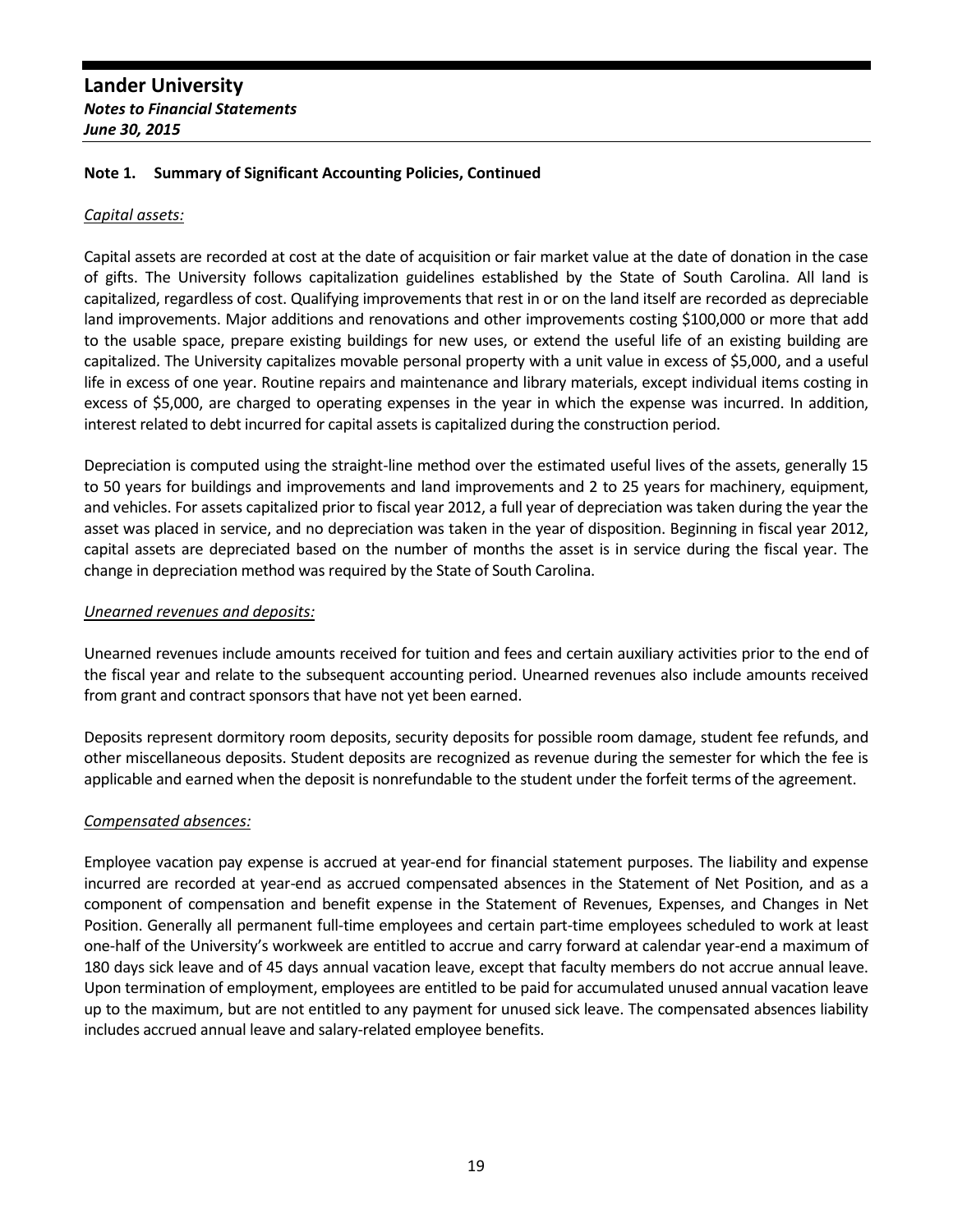### *Capital leases payable:*

Leases that substantially transfer all of the risks and benefits of ownership are accounted for as capital leases. Capital leases are included in capital assets and, where appropriate, are amortized over their estimated economic life. The related capital lease obligations are included in long-term liabilities.

### *Pensions:*

For purposes of measuring net pension liability, deferred outflows of resources and deferred inflows of resources related to pensions, and pension expense, information about the fiduciary net position of the South Carolina Retirement System (SCRS) and the South Carolina Police Officers Retirement System (PORS) and additions to/deductions from SCRS's and PORS's fiduciary net position have been determined on the same basis as they are reported by SCRS or PORS. For this purpose, benefit payments (including refunds of employee contributions) are recognized when due and payable in accordance with the benefit terms. Investments are reported at fair value.

### *Deferred outflows of resources and deferred inflows of resources:*

Changes in net pension liability not included in pension expense are reported as deferred outflows of resources or deferred inflows of resources. Employer contributions subsequent to the measurement date of the net pension liability are reported as deferred outflows of resources.

### *Net position and net assets:*

The University's net position is classified as follows:

*Net investment in capital assets* represents the University's total investment in capital assets, net of outstanding debt obligations related to those capital assets. To the extent debt has been incurred but not yet expended for capital assets, such amounts are not included as a component of net investment in capital assets.

*Restricted net position - expendable* include resources in which the University is legally or contractually obligated to spend resources in accordance with restrictions imposed by external third parties.

*Unrestricted net position* represent resources derived from student tuition and fees, appropriations, and sales and services of educational departments and auxiliary enterprises. These resources are used for transactions relating to the educational and general operations of the University, and may be used at the discretion of the governing board to meet current expenses for any purpose. These resources also include auxiliary enterprises, which are substantially self-supporting activities that provide services for students, faculty and staff.

The University's policy is to first apply restricted resources when an expense is incurred for purposes for which both restricted and unrestricted net position is available.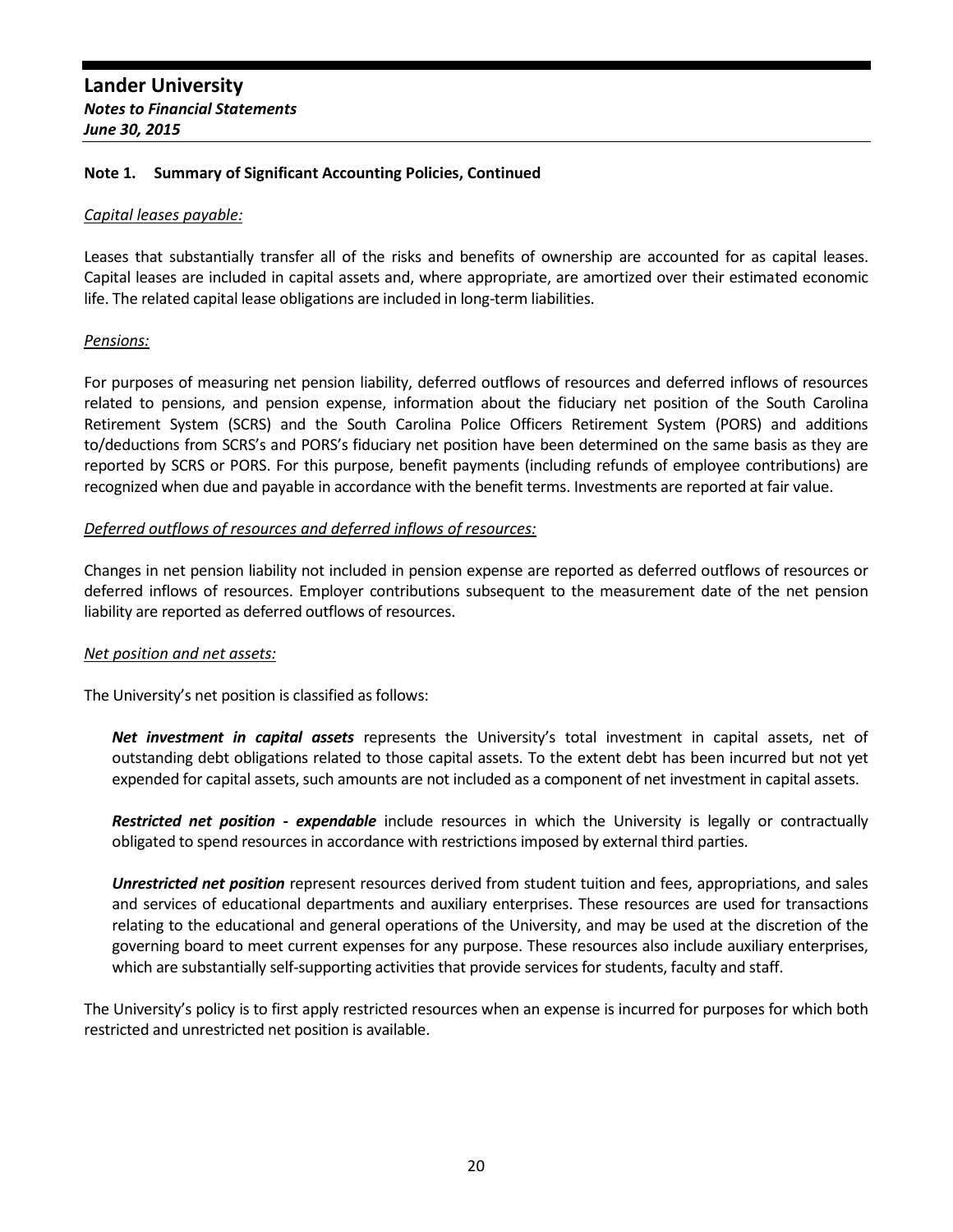The net assets of the Foundation are classified as follows:

*Permanently restricted net assets-* consists of endowment assets to be held in perpetuity.

*Temporarily restricted net assets -* subject to donor-imposed stipulations that will be met by actions of the Foundation and/or the passage of time.

*Unrestricted net assets-* not subject to donor-imposed restrictions.

#### *Income taxes:*

The University, as a component unit of the State of South Carolina, is excluded from Federal income taxes under Section 115(1) of the Internal Revenue Code, as amended.

The Foundation is exempt from federal income tax under section  $501(c)(3)$  of the Internal Revenue Code, as amended. Unrelated business income can be subject to taxation. Management of the Foundation is not aware of any material uncertain tax positions and no liability has been recognized at June 30, 2015. The Foundation is subject to routine audits by taxing jurisdictions; however, there are currently no audits for any tax periods in progress. Management believes it is no longer subject to income tax examinations for the years prior to June 30, 2012.

### *Classification of revenues:*

The University has classified its revenues as either operating or nonoperating revenues according to the following criteria:

*Operating revenues* generally result from exchange transactions to provide goods or services related to the University's principal ongoing operations. These revenues include (1) student tuition and fees received in exchange for providing educational services, housing, and other related services to students; (2) fees received from organizations and individuals in exchange for miscellaneous goods and services provided by the University; (3) receipts for scholarships; and (4) grants and contracts that are essentially the same as contracts for services that finance programs the University would not otherwise undertake.

*Nonoperating revenues* include activities that have the characteristics of nonexchange transactions. These revenues include gifts and contributions, appropriations, investment income, and any grants and contracts that are not classified as operating revenue or restricted by the grantor to be used exclusively for capital purposes.

### *Sales and services of educational and other activities:*

Revenues from sales and services of educational and other activities generally consist of amounts received from instructional, laboratory, research, and public service activities that incidentally create goods and services which may be sold to students, faculty, staff, and the general public. The University receives such revenues primarily from tournaments, student-related activities and workshops.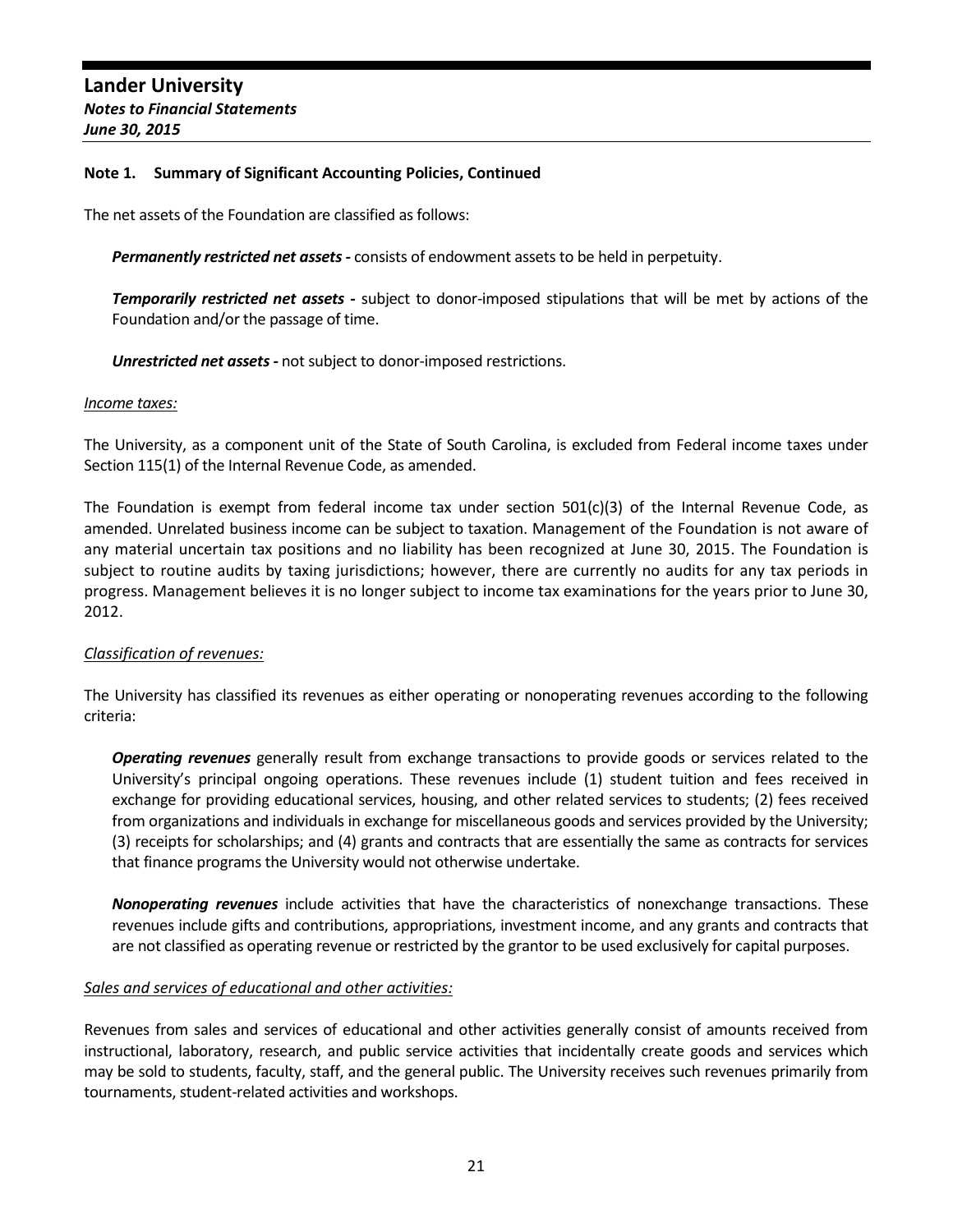### *Sales and services of auxiliary enterprises and internal service activities:*

Auxiliary enterprise revenues primarily represent revenues generated by housing, food service and bookstore. Revenues of internal service and auxiliary enterprise activities and the related expenditures of University departments have been eliminated.

### *Scholarship discounts and allowances:*

Student tuition and fee revenues, and certain other revenues from students, are reported net of scholarship discounts and allowances in the statement of revenues, expenses, and changes in net position. Scholarship discounts and allowances are the difference between the stated charge for goods and services provided by the University, and the amount that is paid by students and/or third parties making payments on the students' behalf. Certain governmental grants, such as Pell grants, and other Federal, state or nongovernmental programs are recorded as either operating or nonoperating revenues in the University's financial statements. To the extent that revenues from such programs are used to satisfy tuition and fees and other student charges, the University has recorded a scholarship discount and allowance.

### *Use of estimates:*

The preparation of financial statements in conformity with generally accepted accounting principles requires management to make estimates and assumptions that affect the reported amounts of assets, liabilities, revenues, and expenses and affect disclosure of contingent assets and liabilities at the date of the financial statements. Actual results could differ from those estimates.

### *Adoption of new accounting standard:*

Effective for the fiscal year ended June 30, 2015, the University adopted GASB Statement No. 68, *Accounting and Financial Reporting for Pensions - An Amendment of GASB Statement No. 27*. As a result of this implementation, the University will now report its portion of the State of South Carolina's net pension liability. Since the information for the restatement of beginning balances of deferred inflows of resources or deferred outflows of resources is not available for the earliest period presented, the cumulative effect of the Statement implementation will be shown as restatement to ending net position as of June 30, 2014. The effect of this implementation is discussed in Notes 7 and 19.

### **Note 2. Deposits and Investments**

Generally, deposits and investments of the University are under the control of the State Treasurer who, by law, has sole authority for investing State funds. The following schedule reconciles the University's deposits and investments within the footnotes to the statement of net position amounts:

| Statement of net position:                        |              |
|---------------------------------------------------|--------------|
| Cash and cash equivalents - current               | \$17,006,460 |
| Restricted cash and cash equivalents - current    | 415.093      |
| Restricted cash and cash equivalents - noncurrent | 258,022      |
|                                                   | \$17.679.575 |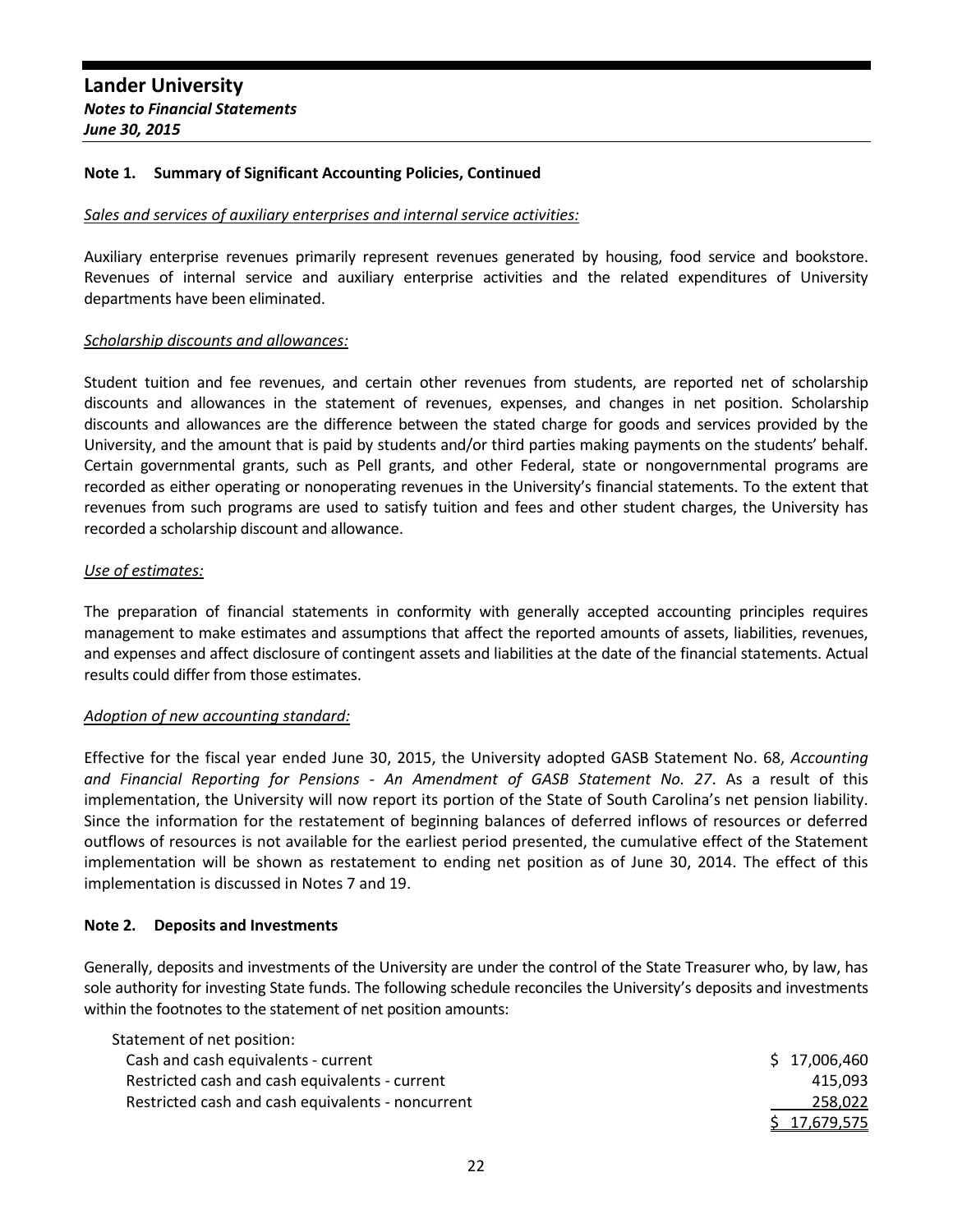### **Note 2. Deposits and Investments, Continued**

| Notes to financial statements:   |              |
|----------------------------------|--------------|
| Cash on hand                     | 8.665        |
| Deposits held by State Treasurer | 17,670,910   |
|                                  | \$17,679,575 |

### *Restricted deposits:*

Current restricted cash and cash equivalents represent funds restricted for capital expenditures. Noncurrent restricted cash and cash equivalents represent funds associated with the Perkins Loan Program.

### *Deposits held by State Treasurer:*

Custodial credit risk for deposits is the risk that, in the event of a bank failure, the University's deposits may not be returned to the University. For deposits held by the State Treasurer, state law requires full collateralization of all State Treasurer bank balances. The State Treasurer must correct any deficiencies in collateral within seven days. Information pertaining to the reported amounts, fair values, and credit risk of the State Treasurer's deposits and investments is disclosed in the Comprehensive Annual Financial Report of the State of South Carolina.

With respect to investments in the State's internal cash management pool, all of the State Treasurer's investments are insured or registered or are investments for which the securities are held by the State or its agents in the State's name. Information pertaining to the reported amounts, fair values, credit risk, concentration risk, and interest rate risk, of the State Treasurer's investments is disclosed in the Comprehensive Annual Financial Report of the State of South Carolina.

### *Other deposits:*

The University's other deposits were entirely covered by federal deposit insurance at year end. Other deposits had a carrying value of \$18,738 and a bank balance of \$55,441 at June 30, 2015.

### **Note 3. Accounts Receivable**

Accounts receivable as of June 30, 2015, are summarized as follows:

| Student accounts                                | 517,325   |
|-------------------------------------------------|-----------|
| Direct lending                                  | 25,290    |
| Grants and contracts                            | 2,069,490 |
| State capital appropriations                    | 750,000   |
| Due from component unit - The Lander Foundation | 44,219    |
| Other                                           | 418,347   |
|                                                 | 3,824,671 |
| Less: Allowance for uncollectible accounts      | (88, 713) |
| Accounts receivable, net                        | 3,735,958 |

Allowances for losses for student accounts receivable are established based upon actual losses experienced in prior years and evaluations of the current account portfolio.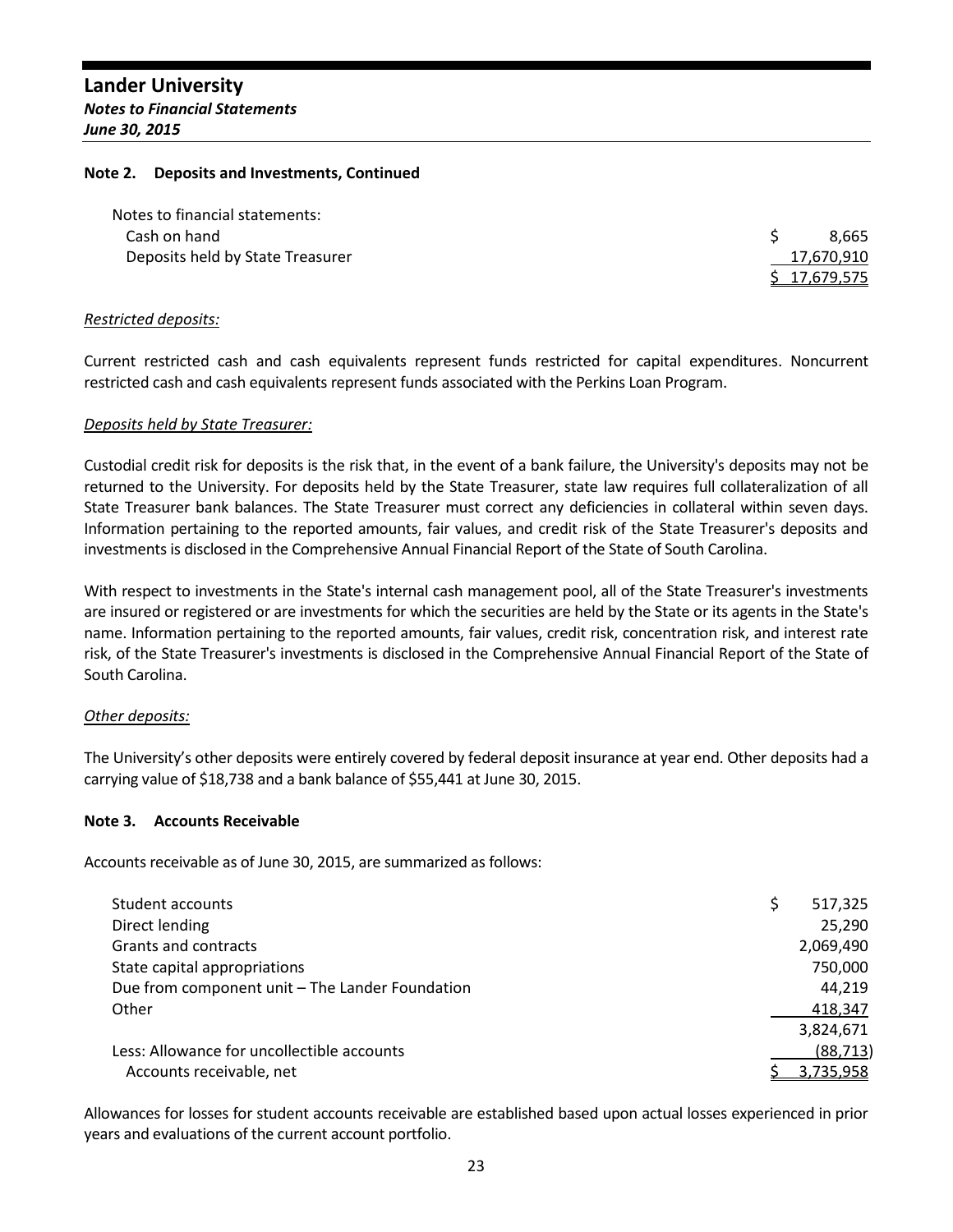### **Note 4. Restricted Student Loans Receivable**

Student loans made through the Federal Perkins Loan Program comprise all of the loans receivable as of June 30, 2015. The Perkins Loan program provides various repayment options; students have the right to repay the loans over periods up to 10 years depending on the amount of the loan and loan cancellation privileges the student may exercise. As the University determines that loans are uncollectible, the loans are written off and assigned to the United States Department of Education.

### **Note 5. Capital Assets**

|                                               | <b>Beginning</b><br><b>Balance</b> |    |                  |                  |    | <b>Ending</b><br><b>Balance</b> |
|-----------------------------------------------|------------------------------------|----|------------------|------------------|----|---------------------------------|
|                                               | July 1, 2014                       |    | <b>Increases</b> | <b>Decreases</b> |    | June 30, 2015                   |
| Capital assets not being depreciated:         |                                    |    |                  |                  |    |                                 |
| Land and improvements                         | \$<br>2,688,224                    | Ŝ. |                  | \$               | Ŝ. | 2,688,224                       |
| Land and improvements - capital leases        | 413,588                            |    |                  |                  |    | 413,588                         |
| Construction in progress                      | 4,032,706                          |    | 13,943,220       |                  |    | 17,975,926                      |
| Art and historical collections                | 84,946                             |    |                  |                  |    | 84,946                          |
| Total capital assets not being depreciated    | 7,219,464                          |    | 13,943,220       |                  |    | 21,162,684                      |
| Other capital assets:                         |                                    |    |                  |                  |    |                                 |
| Land improvements                             | 3,342,106                          |    |                  |                  |    | 3,342,106                       |
| <b>Buildings and improvements</b>             | 82,133,789                         |    | 1,354,849        |                  |    | 83,488,638                      |
| Buildings and improvements - capital leases   | 4,588,419                          |    |                  |                  |    | 4,588,419                       |
| Machinery, equipment and other                | 3,616,436                          |    | 316,823          | (264, 916)       |    | 3,668,343                       |
| Vehicles                                      | 933,525                            |    |                  | (155, 255)       |    | 778,270                         |
| Intangibles                                   | 1,556,557                          |    |                  |                  |    | 1,556,557                       |
| Total other capital assets at historical cost | 96,170,832                         |    | 1,671,672        | (420, 171)       |    | 97,422,333                      |
| Total capital assets                          | 103,390,296                        |    | 15,614,892       | (420, 171)       |    | 118,585,017                     |
| Less accumulated depreciation for:            |                                    |    |                  |                  |    |                                 |
| Land improvements                             | 757,157                            |    | 147,468          |                  |    | 904,625                         |
| <b>Buildings and improvements</b>             | 41,053,215                         |    | 2,478,014        |                  |    | 43,531,229                      |
| Buildings and improvements - capital leases   | 505,840                            |    | 205,796          |                  |    | 711,636                         |
| Machinery, equipment and other                | 2,482,177                          |    | 333,968          | (242, 801)       |    | 2,573,344                       |
| Vehicles                                      | 759,315                            |    | 75,502           | (127, 380)       |    | 707,437                         |
| Intangibles                                   | 1,480,216                          |    | 27,760           |                  |    | 1,507,976                       |
| Total accumulated depreciation                | 47,037,920                         |    | 3,268,508        | (370,181)        |    | 49,936,247                      |
| Capital assets, net                           | 56,352,376                         |    | 13,213,132       | (49,990)         |    | 68,648,770                      |

Gain on the disposal of capital assets totaled \$14,010. Proceeds from capital asset sales totaled \$64,000.

### **Note 6. Unearned Revenue**

Unearned revenue consists of the following at June 30, 2015:

| Student fees                      | 661,006     |
|-----------------------------------|-------------|
| Grants and contracts (See Note 9) | 2,000,000   |
| Total unearned revenue            | \$2,661,006 |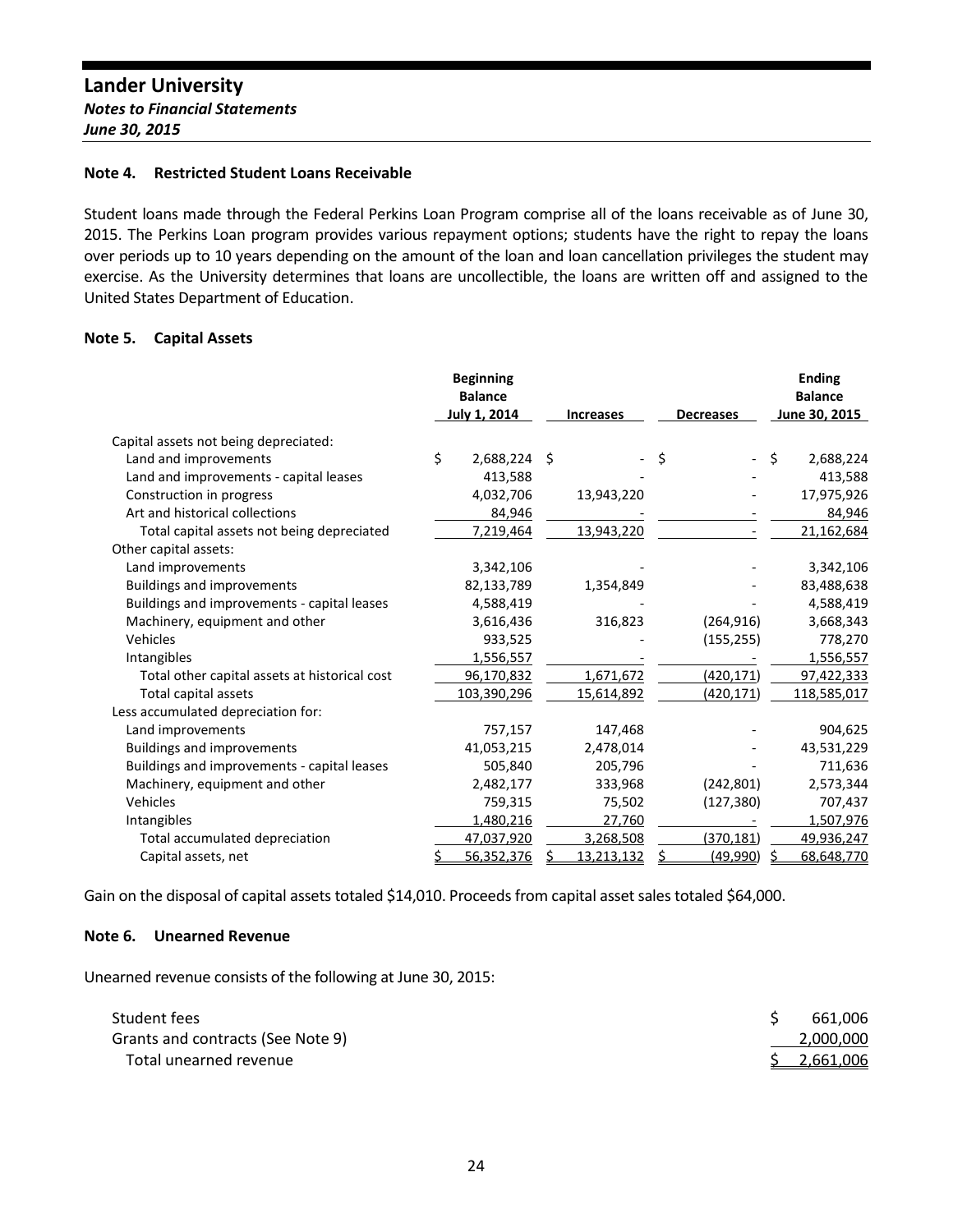### **Note 7. Pension Plans**

The South Carolina Public Employee Benefit Authority (PEBA), which was created July 1, 2012, administers the various retirement systems and retirement programs managed by its Retirement Division. PEBA has an 11 member Board of Directors, appointed by the Governor and General Assembly leadership, which serves as co-trustee and co-fiduciary of the systems and the trust funds. By law, the Budget and Control Board, which consists of five elected officials, also reviews certain PEBA Board decisions regarding the funding of the Systems and serves as a co-trustee of the Systems in conducting that review. PEBA issues a Comprehensive Annual Financial Report (CAFR) containing financial statements and required supplementary information for the South Carolina Retirement Systems' Pension Trust Funds. The CAFR is publicly available on the Retirement Benefits' link on PEBA's website at [www.retirement.sc.gov,](http://www.retirement.sc.gov/) or a copy may be obtained by submitting a request to South Carolina Public Employee Benefit Authority, Retirement Systems Finance, 202 Arbor Lake Drive, Columbia, SC 29223. PEBA is considered a division of the primary government of the state of South Carolina and therefore, retirement trust fund financial information is also included in the comprehensive annual financial report of the state.

### *Plan descriptions:*

The South Carolina Retirement System (SCRS), a cost–sharing multiple-employer defined benefit pension plan, was established effective July 1, 1945, pursuant to the provisions of Section 9-1-20 of the South Carolina Code of Laws for the purpose of providing retirement allowances and other benefits for employees of the state, its public school districts, and political subdivisions.

The State Optional Retirement Program (State ORP) is a defined contribution plan that is offered as an alternative to certain newly hired state, public school, and higher education employees. State ORP participants direct the investment of their funds into a plan administered by one of four investment providers.

The South Carolina Police Officers Retirement System (PORS), a cost–sharing multiple-employer defined benefit pension plan, was established effective July 1, 1962, pursuant to the provisions of Section 9-11-20 of the South Carolina Code of Laws for the purpose of providing retirement allowances and other benefits for police officers and firemen of the state and its political subdivisions.

### *Membership:*

Membership requirements are prescribed in Title 9 of the South Carolina Code of Laws. A brief summary of the requirements under each system is presented below.

*SCRS* - Generally, all employees of covered employers are required to participate in and contribute to the system as a condition of employment. This plan covers general employees and teachers and individuals newly elected to the South Carolina General Assembly beginning with the November 2012 general election. An employee member of the system with an effective date of membership prior to July 1, 2012, is a Class Two member. An employee member of the system with an effective date of membership on or after July 1, 2012, is a Class Three member.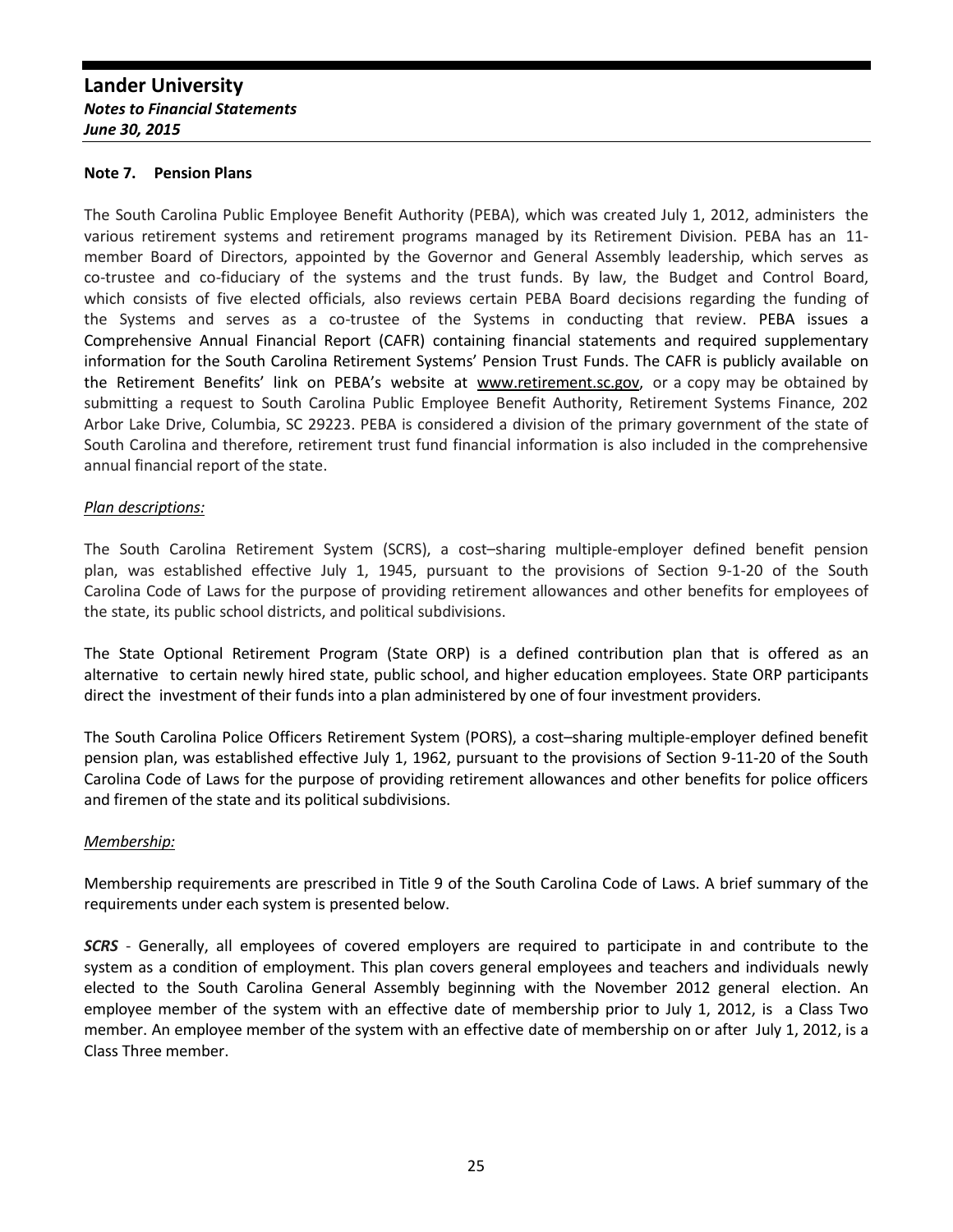### **Note 7. Pension Plans, Continued**

*State ORP* - As an alternative to membership in SCRS, newly hired state, public school, and higher education employees and individuals newly elected to the S.C. General Assembly beginning with the November 2012 general election have the option to participate in the State ORP, which is a defined contribution plan. State ORP participants direct the investment of their funds into a plan administered by one of four investment providers. PEBA assumes no liability for State ORP benefits. Rather, the benefits are the liability of the investment providers. For this reason, State ORP programs are not considered part of the retirement systems for financial statement purposes.

Employee and employer contributions to the State ORP are at the same rates as SCRS. A direct remittance is required from the employers to the member's account with investment providers for the employee contribution (8.0 percent) and a portion of the employer contribution (5.0 percent). A direct remittance is also required to SCRS for the remaining portion of the employer contribution (5.75 percent) and an incidental death benefit contribution (0.15 percent), if applicable, which is retained by SCRS.

*PORS* - To be eligible for PORS membership, an employee must be required by the terms of his employment, by election or appointment, to preserve public order, protect life and property, and detect crimes in the state; to prevent and control property destruction by fire; or to serve as a peace officer employed by the Department of Corrections, the Department of Juvenile Justice, or the Department of Mental Health. Probate judges and coroners may elect membership in PORS. Magistrates are required to participate in PORS for service as a magistrate. PORS members, other than magistrates and probate judges, must also earn at least \$2,000 per year and devote at least 1,600 hours per year to this work, unless exempted by statute. An employee member of the system with an effective date of membership prior to July 1, 2012, is a Class Two member. An employee member of the system with an effective date of membership on or after July 1, 2012, is a Class Three member.

### *Benefits:*

Benefit terms are prescribed in Title 9 of the South Carolina Code of Laws. PEBA does not have the authority to establish or amend benefit terms without a legislative change in the code of laws. Key elements of the benefit calculation include the benefit multiplier, years of service, and average final compensation. A brief summary of benefit terms for each system is presented below.

*SCRS* - A Class Two member who has separated from service with at least five or more years of earned service is eligible for a monthly pension at age 65 or with 28 years credited service regardless of age. A member may elect early retirement with reduced pension benefits payable at age 55 with 25 years of service credit. A Class Three member who has separated from service with at least eight or more years of earned service is eligible for a monthly pension upon satisfying the Rule of 90 requirement that the total of the member's age and the member's creditable service equals at least 90 years. Both Class Two and Class Three members are eligible to receive a reduced deferred annuity at age 60 if they satisfy the five or eight years earned service requirement, respectively.

The benefit formula for full benefits effective since July 1, 1989 for the SCRS is 1.82 percent of an employee's average final compensation (AFC) multiplied by the number of years of credited service. For Class II members, AFC is the average annual earnable compensation during 12 consecutive quarters and includes an amount for up to 45 days termination pay at retirement for unused annual leave. For Class III members, AFC is the average annual earnable compensation during 20 consecutive quarters and termination pay for unused annual leave at retirement is not included. An incidental death benefit is also available to beneficiaries of active and retired members of employers who participate in the death benefit program.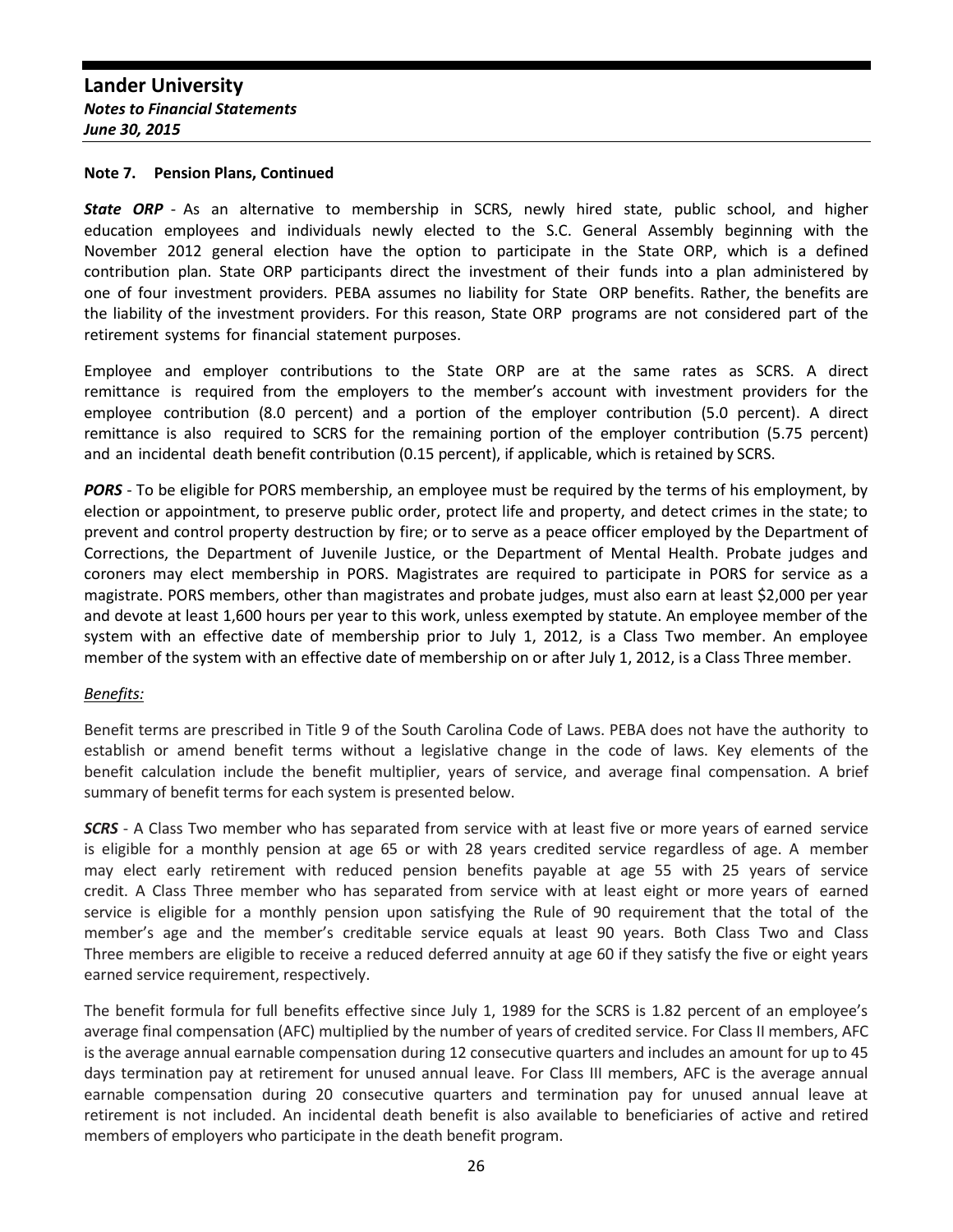### **Note 7. Pension Plans, Continued**

### *Benefits, continued:*

The annual retirement allowance of eligible retirees or their surviving annuitants is increased by the lesser of one percent or five hundred dollars every July 1. Only those annuitants in receipt of a benefit on July 1 of the preceding year are eligible to receive the increase. Members who retire under the early retirement provisions at age 55 with 25 years of service are not eligible for the benefit adjustment until the second July 1 after reaching age 60 or the second July 1 after the date they would have had 28 years of service credit had they not retired.

*PORS* - A Class Two member who has separated from service with at least five or more years of earned service is eligible for a monthly pension at age 55 or with 25 years of service regardless of age. A Class Three member who has separated from service with at least eight or more years of earned service is eligible for a monthly pension at age 55 or with 27 years of service regardless of age. Both Class Two and Class Three members are eligible to receive a deferred annuity at age 55 with five or eight years of earned service, respectively. An incidental death benefit is also available to beneficiaries of active and retired members of employers who participate in the death benefit program. Accidental death benefits are also provided upon the death of an active member working for a covered employer whose death was a natural and proximate result of an injury incurred while in the performance of duty.

The retirement allowance of eligible retirees or their surviving annuitants is increased by the lesser of one percent or five hundred dollars every July 1. Only those annuitants in receipt of a benefit on July 1 of the preceding year are eligible to receive the increase.

### *Contributions:*

**SCRS**

Contributions are prescribed in Title 9 of the South Carolina Code of Laws. The PEBA Board may increase the SCRS and PORS employer and employee contribution rates on the basis of the actuarial valuations, but any such increase may not result in a differential between the employee and employer contribution rate that exceeds 2.9 percent of earnable compensation for SCRS and 5 percent for PORS. An increase in the contribution rates adopted by the board may not provide for an increase of more than one-half of one percent in any one year. If the scheduled employee and employer contributions provided in statute or the rates last adopted by the board are insufficient to maintain a thirty year amortization schedule of the unfunded liabilities of the plans, the board shall increase the contribution rates in equal percentage amounts for the employer and employee as necessary to maintain the thirty-year amortization period; and, this increase is not limited to onehalf of one percent per year.

Required **employee** contribution rates for fiscal year 2014-2015 are as follows:

| ----                      |                                |
|---------------------------|--------------------------------|
| Employee Class Two        | 8.00% of earnable compensation |
| Employee Class Three      | 8.00% of earnable compensation |
| <b>State ORP Employee</b> | 8.00% of earnable compensation |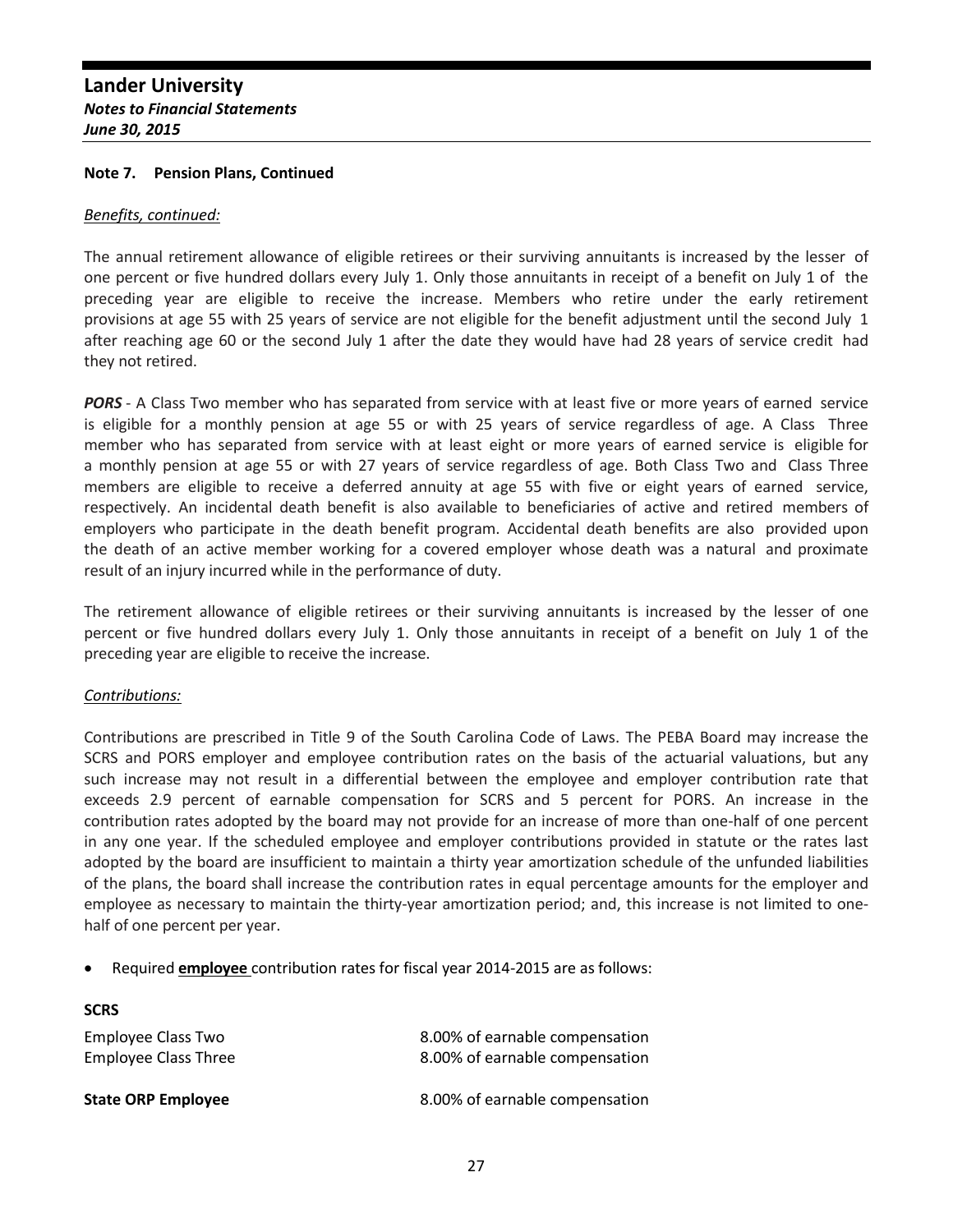### **Note 7. Pension Plans, Continued**

### *Contributions, continued:*

### **PORS**

| Employee Class One   | \$21 per month                 |
|----------------------|--------------------------------|
| Employee Class Two   | 8.41% of earnable compensation |
| Employee Class Three | 8.41% of earnable compensation |

Required **employer** contributions for fiscal year 2014-2015 are as follows:

### **SCRS**

| <b>Employer Class Two</b>         | 10.75% of earnable compensation |
|-----------------------------------|---------------------------------|
| <b>Employer Class Three</b>       | 10.75% of earnable compensation |
| Employer Incidental Death Benefit | 0.15% of earnable compensation  |
|                                   |                                 |
| <b>State ORP</b>                  |                                 |
| <b>Employer Contribution</b>      | 10.75% of earnable compensation |
| Employer Incidental Death Benefit | 0.15% of earnable compensation  |

### **PORS**

| <b>Employer Class One</b>                | 7.80% of earnable compensation  |
|------------------------------------------|---------------------------------|
| <b>Employer Class Two</b>                | 13.01% of earnable compensation |
| <b>Employer Class Three</b>              | 13.01% of earnable compensation |
| <b>Employer Incidental Death Benefit</b> | 0.20% of earnable compensation  |
| <b>Employer Accidental Death Program</b> | 0.20% of earnable compensation  |

Of the State ORP employer contribution of 10.75% of earnable compensation, 5% of earnable compensation must be remitted by the employer directly to the State ORP vendor to be allocated to the member's account with the remainder of the employer contribution remitted to SCRS.

Contributions to the SCRS, State ORP, and PORS pension plans from the University were \$1,387,016, \$386,667, and \$70,761 for the year ended June 30, 2015, respectively.

### *Teacher and employee retention incentive:*

Effective January 1, 2011, Section 9-1-2210 of the South Carolina Code of Laws allows employees eligible for service retirement to participate in the Teacher and Employee Retention Incentive (TERI) Program. TERI participants may retire and begin accumulating retirement benefits on a deferred basis without terminating employment for up to five years. Upon termination of employment or at the end of the TERI period, whichever is earlier, participants will begin receiving monthly service retirement benefits which will include any benefit adjustments granted during the TERI period. Because participants are considered retired during the TERI period, they do not earn service credit and are ineligible for disability retirement benefits. The TERI program will end effective June 30, 2018 and a member's participation may not continue after this date.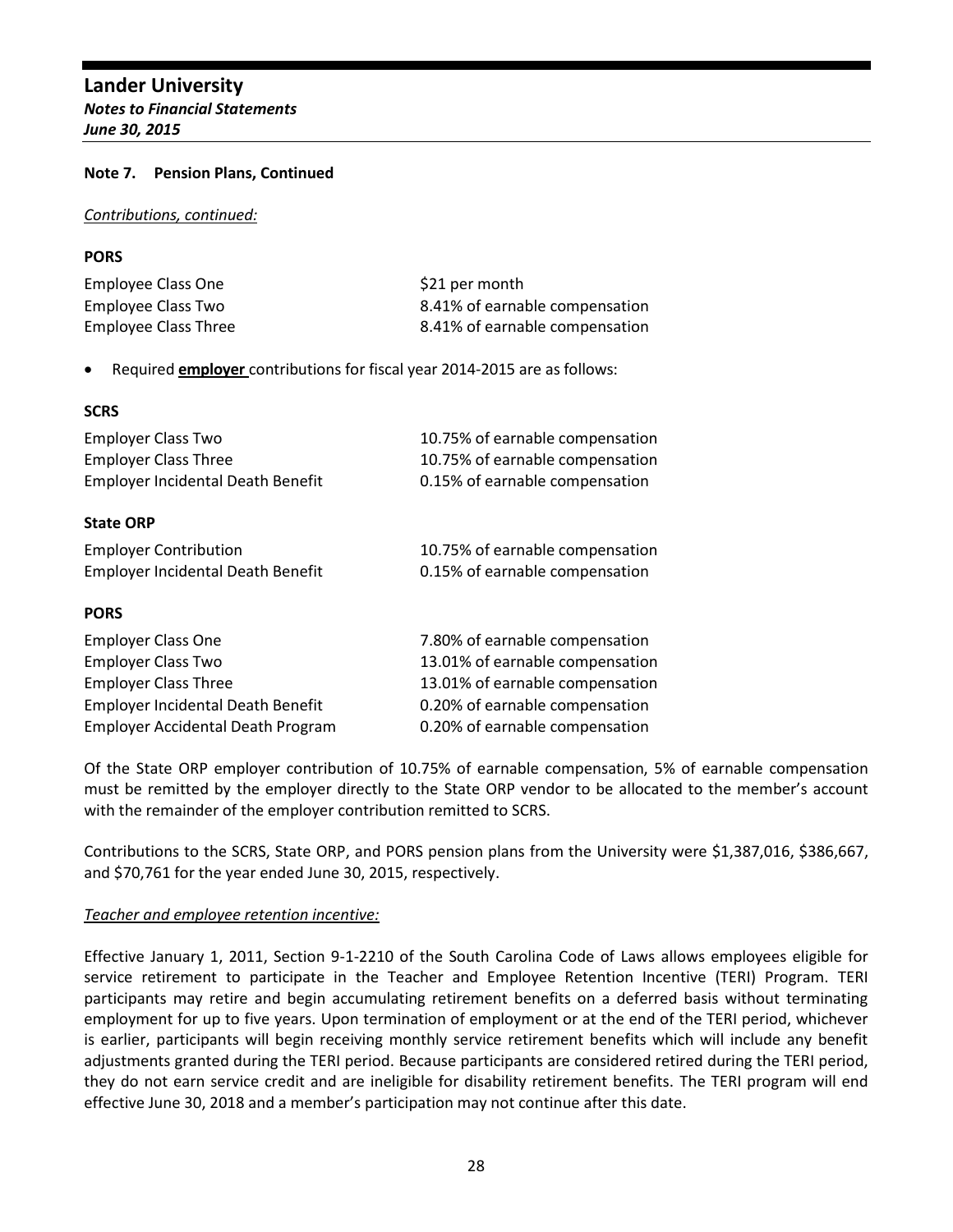### **Note 7. Pension Plans, Continued**

### *Net pension liability:*

At June 30, 2015, the University reported liabilities of \$29,875,079 and \$843,405 for its proportionate shares of the SCRS and PORS net pension liabilities, respectively. The net pension liabilities were measured as of July 1, 2014, and the total pension liabilities used to calculate the net pension liabilities were determined by an actuarial valuation as of that date. The University's proportionate shares of the net pension liabilities were based on a projection of the University's long-term share of contributions to the pension plans relative to the projected contributions of all participating employers, actuarially determined. At June 30, 2014, the University's proportionate shares of the SCRS and PORS plans were 0.17% and 0.04%, which was the same as its proportionate shares of the net pension liabilities measured as of June 30, 2013, respectively.

### *Pension expense:*

For the year ended June 30, 2015, the University recognized pension expense for the SCRS and PORS plans of \$2,093,903 and \$73,787, respectively.

### *Deferred inflows of resources and deferred outflows of resources:*

At June 30, 2015, the University reported deferred outflows of resources and deferred inflows of resources related to pensions from the following sources for each of the respective plans:

|                                                                                                                                                                                                                   | <b>SCRS</b>                                 |             |                                            |
|-------------------------------------------------------------------------------------------------------------------------------------------------------------------------------------------------------------------|---------------------------------------------|-------------|--------------------------------------------|
|                                                                                                                                                                                                                   | <b>Deferred</b><br>outflows<br>of resources |             | <b>Deferred</b><br>inflows<br>of resources |
| Differences between expected and actual experience<br>Net difference between projected and actual<br>earnings on pension plan investments<br>University contributions subsequent to the measurement date<br>Total | \$<br>846,534<br>1,773,683<br>2,620,217     | \$          | 2,518,687<br>2,518,687                     |
|                                                                                                                                                                                                                   |                                             | <b>PORS</b> |                                            |
|                                                                                                                                                                                                                   | <b>Deferred</b><br>outflows<br>of resources |             | <b>Deferred</b><br>inflows<br>of resources |
| Differences between expected and actual experience<br>Net difference between projected and actual                                                                                                                 | \$<br>22,507                                | \$          |                                            |
| earnings on pension plan investments                                                                                                                                                                              |                                             |             | 97,588                                     |
| University contributions subsequent to the measurement date<br>Total                                                                                                                                              | 70,761<br>93,268                            |             | 97,588                                     |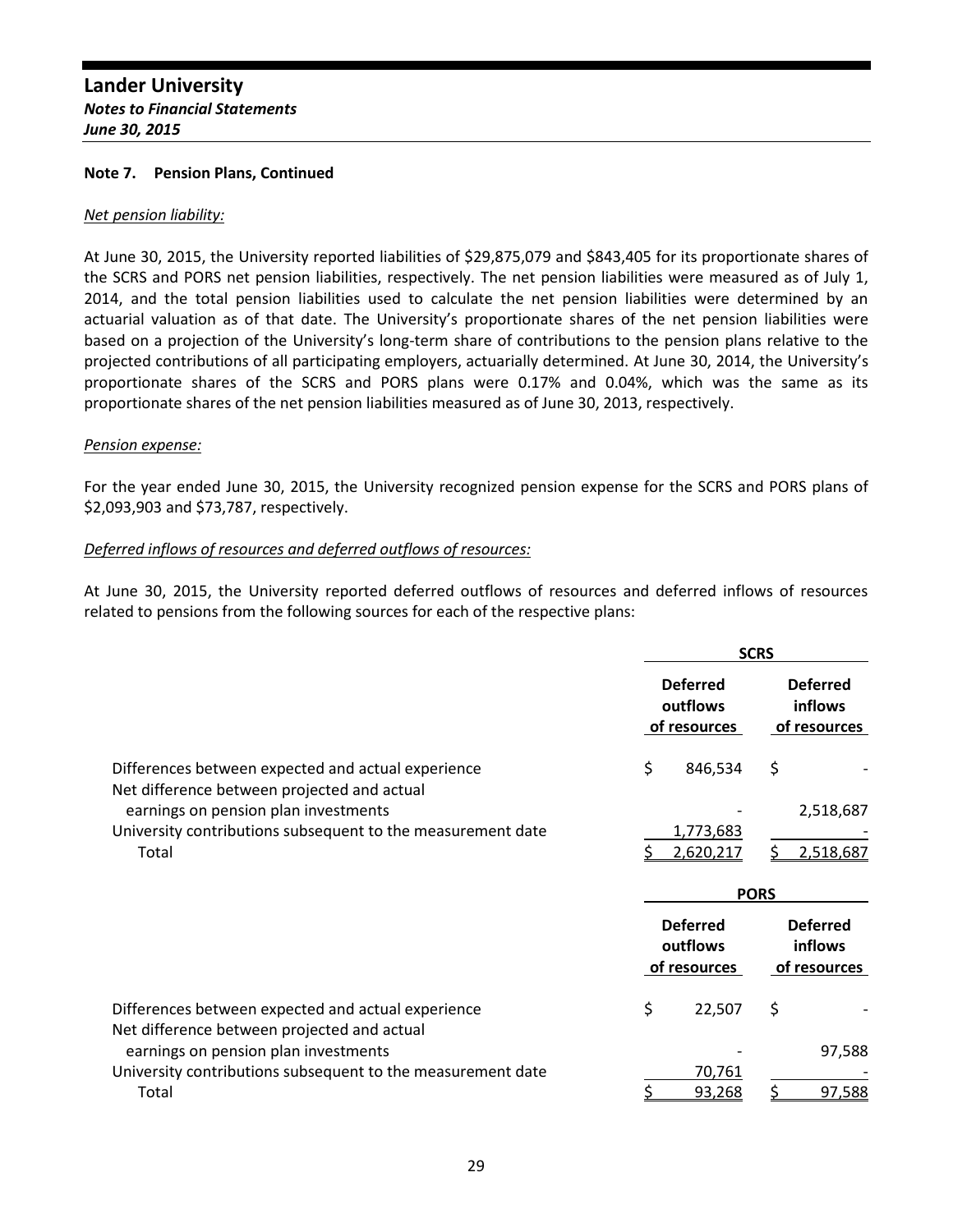### **Note 7. Pension Plans, Continued**

### *Deferred inflows of resources and deferred outflows of resources, continued:*

The \$1,773,683 and \$70,761 reported as deferred outflows of resources related to pensions resulting from University contributions subsequent to the measurement date for the SCRS and PORS plans, respectively, during the year ended June 30, 2015 will be recognized as a reduction of the net pension liabilities in the year ending June 30, 2016.

Other amounts reported as deferred outflows of resources and deferred inflows of resources related to pensions will be recognized in pension expense as follows for the SCRS and PORS plans, respectively:

|                              | <b>SCRS</b>                                                |
|------------------------------|------------------------------------------------------------|
| 2016<br>2017<br>2018<br>2019 | \$<br>(367, 830)<br>(367, 830)<br>(367, 830)<br>(568, 663) |
|                              | <b>PORS</b>                                                |
| 2016<br>2017<br>2018<br>2019 | \$<br>(18, 560)<br>(18, 560)<br>(18, 560)<br>(19, 401)     |

### *Actuarial assumptions and methods:*

Actuarial valuations involve estimates of the reported amounts and assumptions about the probability of occurrence of events far into the future. Examples include assumptions about future employment, mortality, and future salary increases. Amounts determined during the valuation process are subject to continual revision as actual results are compared with past expectations and new estimates are made about the future. South Carolina state statute requires that an actuarial experience study be completed at least once in each five-year period. The last experience study was performed on data through June 30, 2010, and the next experience study is scheduled to be conducted after the June 30, 2015 annual valuation is complete.

The most recent annual actuarial valuation reports adopted by the PEBA Board and Budget and Control Board are as of July 1, 2013. The net pension liability of each defined benefit pension plan was therefore determined by PEBA's consulting actuary, Gabriel, Roeder, Smith and Company (GRS) based on the July 1, 2013 actuarial valuations, using membership data as of July 1, 2013, projected forward to the end of the fiscal year, and financial information of the pension trust funds as of June 30, 2014, using generally accepted actuarial procedures. Information included in the following schedules is based on the certification provided by GRS.

The following table provides a summary of the actuarial assumptions and methods used in the July 1, 2013 valuations for the SCRS and PORS plans administered by PEBA.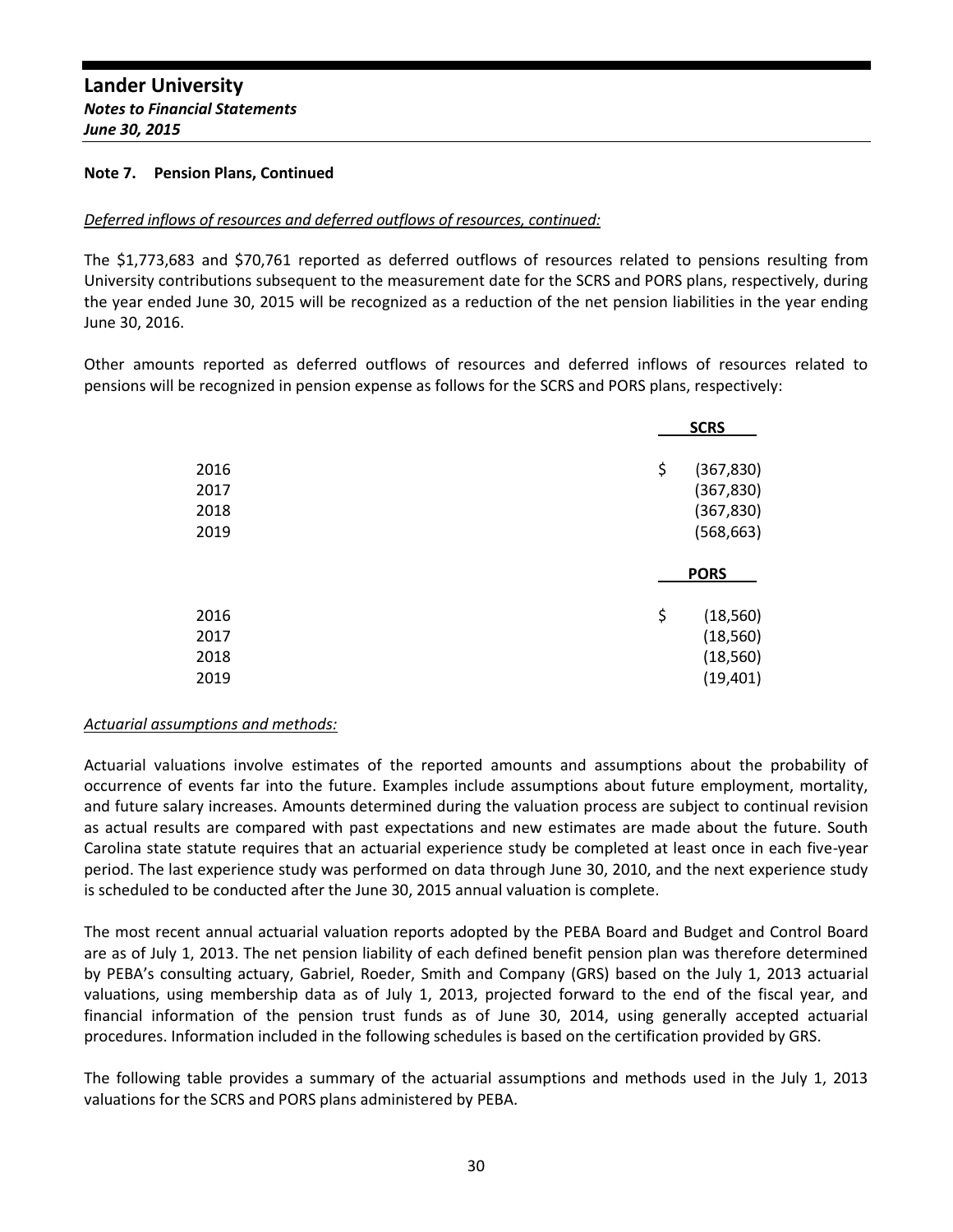### **Note 7. Pension Plans, Continued**

*Actuarial assumptions and methods, continued:*

|                            | <b>SCRS</b>           | <b>PORS</b>           |
|----------------------------|-----------------------|-----------------------|
| Actuarial cost method      | Entry age             | Entry age             |
| Actuarial assumptions:     |                       |                       |
| Investment rate of return  | 7.5%                  | 7.5%                  |
| Projected salary increases | levels off at 3.5%    | levels off at 4.0%    |
| Includes inflation at      | 2.75%                 | 2.75%                 |
| <b>Benefit adjustments</b> | lesser of 1% or \$500 | lesser of 1% or \$500 |

The post-retiree mortality assumption is dependent upon the member's job category and gender. This assumption includes base rates which are automatically adjusted for future improvement in mortality using published Scale AA projected from the year 2000.

| <b>Former Job Class</b>                                                                   | <b>Males</b>                                                                                   | <b>Females</b>                                                      |
|-------------------------------------------------------------------------------------------|------------------------------------------------------------------------------------------------|---------------------------------------------------------------------|
| <b>Educators and Judges</b>                                                               | RP-2000 Males (with White Collar RP-2000 Females (with White<br>adjustment) multiplied by 110% | Collar adjustment) multiplied by<br>95%                             |
| General Employees and Members of<br>the General Assembly                                  | RP-2000 Males multiplied by<br>100%                                                            | RP-2000 Females multiplied by<br>90%                                |
| Public Safety, Firefighters and<br>members of the South Carolina<br><b>National Guard</b> | RP-2000 Males (with Blue Collar<br>adjustment) multiplied by 115%                              | RP-2000 Females (with Blue Collar<br>adjustment) multiplied by 115% |

The long-term expected rate of return on pension plan investments for actuarial purposes is based upon the 30 year capital market outlook at the end of the third quarter 2012. The actuarial long-term expected rates of return represent best estimates of arithmetic real rates of return for each major asset class and were developed in coordination with the investment consultant for the Retirement System Investment Commission (RSIC) using a building block approach, reflecting observable inflation and interest rate information available in the fixed income markets as well as Consensus Economic forecasts. The actuarial long-term assumptions for other asset classes are based on historical results, current market characteristics and professional judgment.

The RSIC has exclusive authority to invest and manage the retirement trust funds' assets. As co-fiduciary of the Systems, statutory provisions and governance policies allow the RSIC to operate in a manner consistent with a long-term investment time horizon. The expected real rates of investment return, along with the expected inflation rate, form the basis for the target asset allocation adopted annually by the RSIC. For actuarial purposes, the long-term expected rate of return is calculated by weighting the expected future real rates of return by the target allocation percentage and then adding the actuarial expected inflation which is summarized in the table on the following page. For actuarial purposes, the 7.50 percent assumed annual investment rate of return used in the calculation of the total pension liability includes a 4.75 percent real rate of return and a 2.75 percent inflation component.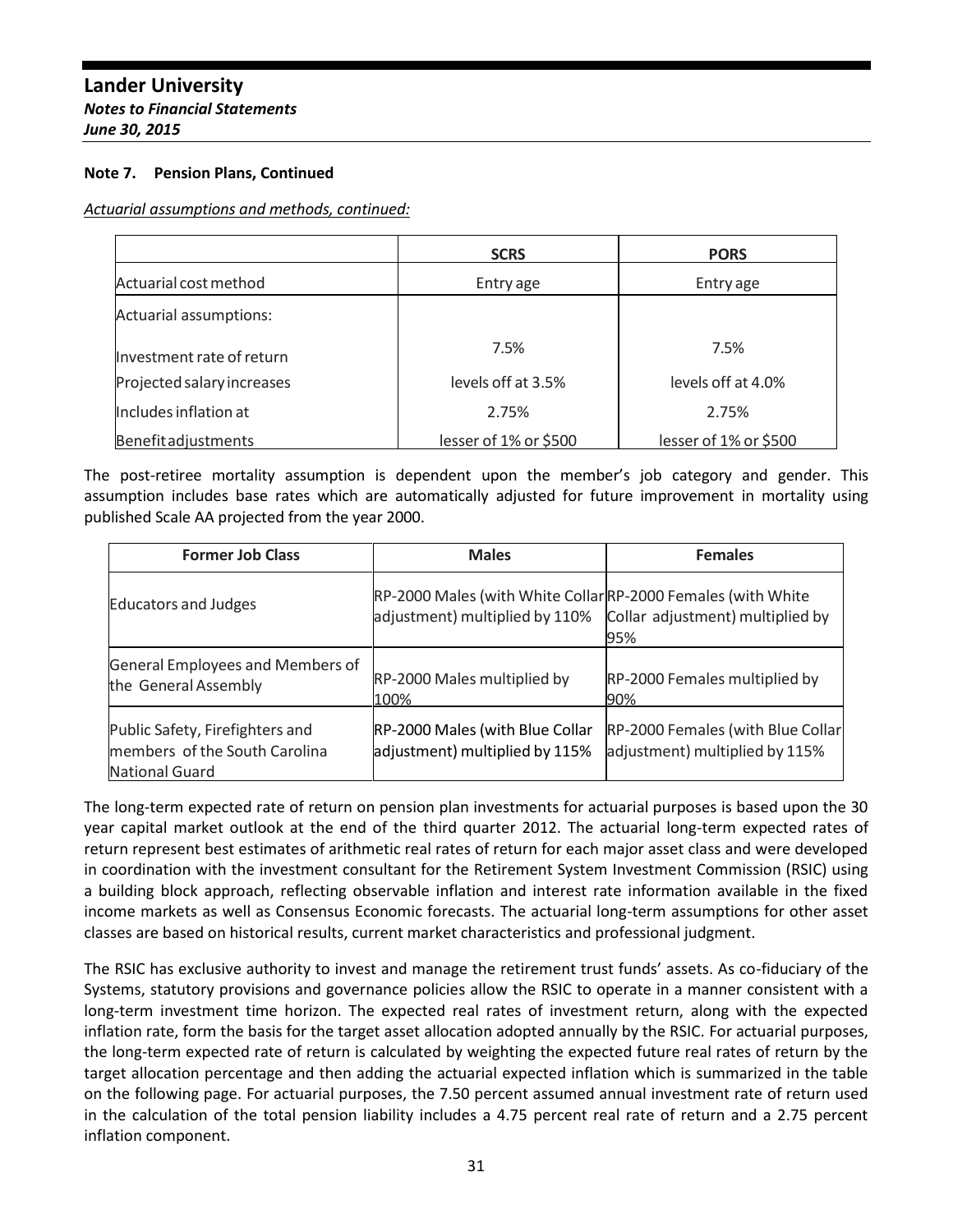### **Note 7. Pension Plans, Continued**

### *Actuarial assumptions and methods, continued:*

| <b>Asset Class</b>                      | <b>Target Asset Allocation</b> | <b>Expected</b><br><b>Arithmetic Real</b><br><b>Rate of Return</b> | <b>Long Term Expected</b><br><b>Portfolio Real Rate of</b><br>Return |
|-----------------------------------------|--------------------------------|--------------------------------------------------------------------|----------------------------------------------------------------------|
| <b>Short Term</b>                       |                                |                                                                    |                                                                      |
| Cash                                    | 2.0%                           | 0.3                                                                | 0.01                                                                 |
| <b>Short Duration</b>                   | 3.0%                           | 0.6                                                                | 0.02                                                                 |
| <b>Domestic Fixed Income</b>            |                                |                                                                    |                                                                      |
| Core Fixed Income                       | 7.0%                           | 1.1                                                                | 0.08                                                                 |
| High Yield                              | 2.0%                           | 3.5                                                                | 0.07                                                                 |
| <b>Bank Loans</b>                       | 4.0%                           | 2.8                                                                | 0.11                                                                 |
| <b>Global Fixed Income</b>              |                                |                                                                    |                                                                      |
| <b>Global Fixed Income</b>              | 3.0%                           | 0.8                                                                | 0.02                                                                 |
| <b>Emerging Markets Debt</b>            | 6.0%                           | 4.1                                                                | 0.25                                                                 |
| <b>Global Public Equity</b>             | 31.0%                          | 7.8                                                                | 2.42                                                                 |
| <b>Global Tactical Asset Allocation</b> | 10.0%                          | 5.1                                                                | 0.51                                                                 |
| <b>Alternatives</b>                     |                                |                                                                    |                                                                      |
| Hedge Funds (Low Beta)                  | 8.0%                           | $\overline{4}$                                                     | 0.32                                                                 |
| <b>Private Debt</b>                     | 7.0%                           | 10.2                                                               | 0.71                                                                 |
| <b>Private Equity</b>                   | 9.0%                           | 10.2                                                               | 0.92                                                                 |
| Real Estate (Broad Market)              | 5.0%                           | 5.9                                                                | 0.29                                                                 |
| Commodities                             | 3.0%                           | 5.1                                                                | 0.15                                                                 |
| Total expected real return              | 100.0%                         |                                                                    | 5.88                                                                 |
| Inflation for actuarial purposes        |                                |                                                                    | 2.75                                                                 |
| Total expected nominal return           |                                |                                                                    | 8.63                                                                 |

### *Discount rate:*

The discount rate used to measure the total pension liability was 7.5 percent. The projection of cash flows used to determine the discount rate assumed that contributions from participating employers in SCRS and PORS will be made based on the actuarially determined rates based on provisions in the South Carolina State Code of Laws. Based on those assumptions, each System's fiduciary net position was projected to be available to make all projected future benefit payments of current plan members. Therefore, the long-term expected rate of return on pension plan investments was applied to all periods of projected benefit payments to determine the total pension liability.

### *Sensitivity analysis:*

The following table presents the University's proportionate share of the net pension liabilities of the respective plans calculated using the discount rate of 7.50 percent, as well as what the University's proportionate share of the net pension liability would be if it were calculated using a discount rate that is 1.00 percent lower (6.50 percent) or 1.00 percent higher (8.50 percent) than the current rate.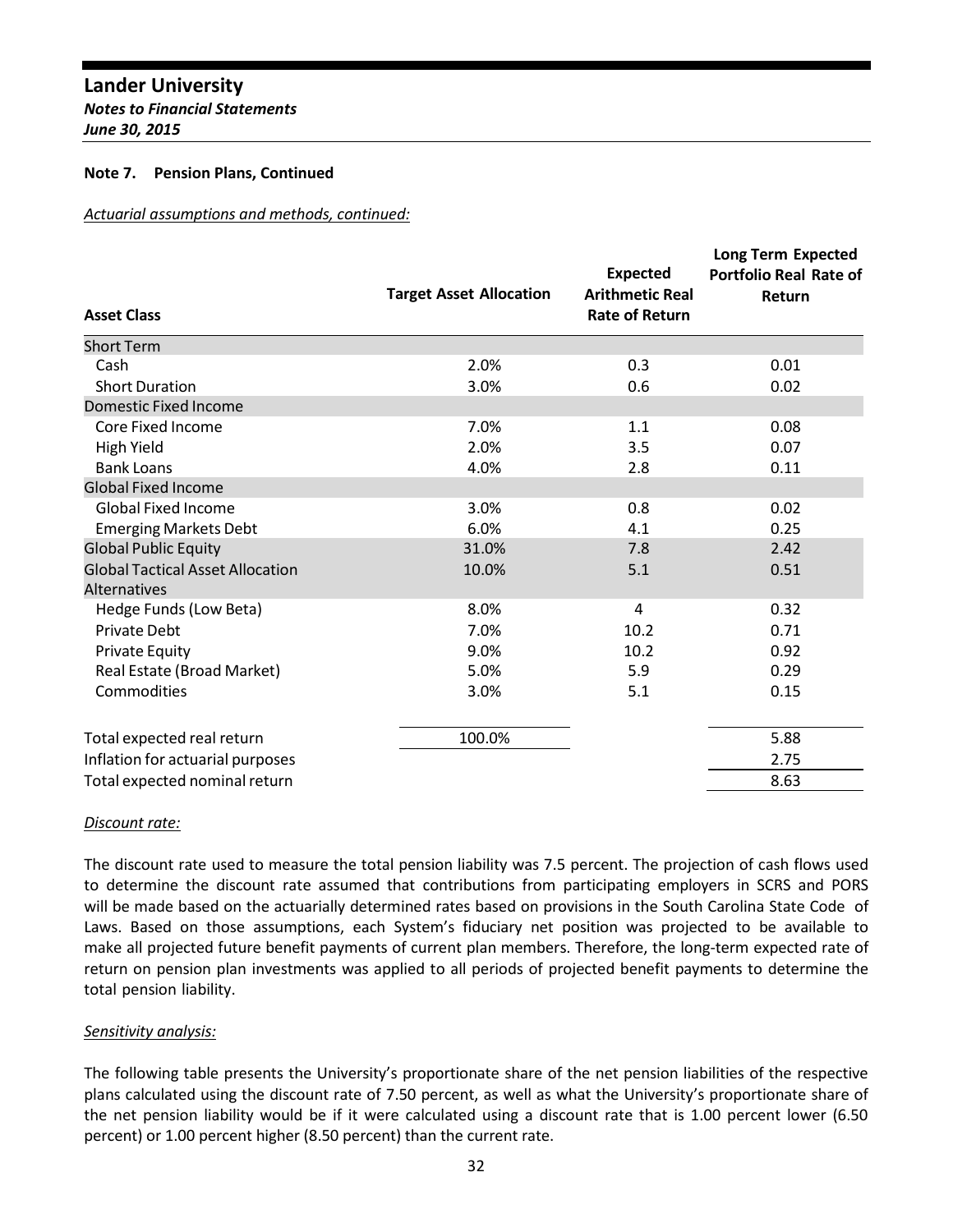### **Note 7. Pension Plans, Continued**

*Sensitivity analysis, continued:*

| Sensitivity of the Net Pension Liability to Changes in the Discount Rate |    |                           |  |                                         |  |                           |  |  |  |
|--------------------------------------------------------------------------|----|---------------------------|--|-----------------------------------------|--|---------------------------|--|--|--|
| System                                                                   |    | 1.00% Decrease<br>(6.50%) |  | <b>Current Discount Rate</b><br>(7.50%) |  | 1.00% Increase<br>(8.50%) |  |  |  |
| <b>SCRS</b>                                                              | \$ | 38,660,201                |  | 29,875,079                              |  | 22,545,767                |  |  |  |
| <b>PORS</b>                                                              |    | 1,178,637                 |  | 843,405                                 |  | 566,029                   |  |  |  |

### *Pension plan fiduciary net position:*

The net pension liability is calculated separately for each system and represents that particular system's total pension liability determined in accordance with GASB No. 67 less that System's fiduciary net position. As of June 30, 2014, net pension liability amounts for SCRS and PORS are as follows (amounts expressed in thousands):

| <b>System</b> | <b>Total</b><br><b>Pension Liability</b> | <b>Plan Fiduciary</b><br><b>Net Position</b> | <b>Employers'</b><br><b>Net Pension</b><br><b>Liability (Asset)</b> | <b>Plan Fiduciary</b><br><b>Net Position as a</b><br>Percentage of the<br><b>Total Pension</b> |
|---------------|------------------------------------------|----------------------------------------------|---------------------------------------------------------------------|------------------------------------------------------------------------------------------------|
| <b>SCRS</b>   | \$42,955,205,796                         | \$25,738,521,026                             | 17,216,684,770                                                      | 59.9%                                                                                          |
| <b>PORS</b>   | 5,899,529,434                            | 3,985,101,996                                | 1,914,427,438                                                       | 67.5%                                                                                          |

The total pension liability is calculated by the System's actuary, and each plan's fiduciary net position is reported in the System's financial statements. The net pension liability is disclosed in accordance with the requirements of GASB No. 67 in the System's notes to the financial statements and required supplementary information.

Detailed information regarding the fiduciary net position of the plans administered by PEBA is available in the separately issued CAFR containing financial statements and required supplementary information for SCRS and PORS which can be accessed via the contact information provided above.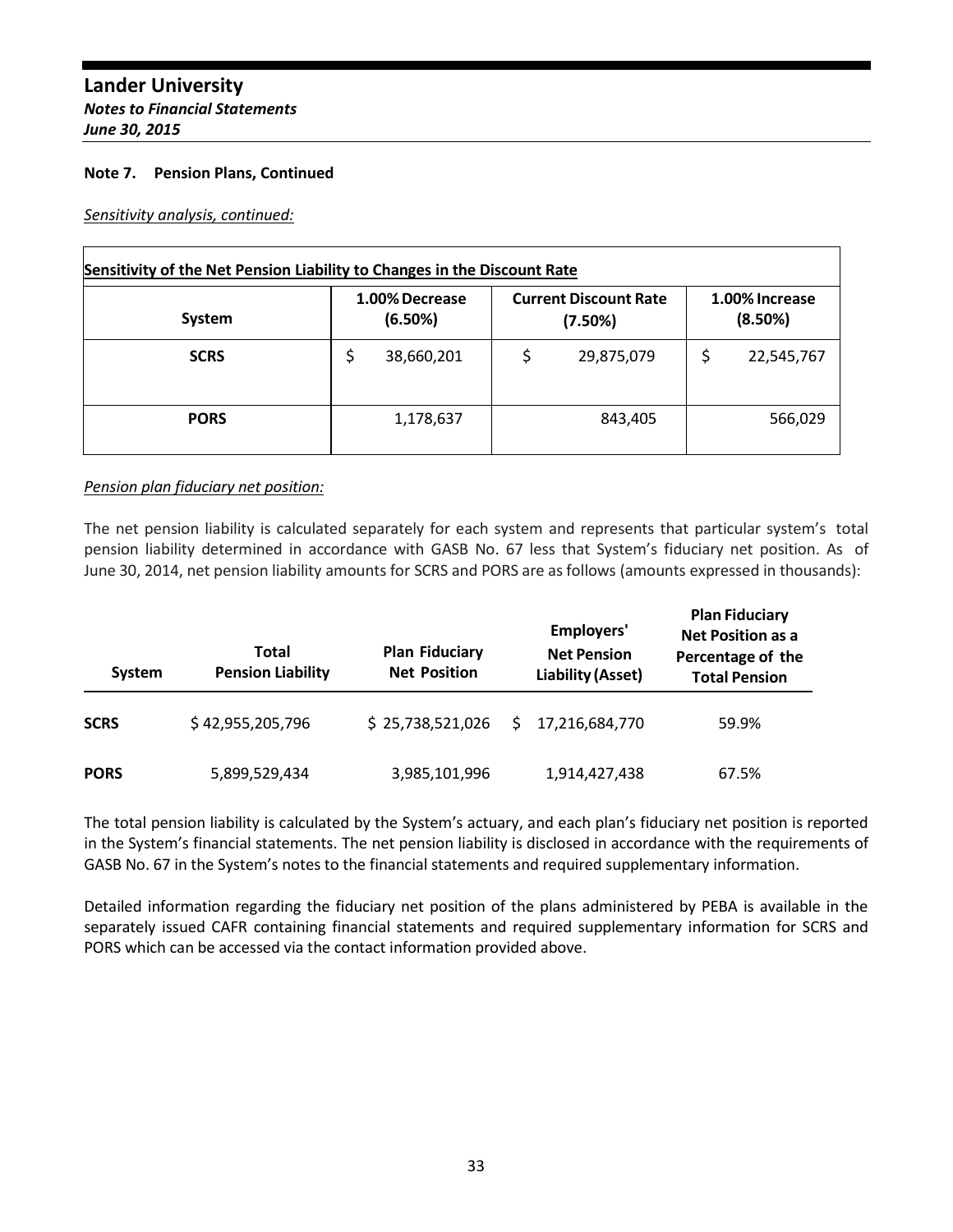### **Note 8. Post Employment Benefits other than Pensions**

### *Plan description:*

In accordance with the South Carolina Code of Laws and the annual Appropriations Act, the State provides postemployment health and dental and long-term disability benefits to retired State and school district employees and their covered dependents. The University contributes to the South Carolina Retiree Health Insurance Trust Fund (SCRHITF) and the South Carolina Long-Term Disability Insurance Trust Fund (SCLTDITF), cost-sharing multiple employer defined benefit postemployment healthcare and long-term disability plans administered by the Insurance Benefits Division (IB), a part of PEBA.

Generally, retirees are eligible for the health and dental benefits if they have established at least ten years of retirement service credit. For new hires beginning employment May 2, 2008 and after, retirees are eligible for benefits if they have established 25 years of service for 100% employer funding and 15 through 24 years of service for 50% employer funding.

Benefits become effective when the former employee retires under a State retirement system. Basic Long-Term Disability (BLTD) benefits are provided to active state, public school district, and participating local government employees approved for disability.

### *Funding policies:*

Section 1-11-710 of the South Carolina Code of Laws of 1976, as amended, requires these postemployment and long-term disability benefits be funded through annual appropriations by the General Assembly for active employees to the IB and participating retirees to the PEBA, except for the portion funded through the pension surcharge and provided from the other applicable sources of the IB, for its active employees who are not funded by State General Fund appropriations. Employers participating in the Retiree Medical Plan are mandated by State statute to contribute at a rate assessed each year by the Office of the State Budget, 5.00% of annual covered payroll for 2015 and 4.92% of annual covered payroll for 2014. The IB sets the employer contribution rate based on a pay-as-you-go basis. The University paid \$990,314 and \$956,627 applicable to the surcharge included with the employer contribution for retirement benefits for the fiscal years ended June 30, 2015 and 2014, respectively. BLTD benefits are funded through a person's premium charged to State agencies, public school districts, and other participating local governments. The monthly premium per active employee paid to IB was \$3.22 for the fiscal years ended June 30, 2015 and 2014. The University recorded employer contribution expenses applicable to these insurance benefits for active employees in the amount of \$25,556 and \$13,367 for the years ended June 30, 2015 and 2014, respectively.

Effective May 1, 2008 the State established two trust funds through Act 195 for the purpose of funding and accounting for the employer costs of retiree health and dental insurance benefits and long-term disability insurance benefits. The SCRHITF is primarily funded through the payroll surcharge. Other sources of funding include additional State appropriated dollars, accumulated IB reserves, and income generated from investments. The SCLTDITF is primarily funded through investment income and employer contributions.

A copy of the complete financial statements for the benefit plans and the trust funds from PEBA Retirement Benefits and Insurance Benefits, 202 Arbor Lake Drive, Suite 360, Columbia, SC 29223.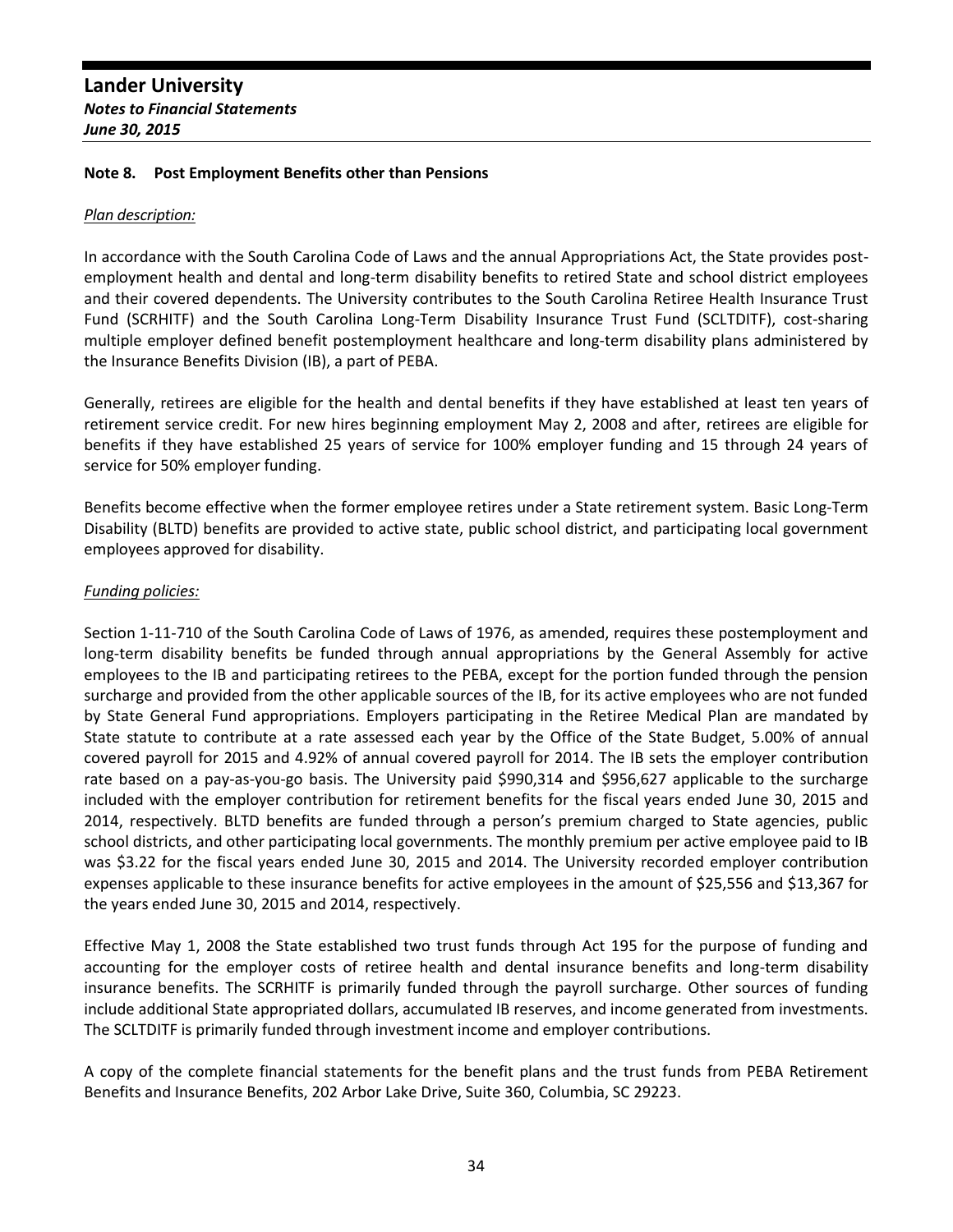### **Note 9. Litigation, Contingencies and Project Commitments**

The University participates in certain Federal grant programs. These programs are subject to financial and compliance audits by the grantor or its representative. Such audits could lead to requests for reimbursement to the grantor agency for expenditures disallowed under terms of the grant. Management believes disallowances, if any, will not be material to the financial position of the University.

The University entered into a ten year contract with ARAMARK for campus food service in May 2013. The contract requires ARAMARK to pay the University \$2,500,000 to fund certain capital projects. At June 30, 2015, the University had a receivable from the contract totaling approximately \$2,000,000. The unearned revenue will be amortized over the life of the contract, and in the case of early termination, the unamortized portion will be returned to ARAMARK. \$434,822 of this contractual payment was recognized as revenue in the current year. \$250,000 of the remaining ARAMARK contractual revenue is recorded as current unearned revenue, and the remaining \$1,750,000 is recorded as noncurrent unearned revenue.

At June 30, 2015, the University had commitments for capital projects with outstanding balances totaling \$20,008,780. The commitments include the Plaza Renovation Project is budgeted at \$2,291,780 for phase I and \$1,958,000 for phase II with \$2,056,330 outstanding; and a new residence hall with a budgeted cost of \$15,759,000 with \$226,947 outstanding. The University has a commitment with ARAMARK Food Service to add a Starbucks on campus.

The University is a party to various litigations as a defendant arising from its normal operations. Management does not anticipate material losses in connection with these claims.

### **Note 10. Operating Leases**

Commitments for operating leases with external parties having remaining non-cancelable terms in excess of one year as of June 30, 2015 were as follows:

|                              | Equipment         | <b>Real property</b> | Total      |
|------------------------------|-------------------|----------------------|------------|
| 2016                         | \$<br>$53,550$ \$ | 867,772 \$           | 921,322    |
| 2017                         | 7,780             | 867,772              | 875,552    |
| 2018                         |                   | 867,772              | 867,772    |
| 2019                         | -                 | 867,772              | 867,772    |
| 2020                         | -                 | 867,772              | 867,772    |
| 2021 - 2025                  |                   | 4,338,860            | 4,338,860  |
| 2026 - 2030                  |                   | 4,338,860            | 4,338,860  |
| Total minimum lease payments | 61,330            | 13,016,580           | 13,077,910 |

### *Operating leases:*

The University's non-cancelable operating equipment leases provide for renewal options for periods from one to three years at their fair rental value at the time of renewal. In the normal course of business, operating leases are generally renewed or replaced by other leases and are generally payable on a monthly basis. Total rental payments for fiscal year 2015 were \$87,030.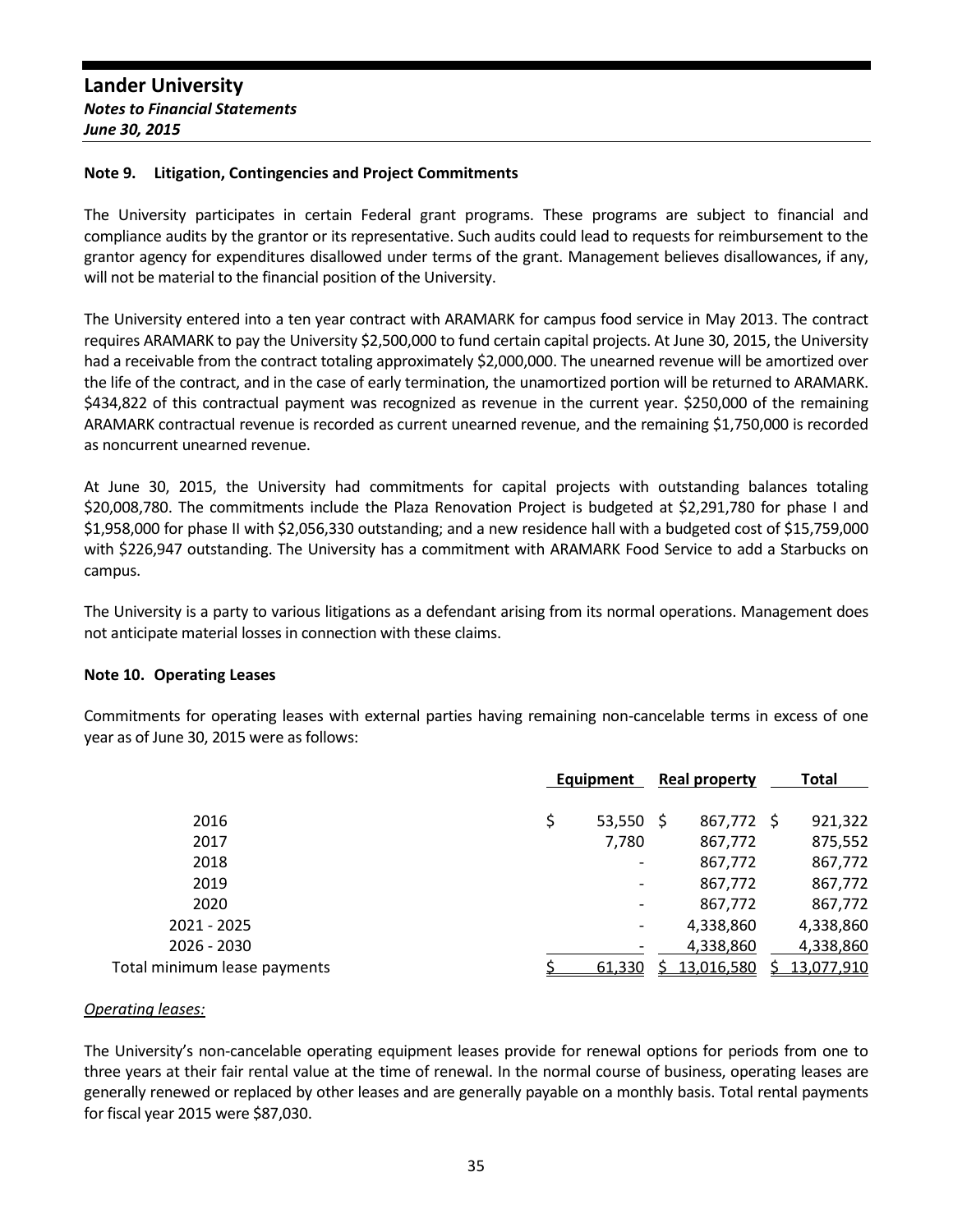### **Note 10. Operating Leases, Continued**

### *Operating leases, continued:*

The University has entered into an operating lease with the related party, Lander RWS Properties, LLC, for the Jeff May Recreational, Wellness, and Sports Complex (RWS Property), a twenty-two year lease with annual payments of \$691,000. The University leases certain other properties from the Foundation for amounts totaling \$1 for each property.

The University has also entered into another operating lease with the related party, Lander RWS Properties, LLC for the Field House Building, an eighteen year lease with annual payments of \$176,772.

The University has also entered into three operating leases with an unrelated party to lease the Hines property at 101 Felder Avenue, Stuart property at 103 Felder Avenue, and Hines House. The leases ended June 2015 with monthly payments of \$1,916, \$2,321, and \$905, respectively, during the lease term.

### **Note 11. Bonds Payable**

At June 30, 2015, bonds payable consisted of the following:

| \$8,000,000 general obligation bonds issued December 2005 and due<br>in annual installments of \$275,000 to \$580,000 through 2026, with<br>interest at 4.00 to 5.00 percent.                                | 5,165,000                |
|--------------------------------------------------------------------------------------------------------------------------------------------------------------------------------------------------------------|--------------------------|
| \$10,000,000 general obligation bonds issued June 2004 and due in<br>annual installments of \$355,000 to \$735,000 through 2024, with<br>interest at 3.00 to 5.00 percent.                                   | 5,515,000                |
| \$14,125,000 general obligation bonds issued December 2013 and<br>due in annual installments of \$405,000 and the remaining balance of<br>\$2,270,000 due October 1, 2028, interest at 3.00 to 5.00 percent. | 13,720,000<br>24.400.000 |

The scheduled maturities of bonds payable are as follows:

|             |   | <b>General obligation bonds</b> |   |                 |  |
|-------------|---|---------------------------------|---|-----------------|--|
|             |   | <b>Principal</b>                |   | <b>Interest</b> |  |
| 2016        | Ś | 1,295,000                       | S | 1,017,394       |  |
| 2017        |   | 1,350,000                       |   | 965,806         |  |
| 2018        |   | 1,405,000                       |   | 909,219         |  |
| 2019        |   | 1,465,000                       |   | 849,278         |  |
| 2020        |   | 1,525,000                       |   | 786,256         |  |
| 2021 - 2025 |   | 6,860,000                       |   | 2,394,369       |  |
| 2026 - 2028 |   | 10,500,000                      |   | 1,067,212       |  |
|             |   | 24,400,000                      |   | 7,989,534       |  |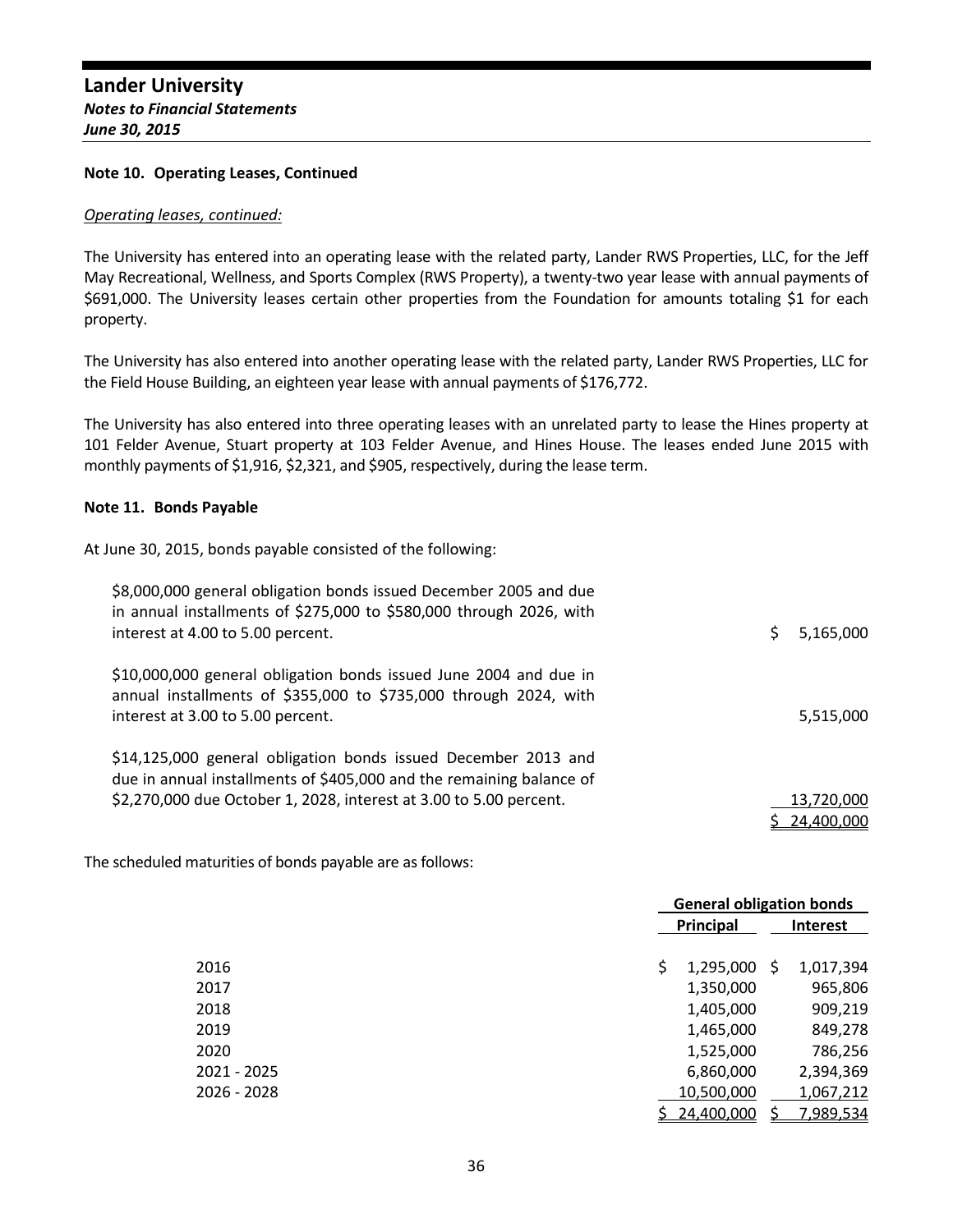### **Note 12. Capital Leases**

The following is an analysis of the leased property under capital leases by major class at June 30, 2015:

| Land                           | 413.588   |
|--------------------------------|-----------|
| <b>Buildings</b>               | 4,588,419 |
|                                | 5,002,007 |
| Less: accumulated depreciation | 711,636   |
|                                | 4,290,371 |

Future minimum lease payments under capital leases together with the present value of net minimum lease payments as of June 30, 2015 are as follows:

| 2016                                    | \$<br>214,825 |
|-----------------------------------------|---------------|
| 2017                                    | 214,825       |
| 2018                                    | 214,825       |
| 2019                                    | 214,825       |
| 2020                                    | 214,825       |
| 2021 - 2023                             | 224,641       |
| Net minimum lease payments              | 1,298,766     |
| Less: amount representing interest      | 425,788       |
| Present value of minimum lease payments | 872,978       |

Capital leases are reflected at the present value of estimated future cash flows using a borrowing rate of 3 percent.

### **Note 13. Long-Term Liabilities**

Long-term liability activity for the year ended June 30, 2015 was as follows:

|                                  | July 1, 2014     |   | <b>Additions</b>         | <b>Reductions</b> |   | June 30, 2015 |   | current<br>Portion |
|----------------------------------|------------------|---|--------------------------|-------------------|---|---------------|---|--------------------|
| Bonds/notes/installment purchase |                  |   |                          |                   |   |               |   |                    |
| General obligation bonds         | \$<br>25,650,000 | Ŝ | $\overline{\phantom{0}}$ | \$<br>1,250,000   | Ś | 24,400,000    | Ś | 1,295,000          |
| Unamortized premiums             | 1,094,613        |   |                          | 11,491            |   | 1,083,122     |   | 22,434             |
| Total general obligation         |                  |   |                          |                   |   |               |   |                    |
| bonds payable                    | 26,744,613       |   |                          | 1,261,491         |   | 25,483,122    |   | 1,317,434          |
| Capital leases                   | 1,562,142        |   |                          | 689,164           |   | 872,978       |   | 129,659            |
| Total debt                       | 28,306,755       |   |                          | 1,950,655         |   | 26,356,100    |   | 1,447,093          |
| Other liabilities                |                  |   |                          |                   |   |               |   |                    |
| Compensated absences             | 1,323,303        |   | 482,256                  | 597,288           |   | 1,208,271     |   | 597,880            |
| Unearned revenues                | 3,167,616        |   |                          | 506,610           |   | 2,661,006     |   | 911,006            |
| Net pension liability            | 30,298,028       |   | 2,167,690                | 1,747,234         |   | 30,718,484    |   |                    |
| Perkins loan - federal liability | 1,524,316        |   | 18,760                   |                   |   | 1,543,076     |   |                    |
| Total other                      | 36,313,263       |   | 2,668,706                | 2,851,132         |   | 36,130,837    |   | 1,508,886          |
| Total long-term liabilities      | 64,620,018       |   | 2,668,706                | 4,801,787         |   | 62,486,937    |   | 2,955,979          |

**Current**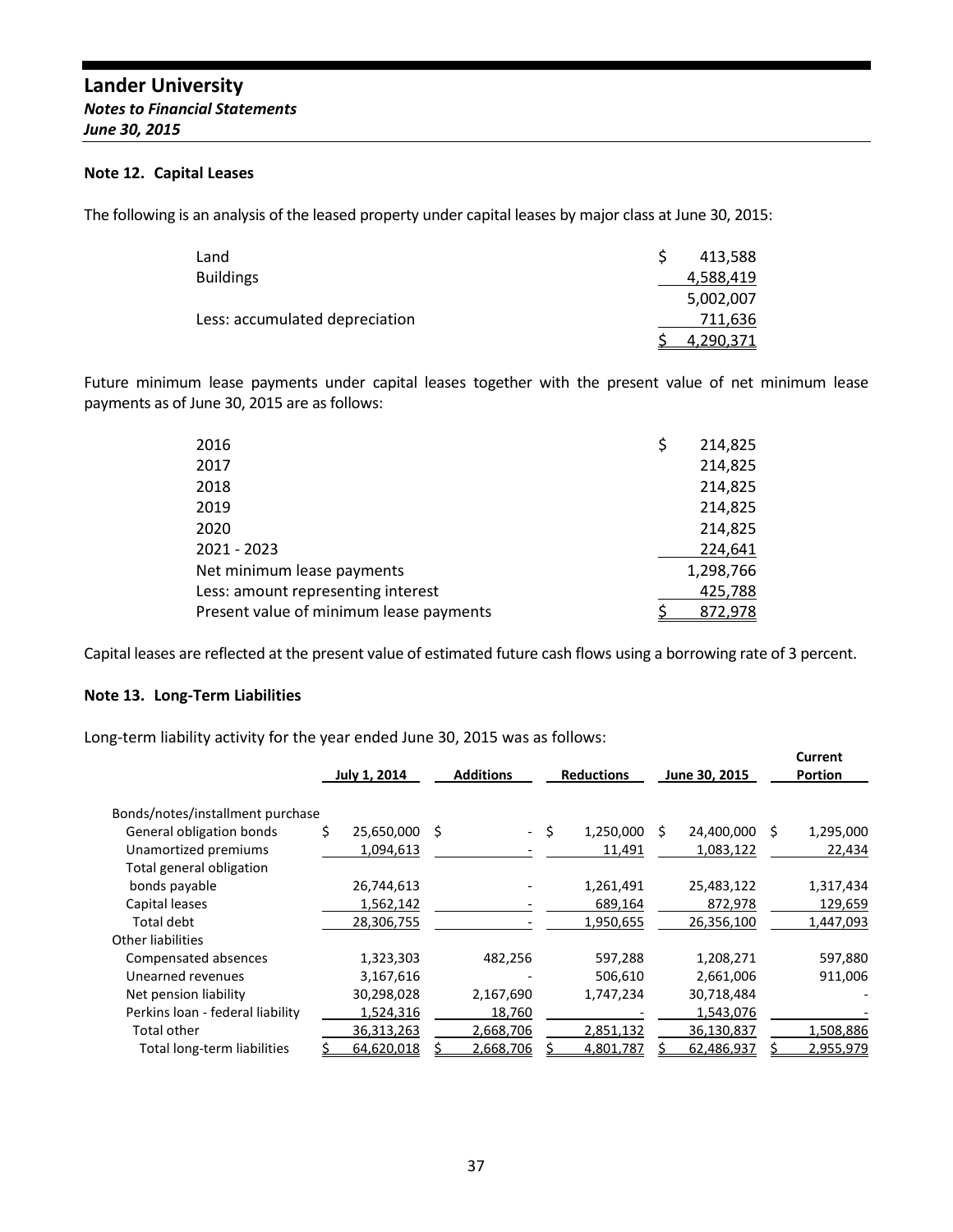### **Note 14. Component Unit**

As discussed in Note 1, the Foundation is a separately chartered corporation organized exclusively to promote the development and welfare of the University. The Foundation has been included as a component unit, but because it is a nongovernmental entity, it uses a different reporting model and its balances and transactions are reported in separate financial statements. During the year ended June 30, 2015, the University received approximately \$670,000 from the Foundation for restricted scholarships. The University also received approximately \$207,000 from the Foundation for various approved programs related to academic and administrative areas within the University. At June 30, 2015, the University had a receivable of approximately \$44,000 due from the Foundation.

A summary of the Foundation's investments at June 30, 2015 follows:

| <b>Pooled Investments</b>                      | <b>Fair Market</b><br>Value |
|------------------------------------------------|-----------------------------|
| Temporarily restricted cash investments        | 456,978                     |
| Fixed income securities                        | 3,501,686                   |
| Common stocks and publicly traded partnerships | 8,525,475                   |
| Mutual and exchange traded funds               | 307,190                     |
|                                                | 12,791,329                  |

A summary of the Foundation's debt at June 30, 2015 follows:

The Foundation entered into a promissory note payable in the amount of \$979,750 payable in fixed monthly payments of \$11,638 at a 5.25 percent fixed rate, collateralized by certain unrestricted assets of the Foundation. The purpose of the note payable was to pay off an existing line of credit with a financial institution. Monthly payments include principal and interest with the final payment due July 15, 2020. There was approximately \$621,000 outstanding on the note payable at June 30, 2015.

The Foundation has another promissory note payable in the amount of \$2,500,000, payable in monthly payments of principal and interest of \$41,667 at 3.73 percent with the final payment due on December 16, 2015, collateralized by certain unrestricted assets of the Foundation. Balance was paid in full in May 2015.

During the year ended June 30, 2013, the Foundation entered into a \$1,950,000 promissory note with its primary lender for the purpose of constructing an Athletic Fieldhouse and other improvements to the RWS Complex. The note is due in monthly installments of approximately \$14,000 with the remaining unpaid balance of approximately \$1,400,000 due in July 2017. The note bears interest at One Month LIBOR plus 2.85 percent subject to an interest rate swap agreement which establishes a fixed rate over the repayment period. There was approximately \$1,656,000 outstanding on the note payable at June 30, 2015.

In July 2012, the Foundation entered into an interest rate swap agreement to effectively change the Foundation's variable rate exposure on notional amounts of its \$1,950,000 note payable to a fixed 1.14 percent rate. The interest swap agreement matures in July 2017. For the year ended June 30, 2015, the Foundation recognized a \$929 unrealized gain related to this interest rate swap agreement. The interest rate swap liability at June 30, 2015 was approximately \$12,500.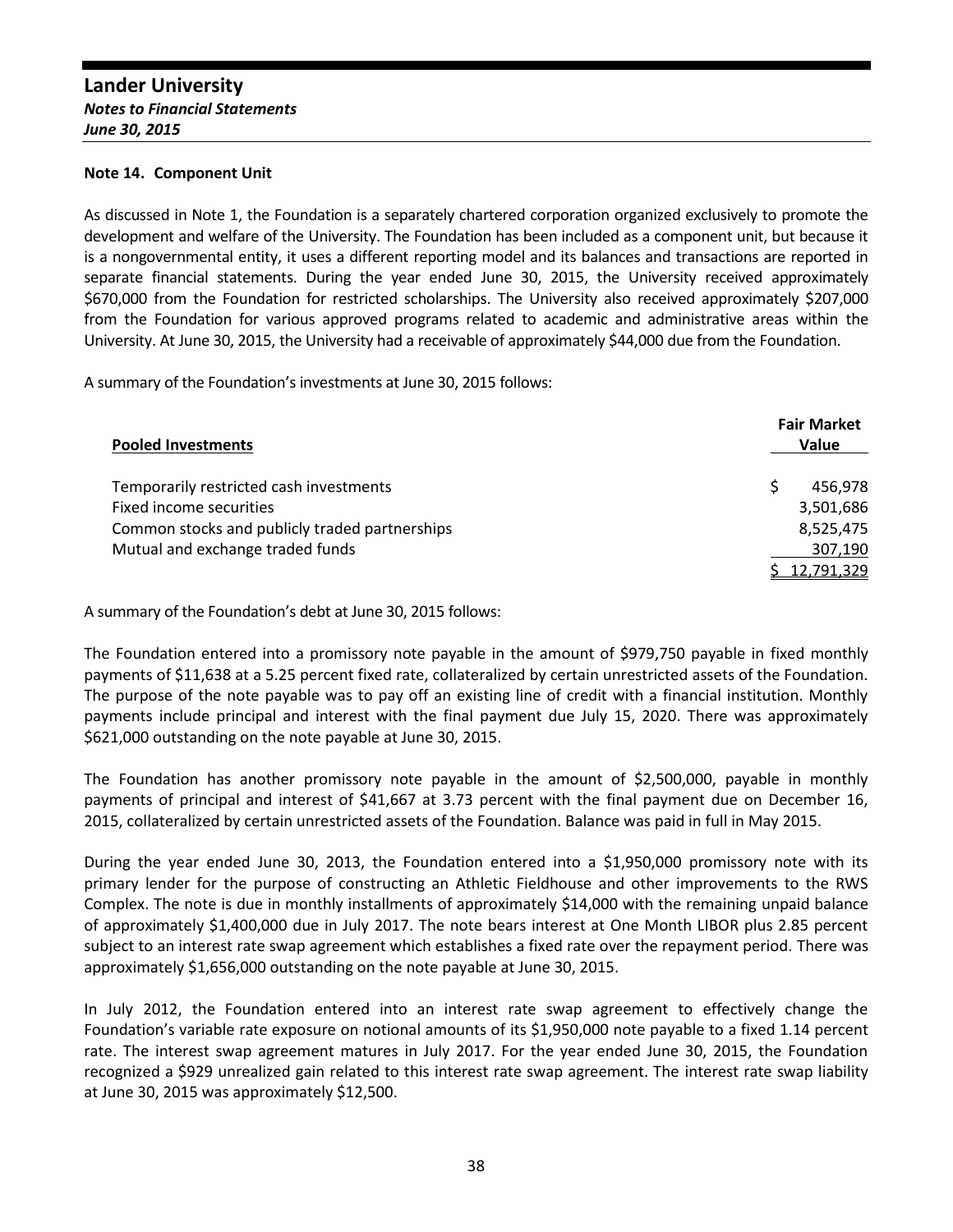### **Note 14. Component Unit, Continued**

Maturities of the notes payable are as follows:

| 2016       | 218,662   |
|------------|-----------|
| 2017       | 228,991   |
| 2018       | 1,555,925 |
| 2019       | 128,481   |
| 2020       | 135,391   |
| Thereafter | 9,381     |
|            | 2,276,831 |

In connection with the notes payable, the Foundation is required to meet certain covenants including debt service coverage ratios.

#### *Bonds payable:*

At June 30, 2015, bonds payable consisted of the following:

South Carolina Jobs-Economic Development Authority Economic Development Revenue Bonds, Series 2009A for \$14,000,000, dated November 25, 2009, interest due on the first business day of each month, floating interest rate of One Month LIBOR plus 1.66 percent (1.85 percent as of June 30, 2015), principal due annually on November 1 through November 1, 2029, collateralized by certain pledged revenues and assets of the Foundation. The same state of the Second Second Second Second Second Second S

On November 25, 2009, the Foundation entered into an interest rate swap agreement to change the Foundation's variable rate exposure on notional amounts of all of its bonds to a fixed 3.99 percent rate. The interest swap agreement was set to mature November 1, 2014. On June 12, 2014, the Foundation renewed the interest rate swap agreement to a fixed 3.89 percent rate. The interest rate swap agreement matures November 1, 2019. For the year ended June 30, 2015, the Foundation recognized a \$74,470 unrealized loss related to these interest rate swap agreements. The interest rate swap liability at June 30, 2015 was approximately \$384,000.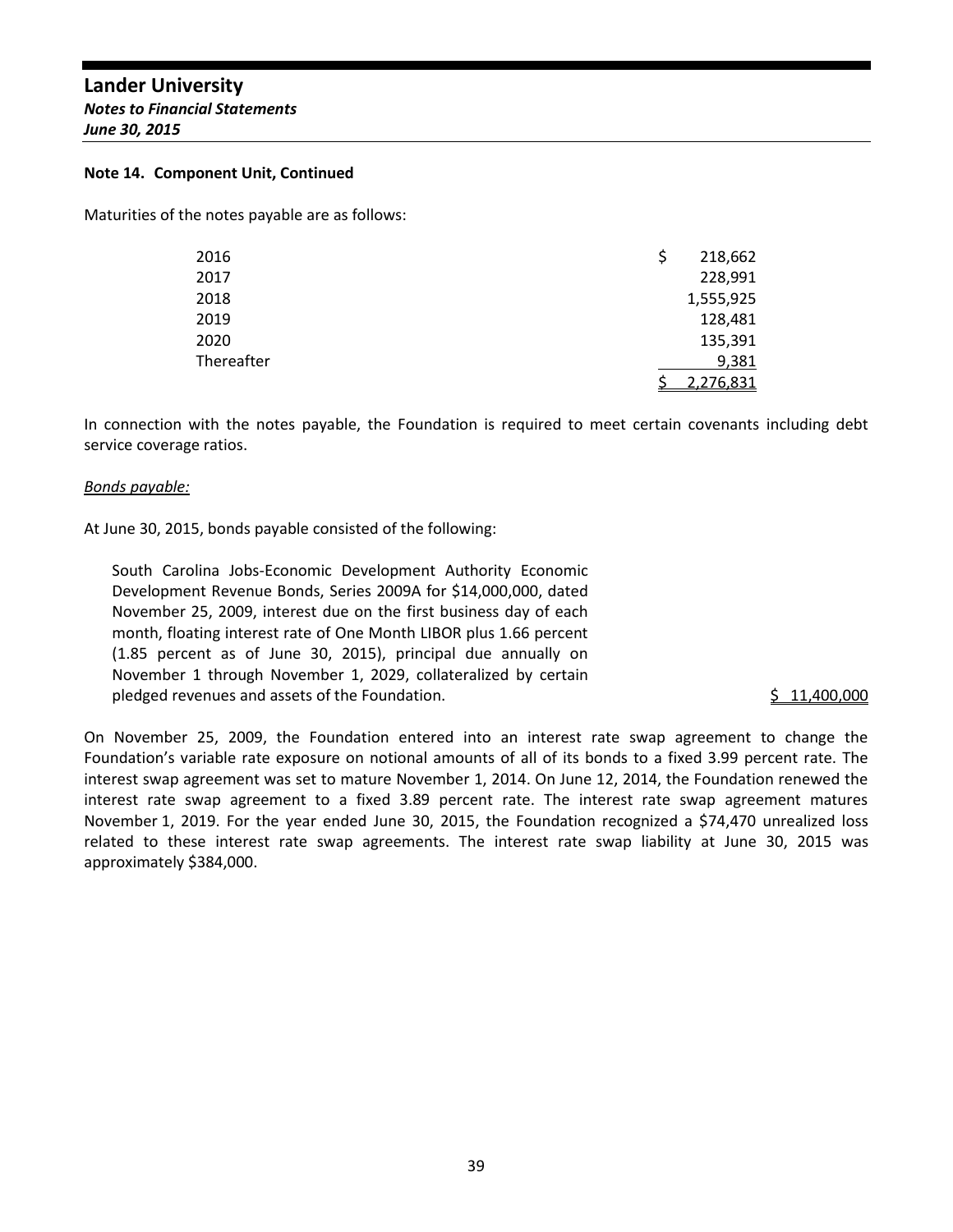### **Note 14. Component Unit, Continued**

### *Bonds payable, continued:*

In connection with the bonds payable, the Foundation is required to meet certain covenants. During the year ended June 30, 2012, the bank and the Foundation amended the bond agreement. As part of the amendments, the Foundation pledged to pay the sum of \$30,000 to its subsidiary, Lander RWS Properties, LLC, annually beginning November 1, 2011, created a separate compliance deposit account funded with a \$200,000 contribution from the University, and changed the debt service coverage ratio requirements. In October 2014, the bank and the Foundation amended the bond agreement to exclude the principal payment of \$300,000 due and payable on November 1, 2014 from the debt service coverage ratio calculation.

Maturities of bonds payable are as follows:

| 2016       | \$<br>525,000 |
|------------|---------------|
| 2017       | 550,000       |
| 2018       | 600,000       |
| 2019       | 600,000       |
| 2020       | 625,000       |
| Thereafter | 8,500,000     |
|            | 11,400,000    |

Interest expense on notes and bonds payable for the year ended June 30, 2015 totaled approximately \$593,000.

### *Restatement:*

Net assets as of July 1, 2014 have been restated to correct an error with respect to the actuarial liability of annuities payable. The Foundation inadvertently recorded a liability for trust investments where the Foundation is the sole beneficiary. As of July 1, 2014, temporarily restricted net assets were increased by \$214,930 as a result of the restatement.

### **Note 15. Related Party**

The Lander Alumni Association (the Alumni Association) is a separately chartered legal entity whose activities are related to those of the University and exists primarily to provide financial assistance and other support to the University and its educational programs. The Alumni Association, which has assets of less than \$2,000,000 was established by alumni to promote academic improvements, to assist in scholarship programs, to further the interests of the University and to promote among its present and former students and friends good fellowship and loyalty. The Alumni Association's financial statements are not presented in these financial statements.

### **Note 16. Risk Management**

The University is exposed to various risks of loss and maintains State or commercial insurance coverage for each of those risks. Management believes such coverage is sufficient to preclude any significant uninsured losses for the covered risks. Settlement claims have not exceeded this coverage in any of the past three years.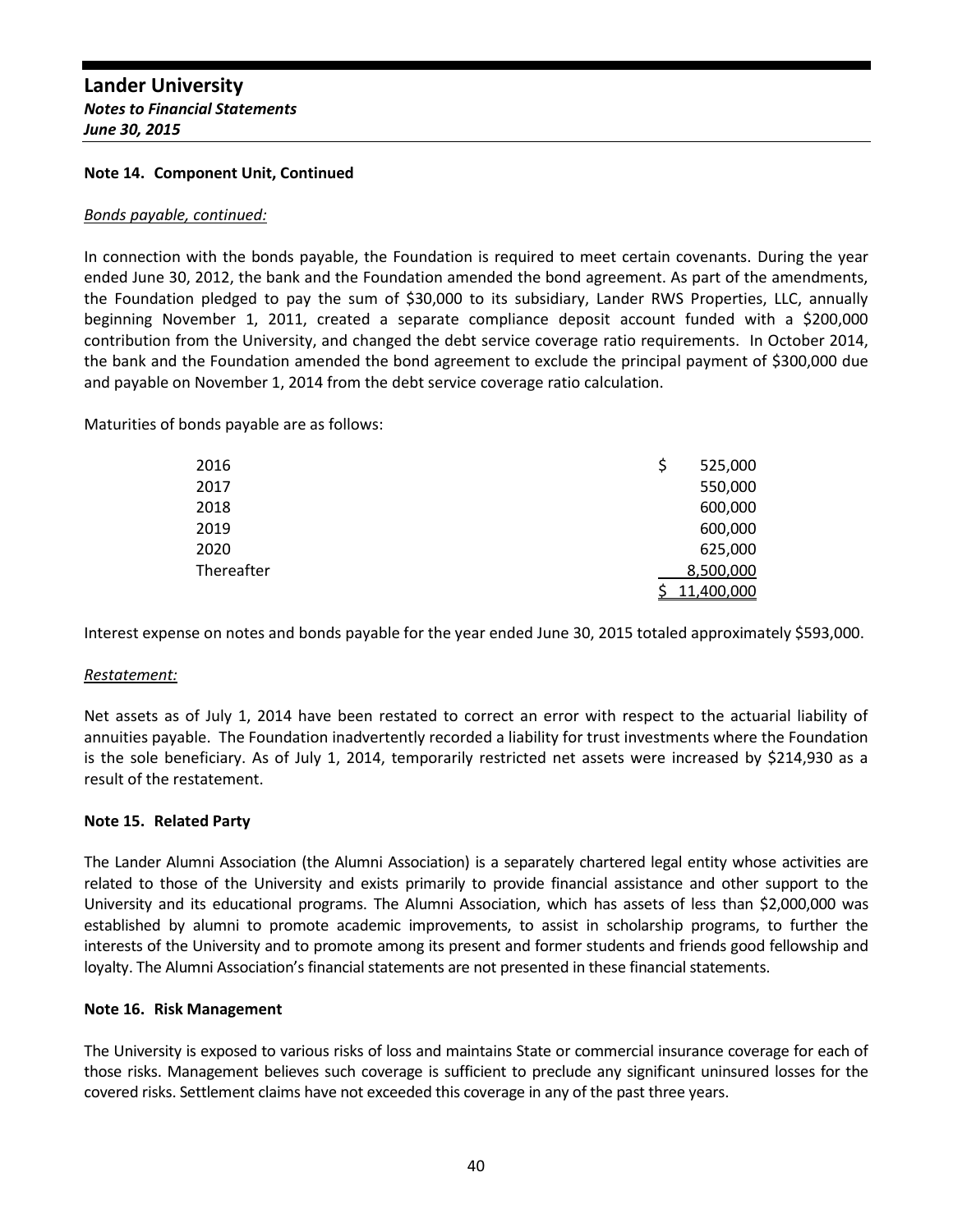### **Note 16. Risk Management, Continued**

The State of South Carolina believes it is more economical to manage certain risks internally and set aside assets for claim settlement. Several State funds accumulate assets and the State itself assumes substantially all the risk for the following claims of covered employees:

> Unemployment compensation benefits Worker's compensation benefits for job-related illnesses or injuries Health and dental insurance benefits Long-term disability and group-life insurance benefits

Employees elect health insurance coverage through either a health maintenance organization or through the State's self-insured plan. All other coverage listed above is through the applicable State self-insured plan. Dependent and optional life premiums are remitted to commercial carriers.

The University and other entities pay premiums to the State's Insurance Reserve Fund (the IRF), which issues policies, accumulates assets to cover the risk of loss, and pays claims incurred for covered losses relating to the following activities:

> Business interruptions Theft, damage to, or destruction of assets Real property, its contents, and other equipment Motor vehicles **Torts** Natural disasters Medical malpractice claims against the Infirmary Inland marine Builders' construction risk

The IRF is a self-insurer and purchases reinsurance to obtain certain services and specialized coverage and to limit losses in the areas of property, boiler and machinery, automobile liability, and medical professional liability insurance. Also, the IRF purchases reinsurance for catastrophic property and medical professional liability insurance. Reinsurance permits partial recovery of losses from reinsurers, but the IRF remains primarily liable. The IRF's rates are determined actuarially. State agencies and other entities are the primary participants in the State's Health and Disability Insurance Fund and in the IRF.

The University obtains coverage through a commercial insurer for employee fidelity bond insurance for losses arising from dishonest or fraudulent acts, limited to \$100,000 for dishonesty, \$50,000 for forgery or alteration, and \$5,000 from theft, disappearance, and destruction. The University also obtains coverage through a commercial insurer for medical insurance covering student athletes.

The University has not transferred the portion of the risk of loss related to insurance policy deductibles, unreported claims, underinsurance, and co-insurance for any covered losses to a state or commercial insurer.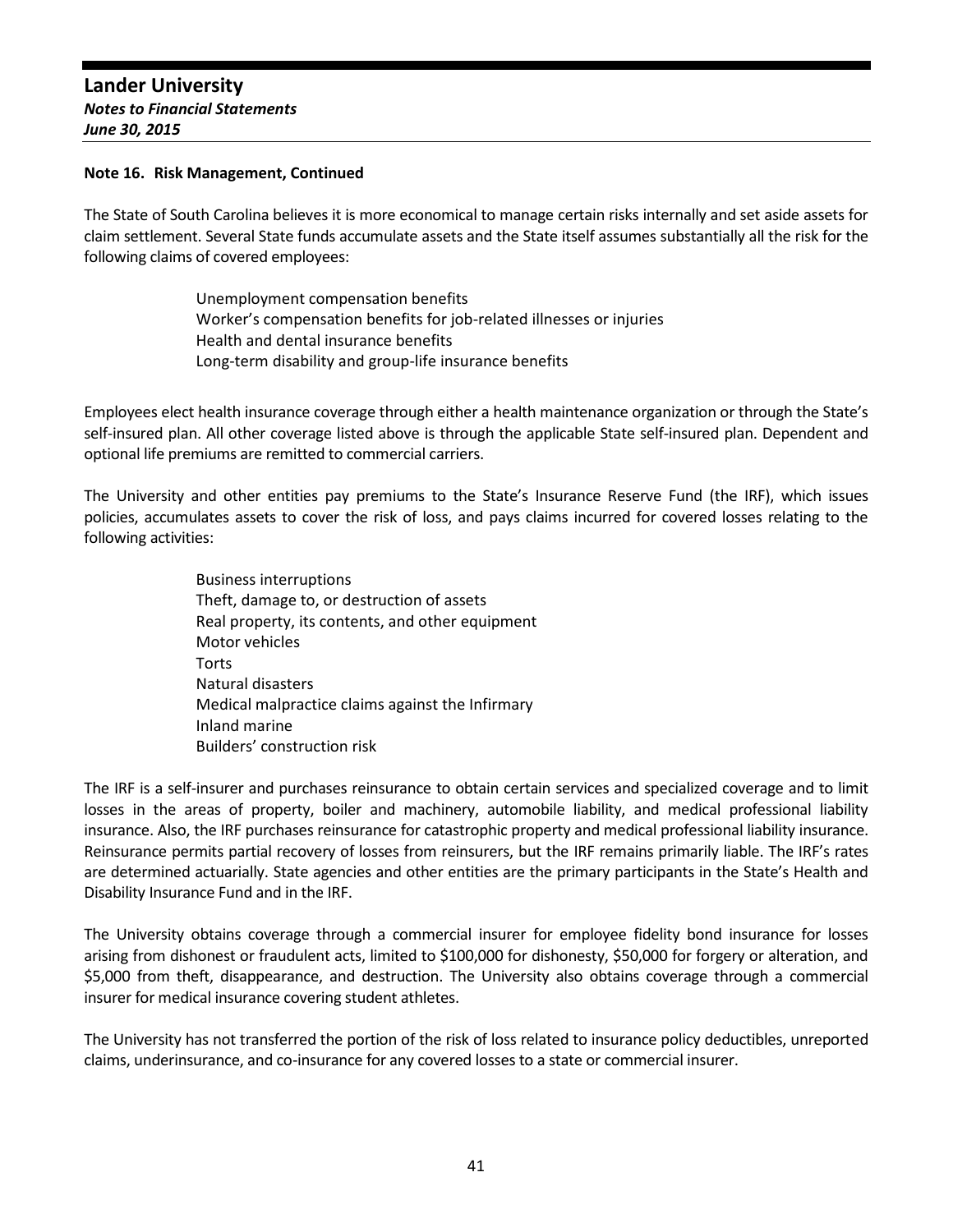### **Note 17. Transactions with State Entities**

The University is granted an annual appropriation for operating purposes as authorized by the General Assembly of the State of South Carolina. The following is a reconciliation of the original appropriation as enacted by the General Assembly to state appropriations revenue reported in the financial statements for the year ended June 30, 2015:

| Appropriation per Annual Appropriations Act       | 6,342,828        |
|---------------------------------------------------|------------------|
| Adjustment for base pay                           | 194,939          |
| Supplemental appropriation - MRR Parity           | 272,745          |
| Supplemental appropriation - Equestrian           | 300,000          |
| Supplemental appropriation - HE Efficiency Effect | 55,958           |
| From Commission on Higher Education               |                  |
| Academic Endowment                                | 3,322            |
| <b>Technology Grant</b>                           | 408,783          |
| Total state appropriations                        | <u>7,578,575</u> |

The University received substantial funding from the Commission on Higher Education (the CHE) for scholarships on behalf of students that is accounted for as operating state grants and contracts. The following is a summary of amounts received from the CHE for scholarships, sponsored research and public service projects for the fiscal year ended June 30, 2015:

| Received from the CHE:        |           |
|-------------------------------|-----------|
| LIFE Scholarships             | 3,985,854 |
| Palmetto Fellows Scholarships | 325,750   |
| <b>Need-Based Grants</b>      | 782,088   |
| Hope Scholarships             | 578,550   |
| Assistance Program            | 74,813    |
| <b>SC Teaching Fellows</b>    | 285,820   |
| Other                         | 202,940   |
| Total received from the CHE   | 6,235,815 |

Services received at no cost from State agencies include maintenance of certain accounting records by the Comptroller General; banking, bond trustee and investment services from the State Treasurer; legal services from the Attorney General; and grants services from the Governor's Office.

Other services received at no cost from various offices of the State Budget and Control Board include pension plan administration, insurance plans administration, audit services, personnel management, assistance in the preparation of the budget, review and approval of certain budget amendments, procurement services and other centralized functions.

The University had financial transactions with various State agencies during the fiscal year. Significant payments were made to divisions of the State Budget and Control Board for pension and insurance plans employee and employer contribution, insurance coverage, office supplies, and interagency mail. Significant payments were also made for unemployment and workers' compensation coverage for employees to the Employment Security Commission and State Accident Fund. The amounts of expenditures applicable to related transactions with state entities are not readily available.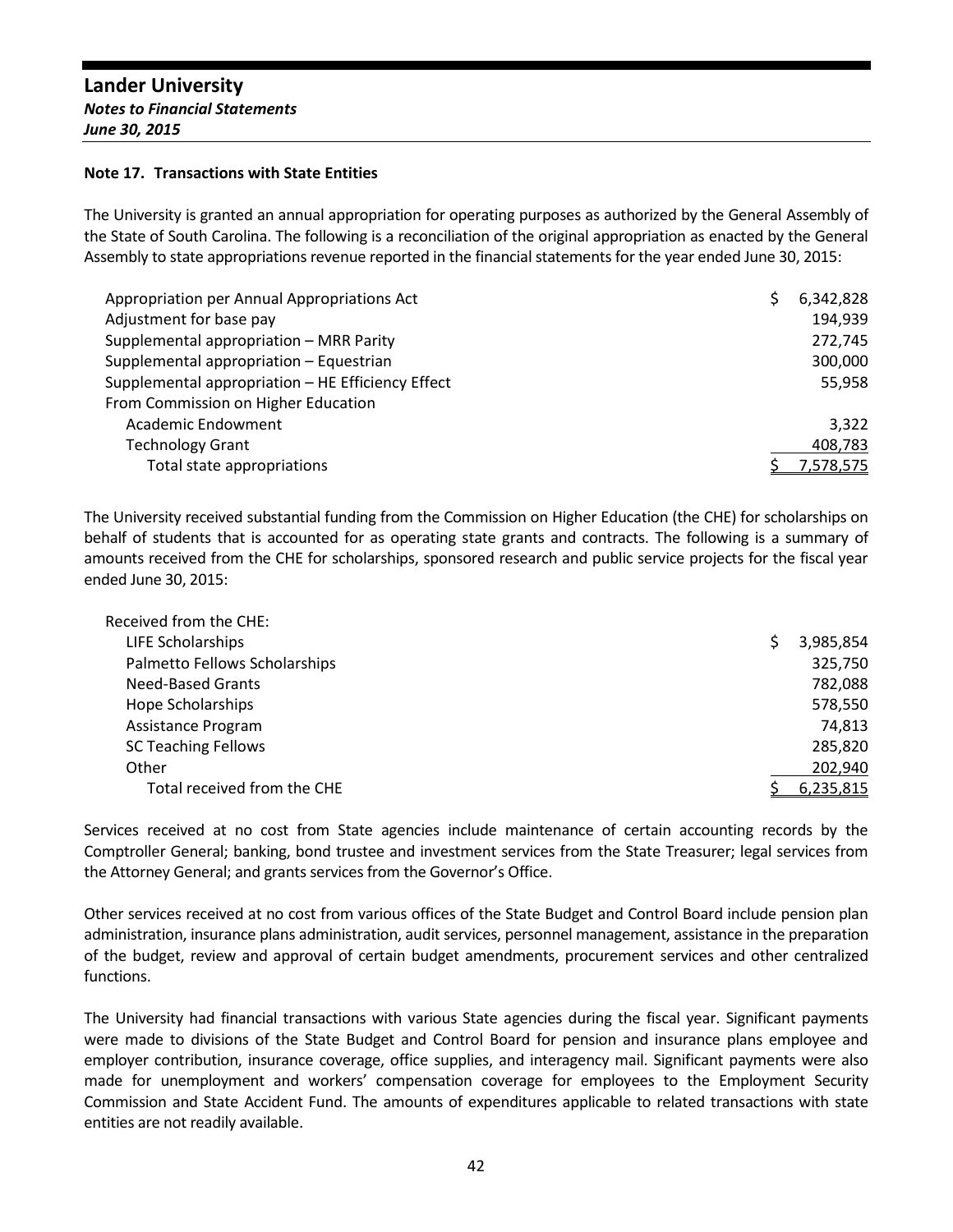### **Note 18. Operating Expenses by Function**

Operating expenses by functional classification for the year ended June 30, 2015 are summarized as follows:

|                              | Compensation<br>and Benefits |            | <b>Supplies</b><br>and Services |            | <b>Scholarships</b><br>and Fellowships |           | Depreciation |           | Total |            |
|------------------------------|------------------------------|------------|---------------------------------|------------|----------------------------------------|-----------|--------------|-----------|-------|------------|
| Instruction                  | \$                           | 13,160,248 | Ś                               | 750.053    | -Ś                                     |           | - \$         | $\sim$    | Ś     | 13,910,301 |
| Research                     |                              |            |                                 | 10,255     |                                        |           |              |           |       | 10,255     |
| Public service               |                              | 132,298    |                                 | 90.759     |                                        |           |              |           |       | 223,057    |
| Academic support             |                              | 1,504,619  |                                 | 1,458,620  |                                        |           |              |           |       | 2,963,239  |
| Student services             |                              | 4,380,471  |                                 | 2,137,984  |                                        |           |              |           |       | 6,518,455  |
| Institutional support        |                              | 4,098,175  |                                 | 875,532    |                                        |           |              |           |       | 4,973,707  |
| Operation and maintenance of |                              |            |                                 |            |                                        |           |              |           |       |            |
| plant                        |                              | 4,543,816  |                                 | 2,051,171  |                                        |           |              |           |       | 6,594,987  |
| Scholarships and fellowships |                              |            |                                 | 16,050     |                                        | 2,459,462 |              |           |       | 2,475,512  |
| Auxiliary enterprises        |                              | 1,037,463  |                                 | 7,262,770  |                                        |           |              |           |       | 8,300,233  |
| Depreciation                 |                              |            |                                 |            |                                        |           |              | 3,268,508 |       | 3,268,508  |
| Total operating expenses     |                              | 28,857,090 |                                 | 14,653,194 |                                        | 2,459,462 |              | 3,268,508 |       | 49,238,254 |

### **Note 19. Restatement for Implementation of New Accounting Standard**

The University implemented GASB Statement 68, *Accounting and Financial Reporting for Pensions (an amendment of GASB Statement No. 27),* in the fiscal year ended June 30, 2015. The implementation of the statement required the University to record beginning net pension liability and the effects on unrestricted net position of contributions made by the University during the measurement period (fiscal year ended June 30, 2014). As a result, ending unrestricted net position for the University for the year ended June 30, 2014 decreased by \$30,298,028. This decrease resulted in the restatement of unrestricted net position to a deficit balance of \$16,358,075 the year ended June 30, 2014.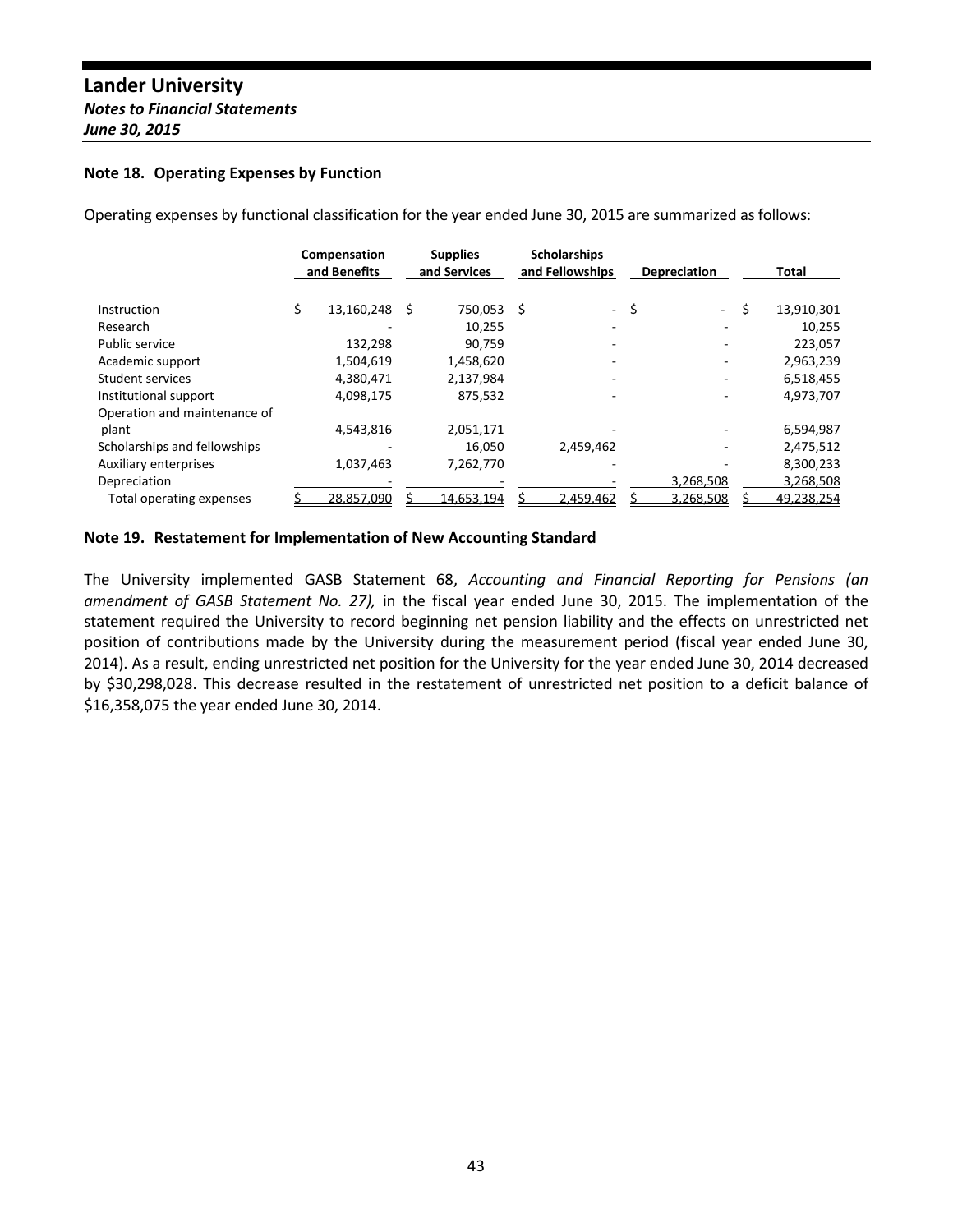# **Lander Univerisy** *Schedule of the University's Proportionate Share of the Net Pension Liability*

*For the year ended June 30, 2015*

|                                                                                                                                                                                                |    | <b>SCRS</b>          |
|------------------------------------------------------------------------------------------------------------------------------------------------------------------------------------------------|----|----------------------|
| University's proportion of the net pension liability                                                                                                                                           |    | 0.17352%             |
| University's proportionate share of the net pension liability                                                                                                                                  |    | 29,875,079           |
| University's covered payroll                                                                                                                                                                   | S. | 12,185,973           |
| University's proportionate share of the net pension liability<br>as a percentage of its covered-employee payroll<br>Plan fiduciary net position as a percentage of the total pension liability |    | 245.15957%<br>59.90% |
|                                                                                                                                                                                                |    | <b>PORS</b>          |
| University's proportion of the net pension liability                                                                                                                                           |    | 0.04406%             |
| University's proportionate share of the net pension liability                                                                                                                                  |    | 843,405              |
| University's covered payroll                                                                                                                                                                   |    | 529,483              |
| University's proportionate share of the net pension liability<br>as a percentage of its covered-employee payroll                                                                               |    | 159.28840%           |
|                                                                                                                                                                                                |    |                      |